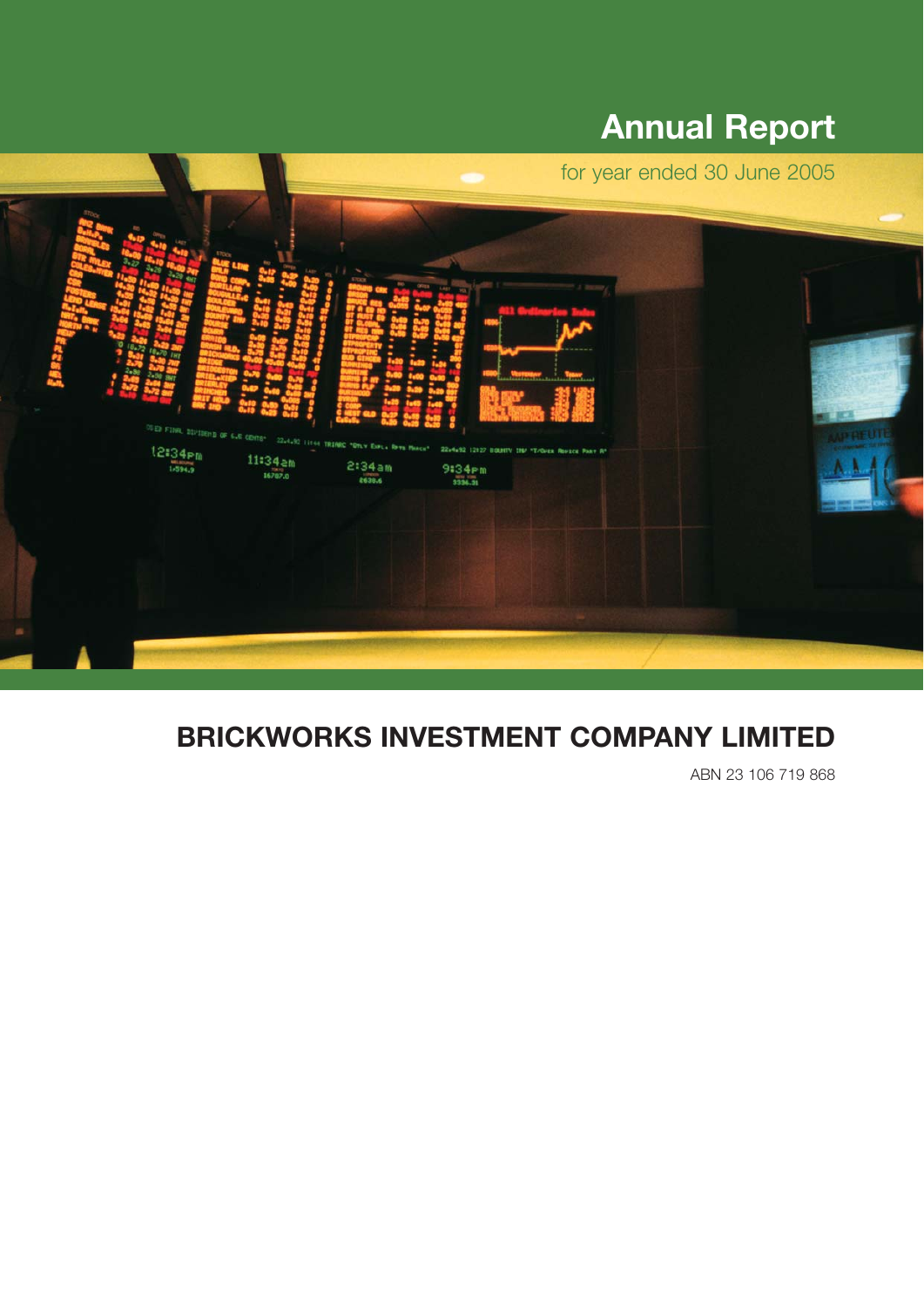Incorporated in Victoria ABN: 23 106 719 868

## CORPORATE DIRECTORY

### **Directors**

Robert Dobson Millner Non-Executive Director and Chairman<br>David Capp Hall Mon-Executive Director **Non-Executive Director** Alexander James Payne Non Executive Director

### **Secretary**

John de Gouveia

### Registered Office

Level 2 160 Pitt Street Mall Sydney 2000 NSW Telephone: (02) 9210 7000 Facsimile: (02) 9210 7099 Postal Address: GPO Box 5015 Sydney 2001

### Auditors

Travis & Travis 1/114 Longueville Road Lane Cove 2066

#### Investment Manager

Souls Funds Management Limited Level 2 160 Pitt Street Mall Sydney 2000

### Share Registry

Computershare Investor Services Pty Limited Level 3 60 Carrington Street Sydney 2000

### Australian Stock Exchange Code

Ordinary Shares **BKI** 

### **Website**

http//:www.brickworksinvestments.com.au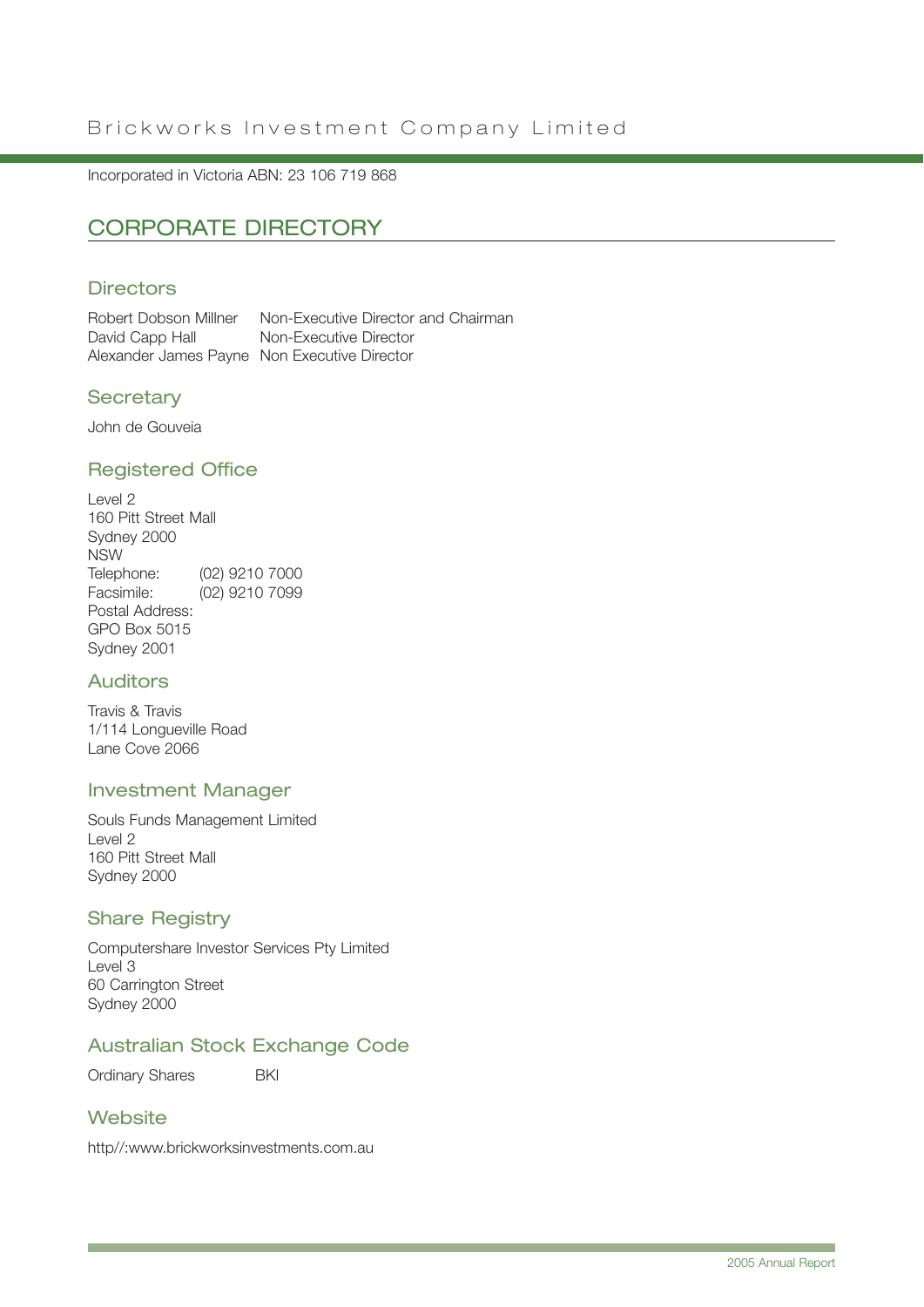| <b>Contents</b>                           | Page No.       |
|-------------------------------------------|----------------|
|                                           |                |
| <b>Financial Highlights</b>               | $\overline{2}$ |
| <b>Company Profile</b>                    | 3              |
| <b>Chairman's Address</b>                 | $\overline{4}$ |
| List of Investments at 30 June 2005       | 5              |
| Directors' Report                         | 8              |
| Corporate Governance                      | 13             |
| <b>Statement of Financial Performance</b> | 21             |
| <b>Statement of Financial Position</b>    | 22             |
| <b>Statement of Cash Flows</b>            | 23             |
| Notes to the Financial Statements         | 24             |
| Directors' Declaration                    | 42             |
| Independent Audit Report                  | 43             |
| Auditors' Independence Declaration        | 44             |
| <b>ASX Additional Information</b>         | 45             |

**The Common**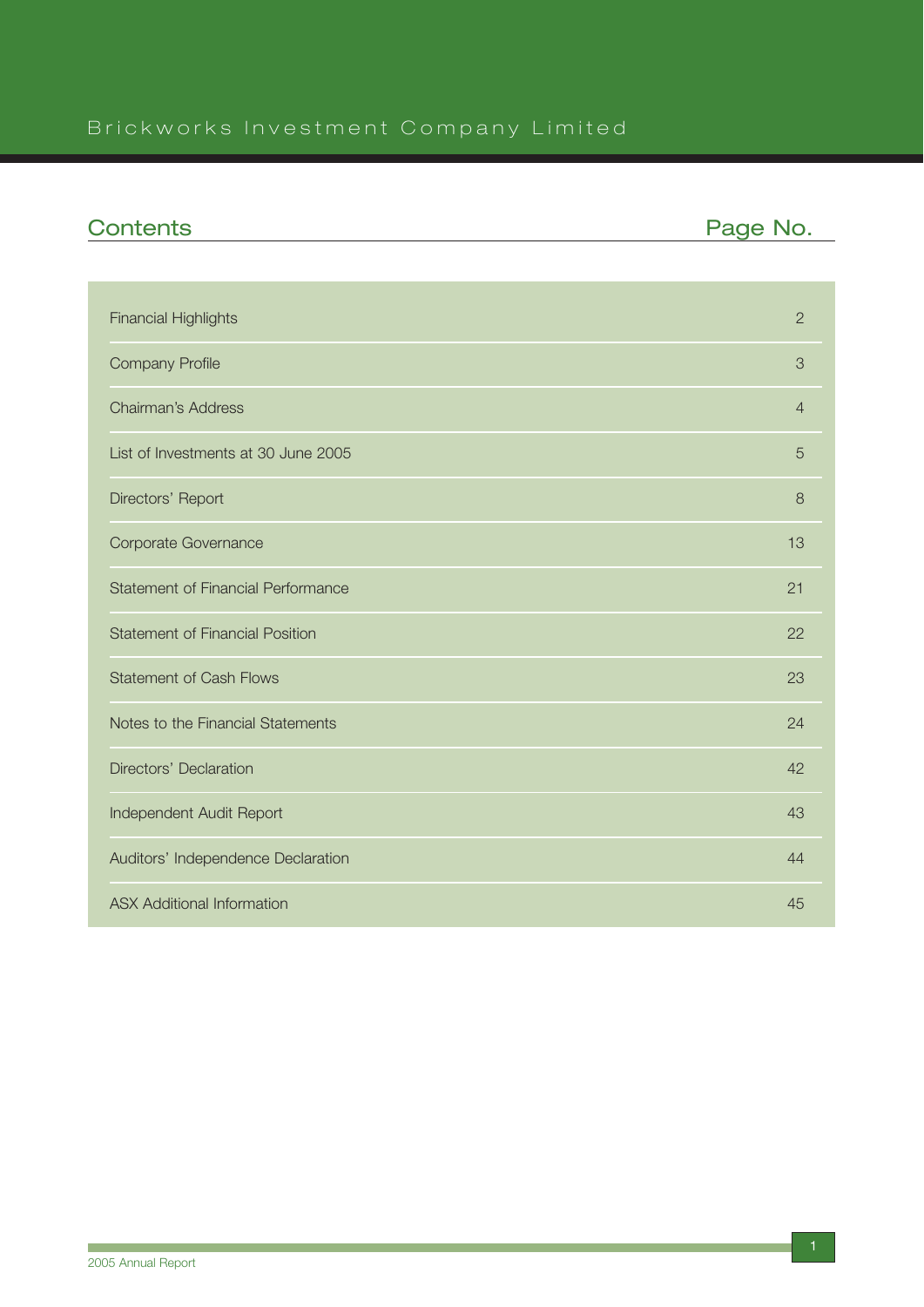## FINANCIAL HIGHLIGHTS

- Consolidated profit after tax of \$10.5 million for the year to 30 June 2005 (2004: \$3.59 million)
- Earnings per share for the year of 5.69 cents (2004: 2.10 cents)
- Fully franked final dividend of 2.2 cents per share. This brings total fully franked dividends for the year to 4.3 cents per share (2004: 2 cents per share)
- Net asset backing per share at 30 June 2005 of \$1.281 per share before tax (2004: \$1.084 per share before tax)
- After tax, net asset backing per share at 30 June 2005 of \$1.197 (2004: \$1.057)
- Total portfolio value as at 30 June 2005 of \$248.3 million (2004: \$183.8 million)
- Successfully acquired PSI, 99.16% held at 30 June 2005 (moving to compulsory acquisition)
- Composition of assets at 30 June 2005 using the Global Industry Classification Standard (GICS)

| <b>CLASSIFICATION</b>                   | % OF TOTAL ASSETS |
|-----------------------------------------|-------------------|
| Automobile & Components                 | 0.3               |
| <b>Banks</b>                            | 38.1              |
| Capital Goods                           | 4.3               |
| <b>Commercial Services and Supplies</b> | 1.8               |
| Consumer Durables & Apparel             | 0.3               |
| <b>Diversified Financials</b>           | 7.0               |
| Energy                                  | 2.5               |
| Food, Beverage & Tobacco                | 0.6               |
| Food & Staples Retailing                | 3.4               |
| Health Care Equipment & Services        | 0.1               |
| Insurance                               | 1.8               |
| <b>Materials</b>                        | 18.7              |
| Media                                   | 4.0               |
| Pharmaceuticals & Biotechnology         | 0.3               |
| Retailing                               | 0.6               |
| Software & Services                     | 0.3               |
| <b>Telecommunication Services</b>       | 5.0               |
| Transportation                          | 2.1               |
| <b>Utilities</b>                        | 1.8               |
| <b>Total Investments</b>                | 93.0              |
| <b>Bank Deposits</b>                    | 7.0               |
| <b>Total Assets</b>                     | 100.0             |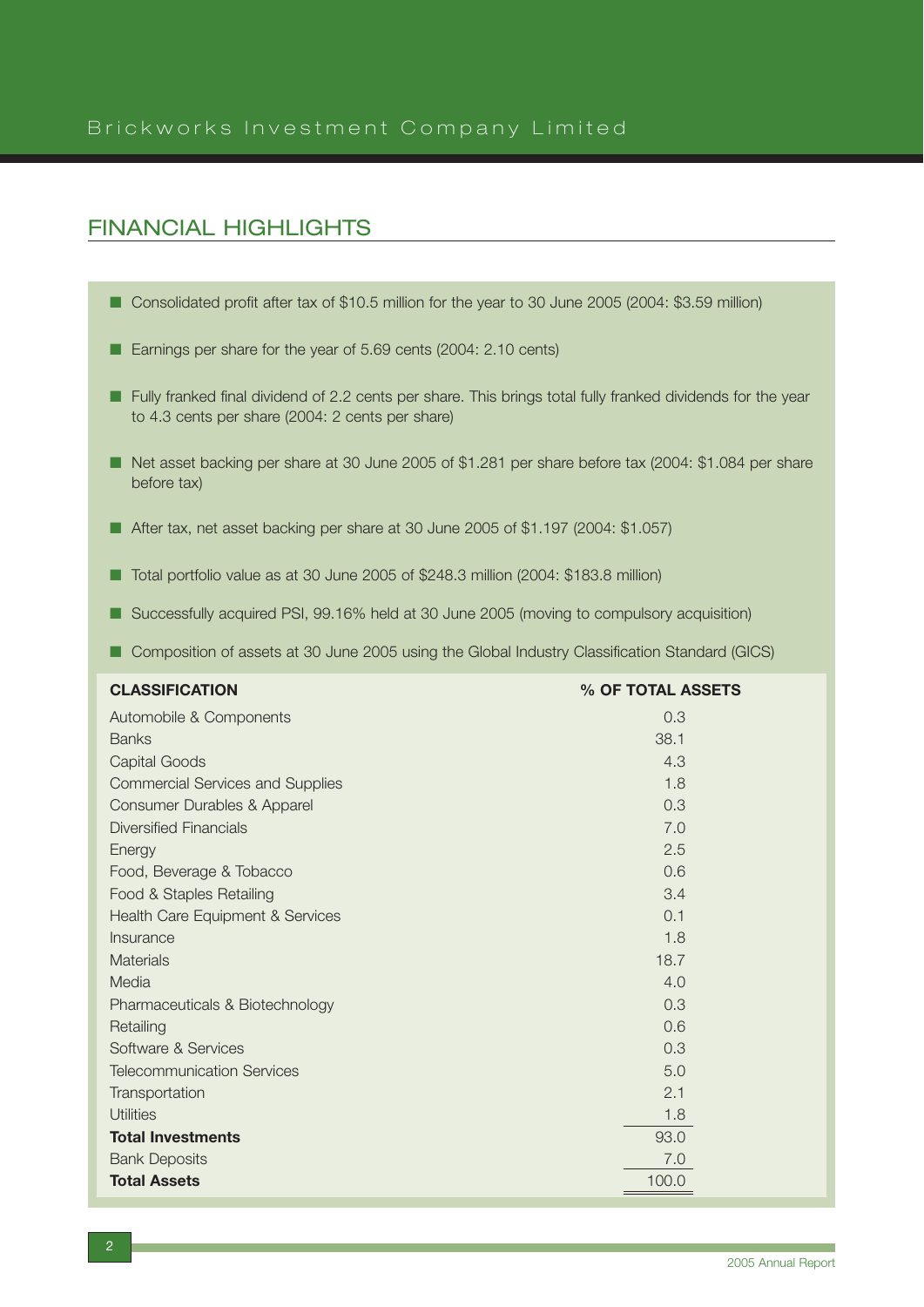## COMPANY PROFILE

Brickworks Investment Company Limited is a Listed Investment Company on the Australian Stock Exchange.

The Company invests in a diversified portfolio of Australian shares, trusts and interest bearing securities.

The Company was formed on 17 October 2003 to take over the investment portfolio of Brickworks Limited.

Shares in the Company were listed on the Australian Stock Exchange Limited commencing 12 December 2003.

At 30 June 2005, market capitalisation of the Company was \$211.9 million.

### Corporate Objectives

The Company aims to generate an increasing income stream for distribution to its shareholders in the form of franked dividends, to the extent of its available imputation tax credits, through long-term investment in a portfolio of assets that are also able to deliver long term capital growth to shareholders.

### Investment Strategy

The Company is a long-term investor in companies, trusts and interest bearing securities with a focus on Australian entities. It primarily seeks to invest in well-managed businesses with a profitable history and with the expectation of sound dividend and distribution growth.

### Dividend Policy

The Company will pay the maximum amount of realised profits after tax to its shareholders in the form of franked dividends to the extent permitted by the Corporations Act, the Income Tax Assessment Act and prudent business practices from profits obtained through interest, dividends and other income it receives from its investments.

Dividends will be declared by the Board of Directors out of realised profit after tax, excluding realised capital profit from any disposals of long-term investments.

### Portfolio Management

The Company has appointed Souls Funds Management Limited to act as Portfolio Manager and provide investment advisory services to the Board of Directors and its Investment Committee, including the implementation and execution of investment decisions and the day to day administration of the investment portfolio.

The Company also engages Corporate and Administrative Services Pty Ltd to provide accounting and company secretarial services.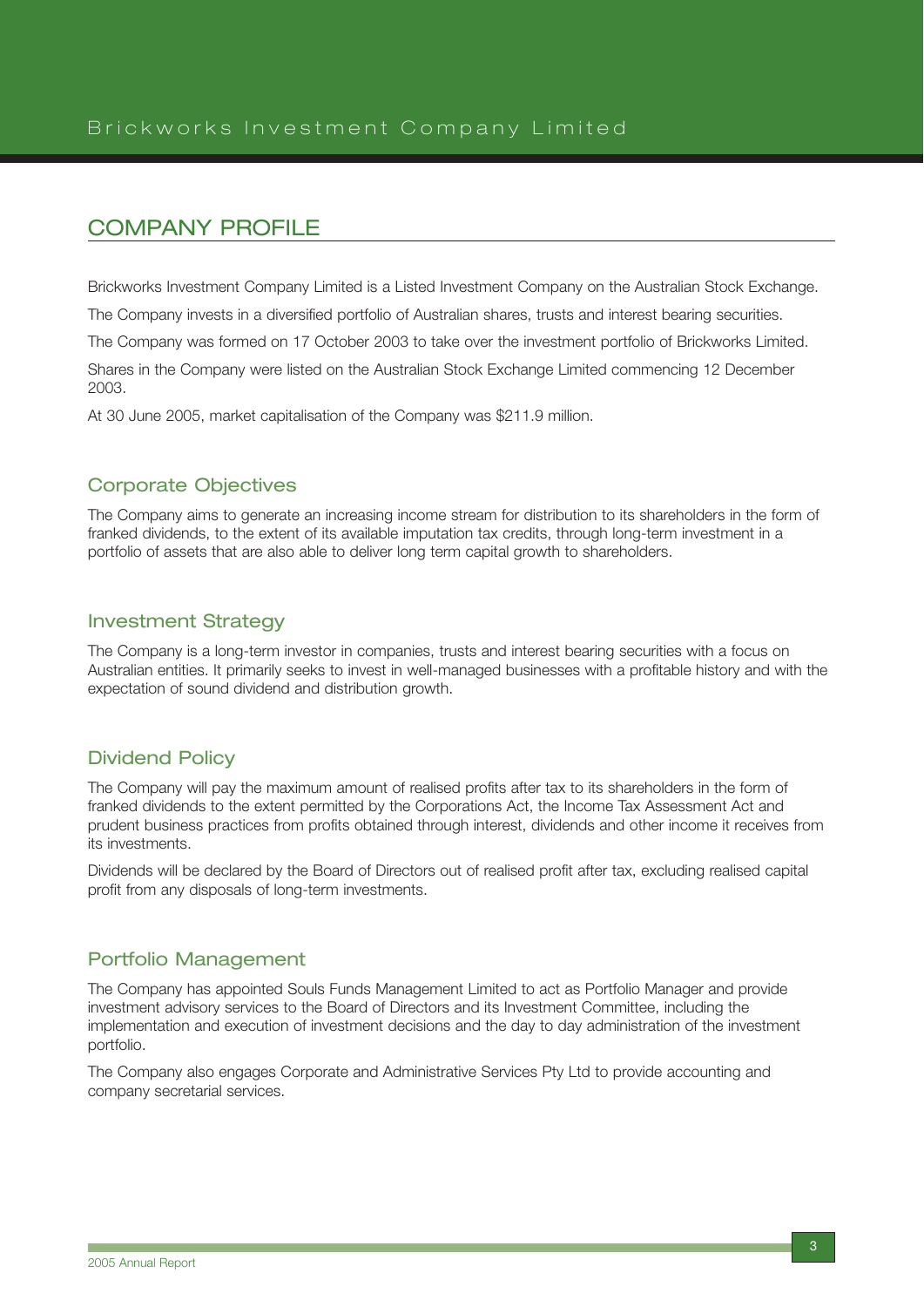## CHAIRMAN'S ADDRESS

Dear Shareholders,

I am pleased to enclose the Annual Report of Brickworks Investment Company Limited for the year ended 30 June 2005.

The consolidated profit of the economic entity after providing for income tax and eliminating outside equity interests amounted to \$10,473,587 (2004: \$3,589,908)

The strong performance result achieved by the company was also a feature of the S&P/ASX 200 index, which also reached record levels during the last twelve months.

During the year major investment purchases have included BHP Billiton Limited, Qantas Airways Limited, Australian Gas Light Company Limited, Insurance Australia Group Limited, Wesfarmers Limited, Rural Press Limited preferred shares, B Digital Limited, SP Telemedia Limited and Telstra Corporation Limited.

Total purchases during the year amounted to \$12.87 million against total sales of \$8.65 million represented by sales in Alesco Corporation Limited, WMC Resources Limited, PaperlinX Limited and Spotless Group Limited.

During the year the company undertook an off-market takeover of Pacific Strategic Investments Limited ("PSI"). The offer closed in November 2004 with the company acquiring 81.42% of PSI. Since November the company has acquired a further 17.74% of PSI and now holds 99.16% of PSI. The company has commenced the compulsory acquisition process to acquire the remaining 0.84% and we expect to complete this process in approximately 3 months.

The outlook for calendar 2005 and beyond continues to be encouraging and the directors are confident that the full year reporting season should result in a favourable reporting year with companies at least maintaining their dividends. In addition, Brickworks Investment Company Limited remains in a strong financial position with sufficient cash reserves to enable it to continue to look at opportunities should they arise.

### Earnings per Share, NTA and Dividends

Earnings per share for the year were 5.69 cents (2004: 2.10 cents). The Net Tangible Asset Backing (NTA) of the company at 30 June 2005 was \$1.281 per share, before tax (2004: \$1.084 per share) and the after tax Net Asset Backing per share was \$1.197 (2004: \$1.057).

I am also pleased to report that based on the profits earned by the company during the year, the directors have declared the payment of a final fully franked dividend of 2.2 cents per share which will be paid on 31st August 2005, this brings the total dividend paid for the year ending 30 June 2005 to 4.3 cents per share.

On behalf of my fellow directors I would like to thank shareholders for their support during the year and the Board, along with its Investment Manager look forward to delivering long term sustainable growth and performance to its shareholders.

Yours sincerely,

### **Robert Millner**

#### **Chairman**

Sydney 3 August 2005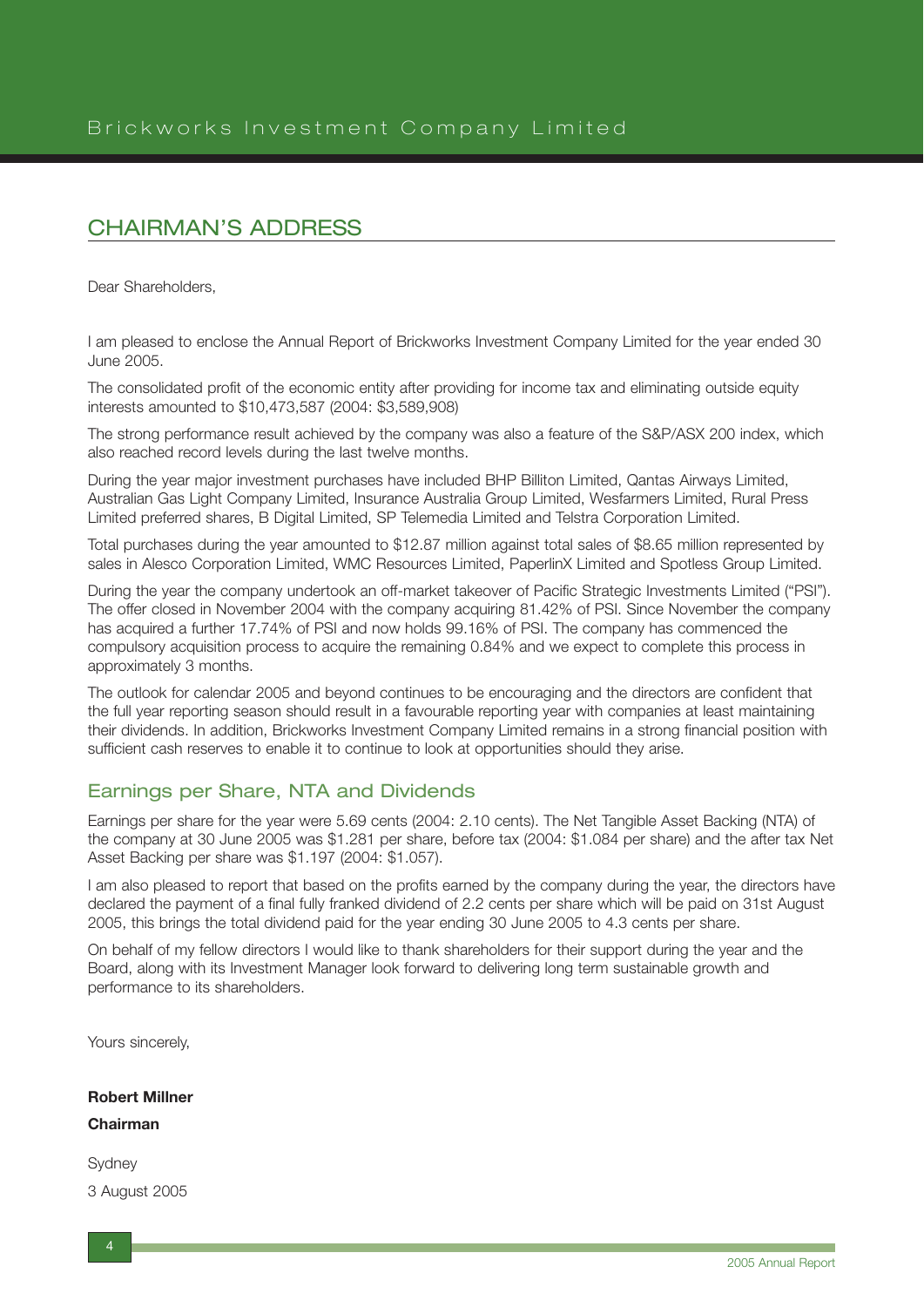| <b>Stock</b>                                                         | No. of<br><b>Shares</b><br><b>Held</b> | <b>Market</b><br><b>Value</b><br>(\$'000) | <b>Portfolio</b><br>Weight<br>$\%$ |  |  |  |  |  |  |
|----------------------------------------------------------------------|----------------------------------------|-------------------------------------------|------------------------------------|--|--|--|--|--|--|
| List of securities held and their market value at 30 June 2005 were: |                                        |                                           |                                    |  |  |  |  |  |  |
| <b>Automobile &amp; Components</b>                                   |                                        |                                           |                                    |  |  |  |  |  |  |
| <b>Coventry Group Limited</b>                                        | 140,000                                | 812                                       | 0.3%                               |  |  |  |  |  |  |
| <b>Banks</b>                                                         |                                        |                                           |                                    |  |  |  |  |  |  |
| Australia and New Zealand Banking Group Limited                      | 45,457                                 | 989                                       | 0.4%                               |  |  |  |  |  |  |
| Bendigo Bank Limited                                                 | 349,942                                | 3,454                                     | 1.4%                               |  |  |  |  |  |  |
| <b>Bank of Queensland Limited</b>                                    | 95,382                                 | 1,142                                     | 0.5%                               |  |  |  |  |  |  |
| Commonwealth Bank of Australia                                       | 695,674                                | 26,401                                    | 10.6%                              |  |  |  |  |  |  |
| National Australia Bank Limited                                      | 1,573,690                              | 48,407                                    | 19.5%                              |  |  |  |  |  |  |
| St George Bank Limited                                               | 447,750                                | 11,731                                    | 4.7%                               |  |  |  |  |  |  |
| Westpac Banking Corporation                                          | 123,872                                | 2,471                                     | 1.0%                               |  |  |  |  |  |  |
|                                                                      |                                        | 94,595                                    | 38.1%                              |  |  |  |  |  |  |
| <b>Capital Goods</b>                                                 |                                        |                                           |                                    |  |  |  |  |  |  |
| Alesco Corporation Limited                                           | 158,980                                | 1,170                                     | 0.5%                               |  |  |  |  |  |  |
| <b>GWA International Limited</b>                                     | 468,128                                | 1,367                                     | 0.6%                               |  |  |  |  |  |  |
| <b>Wesfarmers Limited</b>                                            | 200,518                                | 8,023                                     | 3.2%                               |  |  |  |  |  |  |
|                                                                      |                                        | 10,560                                    | 4.3%                               |  |  |  |  |  |  |
| <b>Commercial Services &amp; Supplies</b>                            |                                        |                                           |                                    |  |  |  |  |  |  |
| Brambles Industries Limited                                          | 399,952                                | 3,268                                     | 1.3%                               |  |  |  |  |  |  |
| Coates Hire Limited                                                  | 255,303                                | 1,220                                     | 0.5%                               |  |  |  |  |  |  |
|                                                                      |                                        | 4,488                                     | 1.8%                               |  |  |  |  |  |  |
| <b>Consumer Durables &amp; Apparel</b>                               |                                        |                                           |                                    |  |  |  |  |  |  |
| <b>Gazal Corporation Limited</b>                                     | 226,865                                | 669                                       | 0.3%                               |  |  |  |  |  |  |
| <b>Diversified Financials</b>                                        |                                        |                                           |                                    |  |  |  |  |  |  |
| Choiseul Investments Limited                                         | 1,081,253                              | 5,136                                     | 2.1%                               |  |  |  |  |  |  |
| Macquarie Bank Limited                                               | 109,693                                | 6,554                                     | 2.6%                               |  |  |  |  |  |  |
| Milton Corporation Limited                                           | 105,557                                | 1,715                                     | 0.7%                               |  |  |  |  |  |  |
| Suncorp-Metway Limited                                               | 153,028                                | 3,077                                     | 1.2%                               |  |  |  |  |  |  |
| Huntley Investment Company Limited                                   | 1,160,442                              | 830                                       | 0.3%                               |  |  |  |  |  |  |
|                                                                      |                                        | 17,312                                    | 7.0%                               |  |  |  |  |  |  |

**The Common**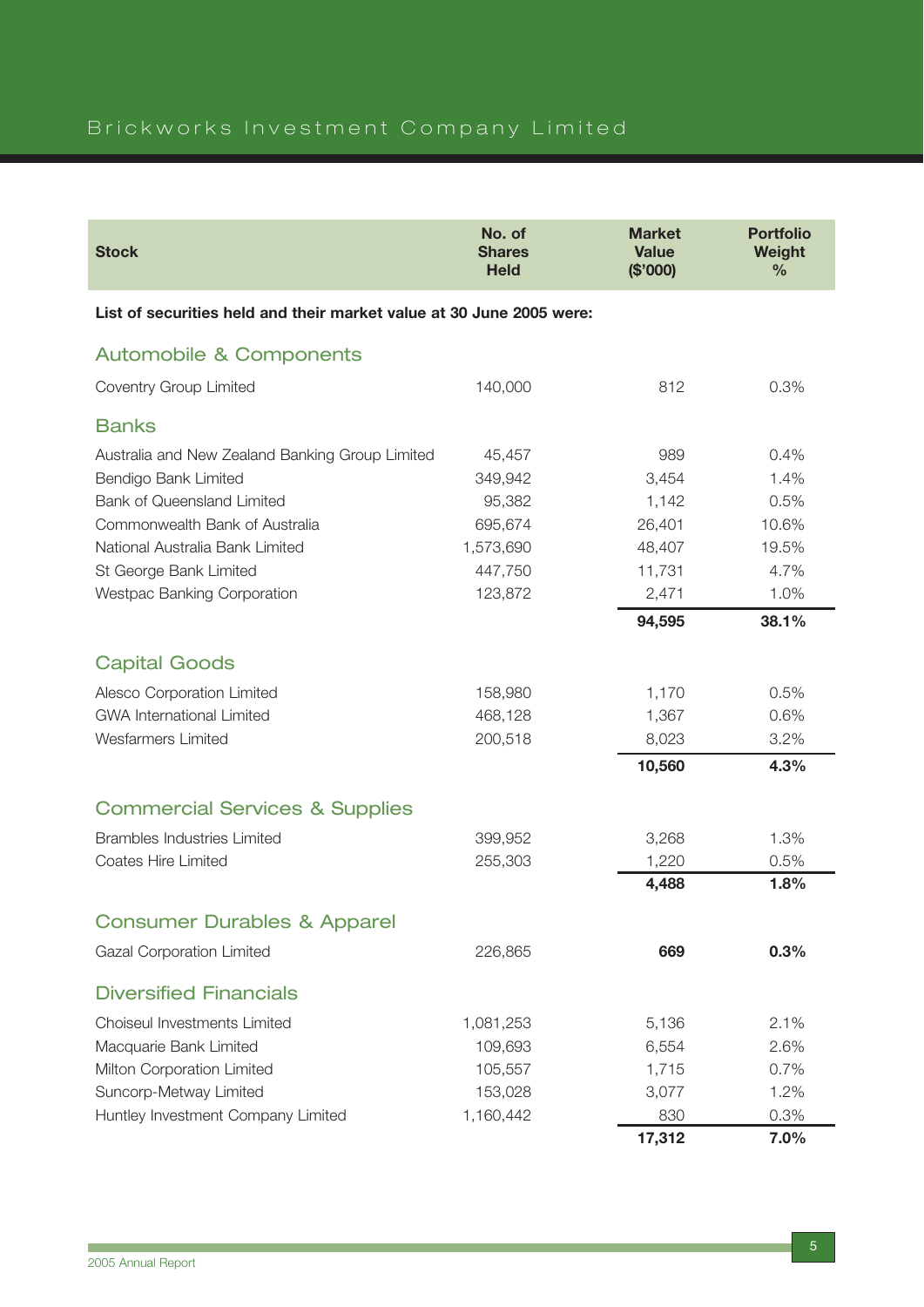| <b>Stock</b>                                | No. of<br><b>Shares</b><br><b>Held</b> | <b>Market</b><br><b>Value</b><br>(\$'000) | <b>Portfolio</b><br>Weight<br>$\frac{0}{0}$ |
|---------------------------------------------|----------------------------------------|-------------------------------------------|---------------------------------------------|
| List of securities (continued)              |                                        |                                           |                                             |
| <b>Energy</b>                               |                                        |                                           |                                             |
| Santos Limited                              | 70,000                                 | 792                                       | 0.3%                                        |
| Woodside Petroleum Limited                  | 184,483                                | 5,396                                     | 2.2%                                        |
|                                             |                                        | 6,188                                     | 2.5%                                        |
| Food, Beverages & Tobacco                   |                                        |                                           |                                             |
| Coca-Cola Amatil Limited                    | 65,000                                 | 513                                       | 0.2%                                        |
| <b>Graincorp Limited</b>                    | 90,535                                 | 1,048                                     | 0.4%                                        |
|                                             |                                        | 1,561                                     | 0.6%                                        |
| <b>Food &amp; Staples Retailing</b>         |                                        |                                           |                                             |
| <b>AWB Limited</b>                          | 240,000                                | 1,106                                     | 0.4%                                        |
| <b>Foodland Associated Limited</b>          | 37,000                                 | 1,005                                     | 0.4%                                        |
| <b>Woolworths Limited</b>                   | 383,700                                | 6,335                                     | 2.6%                                        |
|                                             |                                        | 8,446                                     | 3.4%                                        |
| <b>Health Care Equipment &amp; Services</b> |                                        |                                           |                                             |
| <b>Clover Corporation Limited</b>           | 858,000                                | 146                                       | 0.1%                                        |
| <b>Insurance</b>                            |                                        |                                           |                                             |
| AXA Asia Pacific Holdings Limited           | 341,000                                | 1,494                                     | 0.6%                                        |
| Insurance Australia Group Limited           | 482,200                                | 2,898                                     | 1.2%                                        |
|                                             |                                        | 4,392                                     | 1.8%                                        |
| <b>Materials</b>                            |                                        |                                           |                                             |
| Alumina Limited                             | 809,013                                | 4,506                                     | 1.8%                                        |
| <b>BHP Billiton Limited</b>                 | 833,836                                | 15,134                                    | 6.1%                                        |
| <b>Bluescope Steel Limited</b>              | 137,568                                | 1,132                                     | 0.5%                                        |
| Campbell Bros Limited                       | 198,000                                | 1,861                                     | 0.7%                                        |
| Illuka Resources Limited                    | 340,000                                | 2,561                                     | 1.0%                                        |
| New Hope Corporation Limited                | 14,060,452                             | 19,544                                    | 7.9%                                        |
| Onesteel Limited                            | 125,281                                | 332                                       | 0.1%                                        |
| Wattyl Limited                              | 673,881                                | 1,429                                     | 0.6%                                        |
|                                             |                                        | 46,499                                    | 18.7%                                       |
| <b>Media</b>                                |                                        |                                           |                                             |
| Fairfax (John) Holdings Limited             | 215,549                                | 927                                       | 0.4%                                        |
| Publishing & Broadcasting Limited           | 115,000                                | 1,708                                     | 0.7%                                        |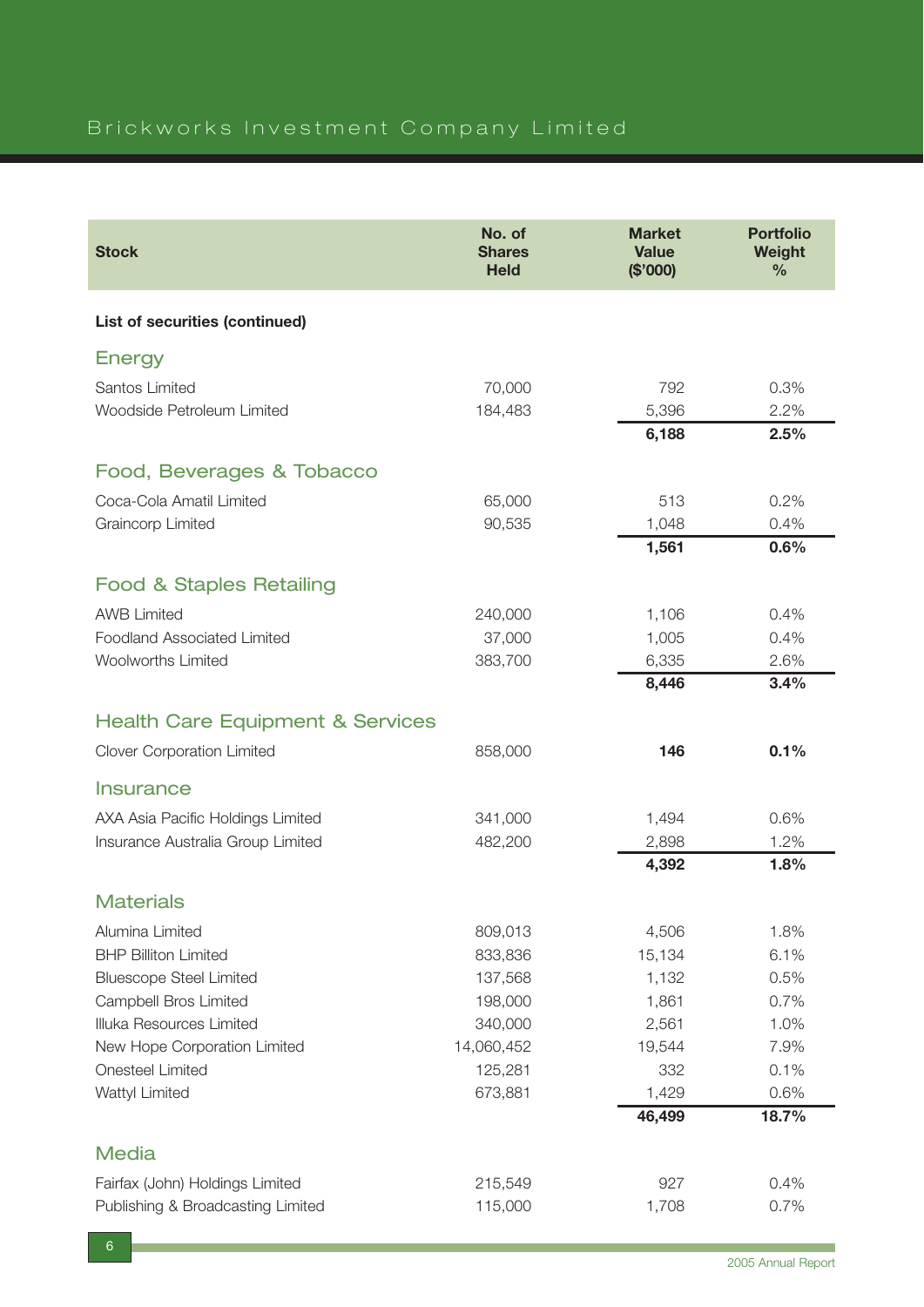| <b>Stock</b>                                                | No. of<br><b>Shares</b><br><b>Held</b> | <b>Market</b><br><b>Value</b><br>(\$'000) | <b>Portfolio</b><br>Weight<br>$\frac{0}{0}$ |
|-------------------------------------------------------------|----------------------------------------|-------------------------------------------|---------------------------------------------|
| List of securities (continued)                              |                                        |                                           |                                             |
| Media (continued)                                           |                                        |                                           |                                             |
| <b>Rural Press Limited</b>                                  | 70,000                                 | 733                                       | 0.3%                                        |
| Rural Press Limited - Preferred Shares                      | 321,800                                | 3,395                                     | 1.4%                                        |
| Ten Network Holdings Limited                                | 407,429                                | 1,446                                     | 0.6%                                        |
| West Australian Newspapers Holdings Limited                 | 225,052                                | 1,807                                     | 0.7%                                        |
|                                                             |                                        | 10,016                                    | 4.0%                                        |
| <b>Pharmaceuticals &amp; Biotechnology</b>                  |                                        |                                           |                                             |
| Australian Pharmaceutical Industries Limited                | 248,738                                | 856                                       | 0.3%                                        |
| Retailing                                                   |                                        |                                           |                                             |
| Angus & Coote (Holdings) Limited                            | 65,000                                 | 520                                       | 0.2%                                        |
| Colorado Group Limited                                      | 200,000                                | 912                                       | 0.4%                                        |
|                                                             |                                        | 1,432                                     | 0.6%                                        |
| <b>Software &amp; Services</b>                              |                                        |                                           |                                             |
| <b>HPAL Limited</b>                                         | 480,000                                | 814                                       | 0.3%                                        |
| <b>Telecommunications Services</b>                          |                                        |                                           |                                             |
| SP Telemedia Limited                                        | 3,322,223                              | 5,266                                     | 2.1%                                        |
| Telstra Corporation Limited                                 | 1,187,000                              | 6,006                                     | 2.4%                                        |
| <b>B Digital Limited</b>                                    | 3,000,000                              | 1,185                                     | 0.5%                                        |
|                                                             |                                        | 12,457                                    | 5.0%                                        |
| Transportation                                              |                                        |                                           |                                             |
| Lindsay Australia Limited<br>Macquarie Infrastructure Group | 1,868,000<br>761,038                   | 308<br>3,166                              | 0.1%<br>1.3%                                |
| Qantas Airways Limited                                      | 512,500                                | 1,727                                     | 0.7%                                        |
|                                                             |                                        | 5,201                                     | 2.1%                                        |
| <b>Utilities</b>                                            |                                        |                                           |                                             |
| Australian Gas Light Company                                | 224,200                                | 3,190                                     | 1.3%                                        |
| Alinta Limited                                              | 132,860                                | 1,295                                     | 0.5%                                        |
|                                                             |                                        | 4,485                                     | 1.8%                                        |
| <b>Total Investments</b>                                    |                                        | 230,929                                   | 93.0%                                       |
| <b>Bank Deposit</b>                                         |                                        | 17,401                                    | 7.0%                                        |
|                                                             | <b>TOTAL PORTFOLIO</b>                 | 248,330                                   | 100.0%                                      |

The Company is not a substantial shareholder in any of the investee corporation in accordance with the Corporations Act 2001, as each equity investment represents less than 5% of issued capital of the investee corporation.

П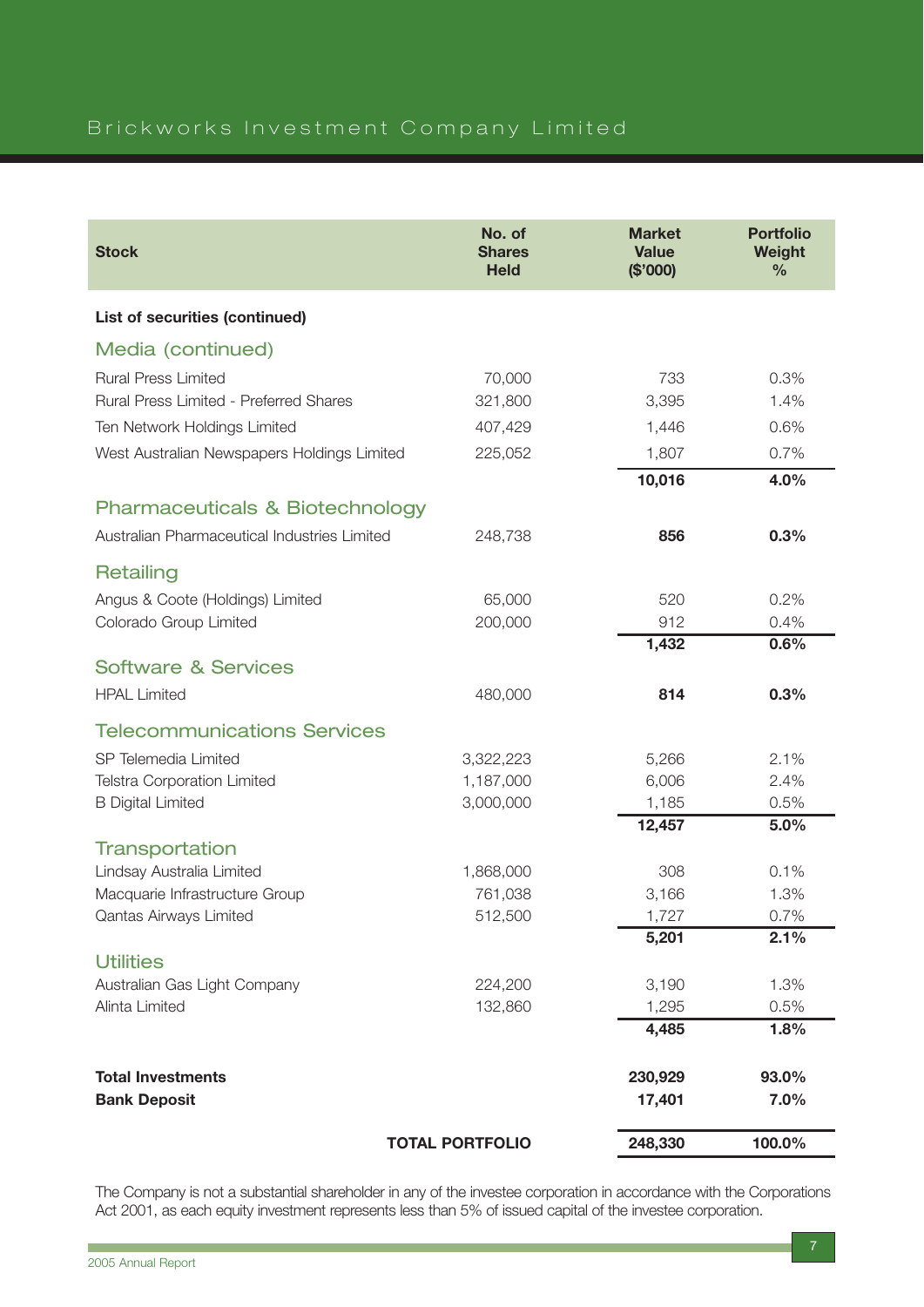## DIRECTORS' REPORT

The directors of Brickworks Investment Company Limited (the Company) present the following report for the year ended 30 June 2005.

### 1. Directors

The following persons were directors of the Company since incorporation and up to the date of this report:

#### **Robert Dobson Millner – Non-Executive Director and Chairman**

Mr Millner has over 20 years experience as a Company Director. During the past three years, Mr Millner has also served as a director of the following listed companies:

- Milton Corporations Limited\*
- Choiseul Investments Limited\*
- New Hope Corporation Limited\*
- Washington H Soul Pattinson and Company Limited\*
- SP Telemedia Limited\*
- Brickworks Limited\*
- Souls Private Equity Limited\*
- Pacific Strategic Investments Limited\* (delisted March 2005)
- Australian Pharmaceutic Industries Limited\*
- Clover Corporation Limited
- KH Foods Limited
- \* denotes current directorship

#### **David Capp Hall, FCA, FAICD – Independent Non-Executive Director**

Mr Hall is a Chartered Accountant with experience in corporate management and finance. He holds directorships in other companies and is the Chairman of the audit committee. During the past three years, Mr Hall also served as a director of the following listed companies:

- Ainsworth Game Technology Limited
- Undercoverwear Limited\*
- Pacific Strategic Investments Limited\* (delisted March 2005)
- \* denotes current directorship

#### **Alexander James Payne, B.Comm, Dip Cm, FCPA, FCIS, FCIM - Non-Executive Director**

Mr Payne is chief financial officer of Brickworks Limited and has considerable experience in finance and investment and is a member of the audit committee.

### 2. Company Secretary

#### **John Paul de Gouveia, B. Bus, M Com, CA**

Mr de Gouveia has acted as company secretary of Brickworks Investment Company Limited since incorporation on 17 October 2003. Mr de Gouveia is a Chartered Accountant with extensive experience in public practice.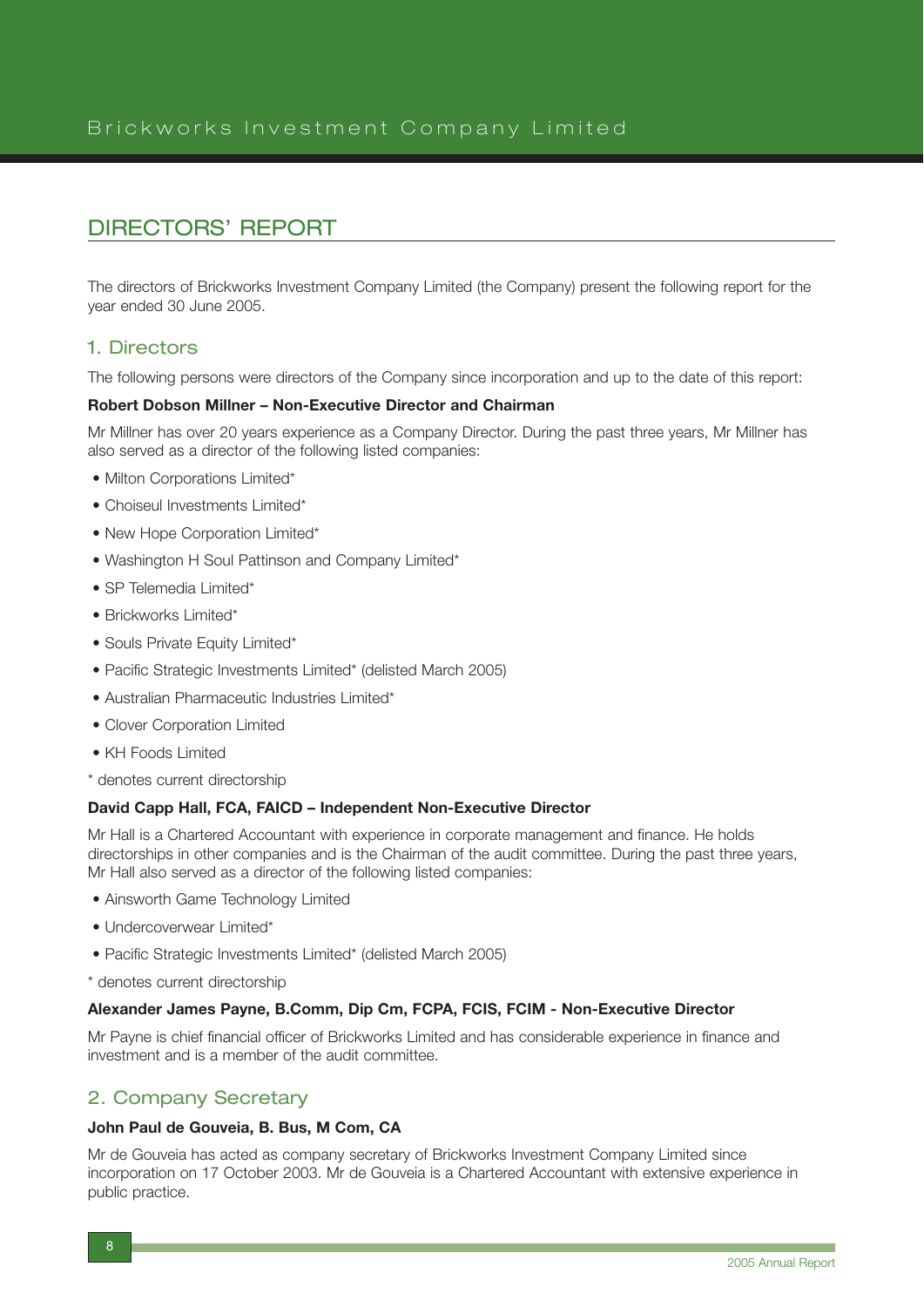### 3. Operating and Financial Review

The Company was incorporated on 17 October 2003 with the objective to acquire and manage the investment portfolio of Brickworks Limited. Acquisition of the investment portfolio was complete at the close of business on 8 December 2003. Shares in the Company were listed on the Australian Stock Exchange Limited commencing 12 December 2003.

The Company aims to hold long term investment in companies, trusts and interest bearing securities of well managed Australian businesses that would grow in value over time, while at the same time, generating an increasing income stream through dividends, distributions and interest payments.

In August 2004, the Company announced an off-market takeover of the then ASX-listed Pacific Strategic Investments Limited (PSI) on the basis of 2 new BKI shares for every 7 shares of PSI. The merger closed on 16 November 2004 with the issue of 17,943,561 BKI shares. PSI became a subsidiary of the Company and subsequently applied for and was granted delisting from the ASX in March 2005. Since November 2004, the Company acquired further holdings in PSI.

The Company now holds 99.16% of PSI and has commenced compulsory acquisition to acquire the remaining PSI shares.

#### **Portfolio Performance and Results**

The directors are pleased to report a profit after tax for the year of \$10,473,587 (2004: \$3,589,908).

The investment portfolio has also performed well and has increased in value by \$38,230,424 (2004: \$15,405,325).

#### **Corporate Structure**

Brickworks Investment Company Limited ("BKI") is a company limited by shares that is incorporated and domiciled in Australia. BKI has prepared a consolidated financial report incorporating the entities that it controlled during the financial year, which are outlined in the following illustration of the group's corporate structure:



#### **Nature of Operations and Principal Activities**

The principle activities during the year of entities within the consolidated entity was investment.

The consolidated entity is a long term equity investor and invests primarily in listed ASX securities. There has been no significant changes in the nature of those activities during the year.

#### **Employees**

The consolidated entity has nil employees as at 30 June 2005 (2004: Nil)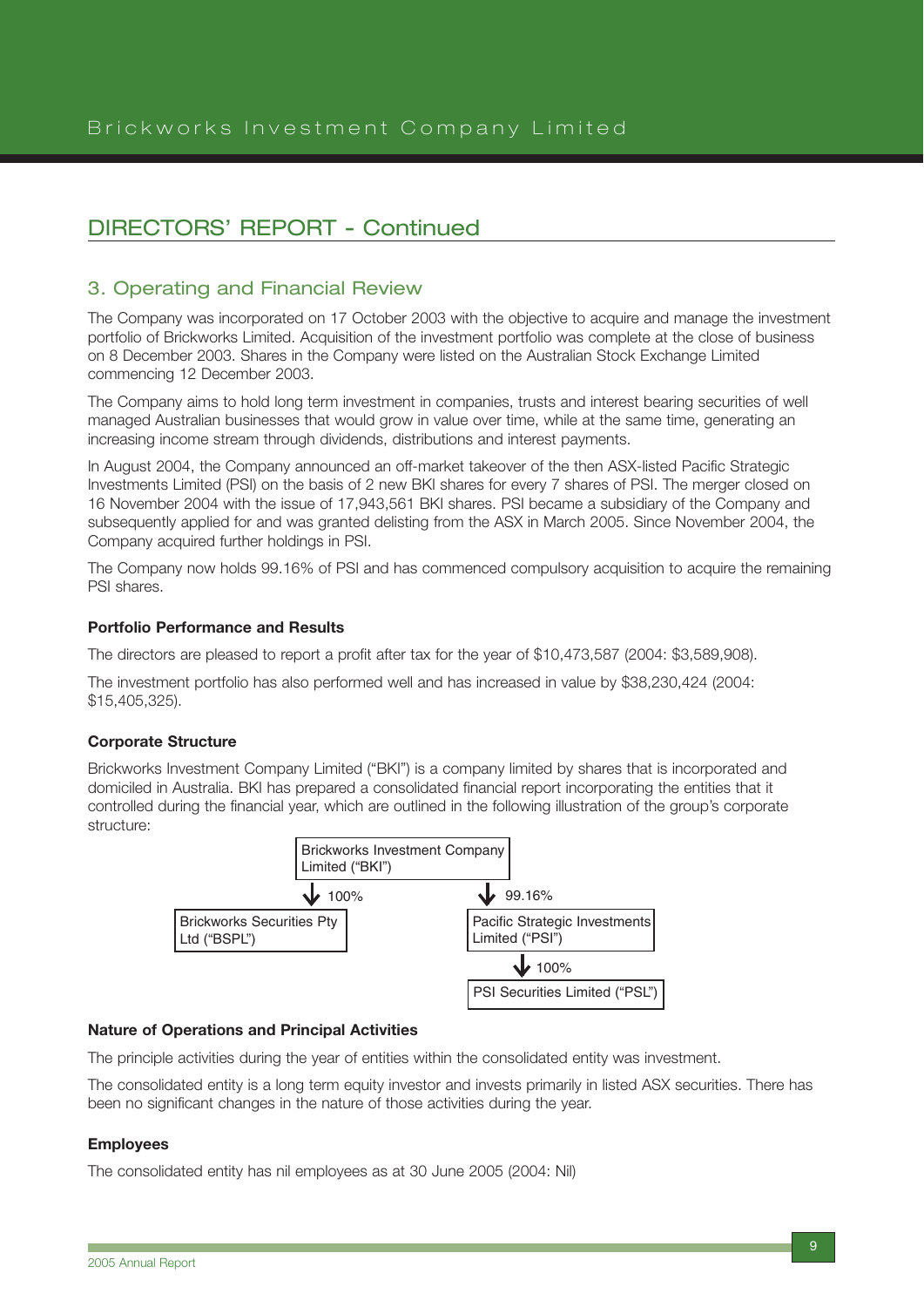### 4. Significant Changes in the State of Affairs

Other than as stated above and in the accompanying Financial Report, there were no significant changes in the state of affairs of the Company during the reporting year.

### 5. Likely Developments and Expected Results

The operations of the Company will continue with planned investments in Australian equities and fixed interest securities. No information is included on the expected results of those operations and the strategy for particular investments, as it is the opinion of the directors that this information would prejudice the interests of the Company if included in this report.

### 6. Significant Events after Balance Date

The directors are not aware of any matter or circumstance that has arisen since the end of the year to the date of this report that has significantly affected or may significantly affect:

- i. the operations of the Company and the entities that it controls
- ii. the results of those operations; or
- iii. the state of affairs of the Company in subsequent years

### 7. Environmental Regulations

The Company's operations are not materially affected by environment regulations.

### 8. Dividends

There were two dividend payments during the year ended 30 June 2005.

On 31 August 2004, a final ordinary dividend of \$3,424,539 (2 cents per share fully franked) was paid out of retained profits at 30 June 2004.

On 28 February 2005, an interim ordinary dividend of \$3,972,582 (2.1 cents per share fully franked) was paid out of retained profits at 31 December 2004.

In addition, the directors have declared a final ordinary dividend of \$4,276,644 (2.2 cents per share fully franked) out of retained profits at 30 June 2005 and payable on 31 August 2005.

### 9. Meetings of Directors

The numbers of meetings of the Company's Board of Directors and each board committee held during the year to 30 June 2005, and the numbers of meetings attended by each Director were:

|                   |                 | <b>Board</b>                 |                 | <b>Investment</b>            |                 | <b>Audit</b>                 |  |
|-------------------|-----------------|------------------------------|-----------------|------------------------------|-----------------|------------------------------|--|
|                   | <b>Attended</b> | <b>Eligible</b><br>to attend | <b>Attended</b> | <b>Eligible</b><br>to attend | <b>Attended</b> | <b>Eligible</b><br>to attend |  |
| <b>RD Millner</b> | 10              | 10                           | 11              | 11                           | $\mathcal{P}$   |                              |  |
| DC Hall           | 10              | 10                           | 5               | $\qquad \qquad -$            | 2               | $\mathcal{P}$                |  |
| AJ Payne          | 10              | 10                           | 11              | 11                           | っ               | $\mathcal{P}$                |  |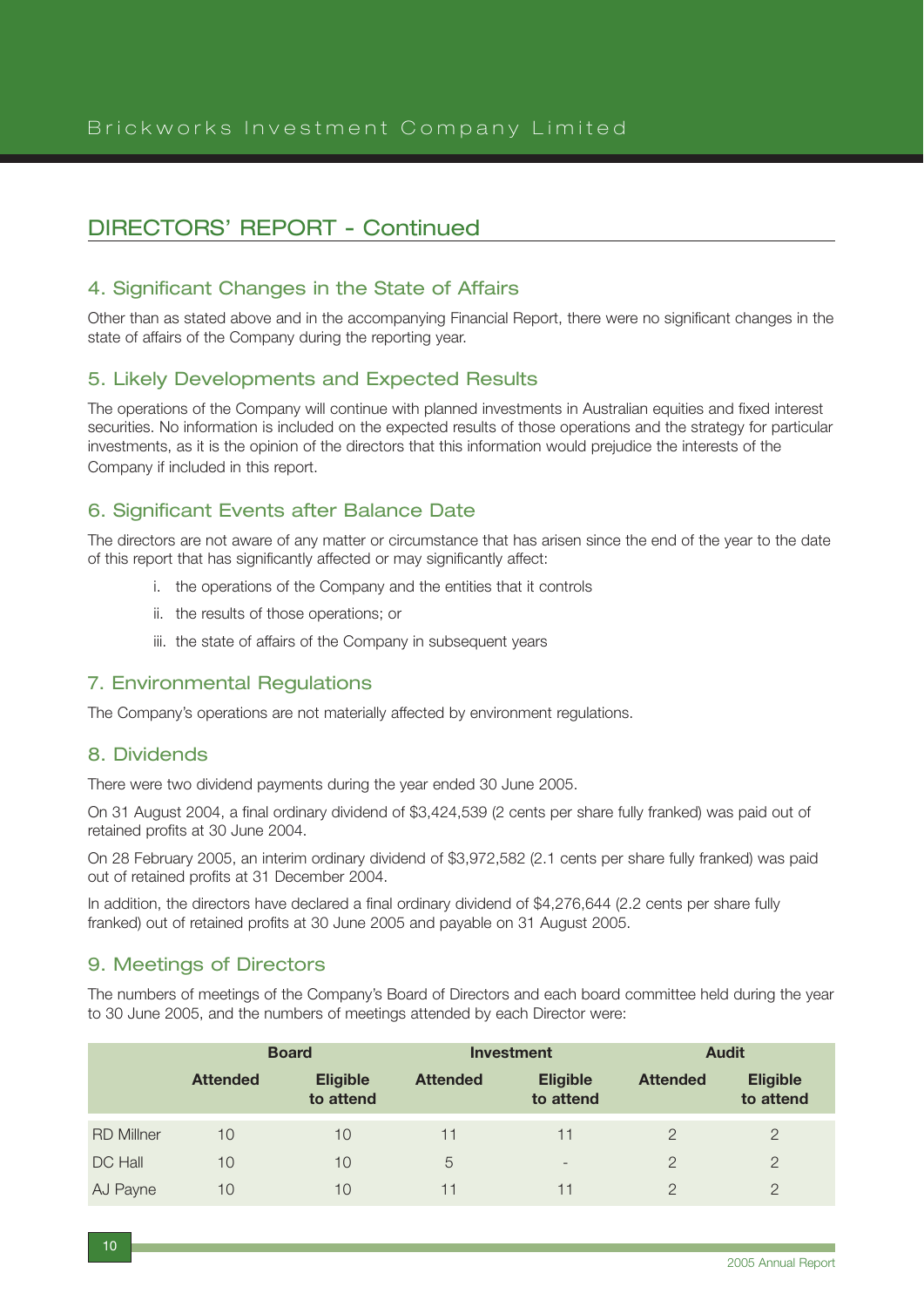### 10. Remuneration Report

Payment to non-executive directors is fixed at \$150,000 until shareholders, by ordinary resolution, approve some other fixed sum amount. This amount is to be divided amongst the Directors as they may determine.

These fees exclude any additional fee for any service based agreement which may be agreed from time to time, and also excludes statutory superannuation and the reimbursement of out of pocket expenses.

Details of the nature and amount of each Non – Executive Director's emoluments from the Company and controlled entities in respect of the year to 30 June 2005 were:

|                   | <b>Primary</b> | <b>Superannuation</b> | <b>Equity</b><br><b>Compensation</b> | <b>Other</b><br><b>Compensation</b> | <b>Total</b> |
|-------------------|----------------|-----------------------|--------------------------------------|-------------------------------------|--------------|
|                   | S              | \$                    |                                      |                                     | \$           |
| <b>RD Millner</b> | 46,250         | 4,162                 | $\qquad \qquad -$                    | $\overline{\phantom{0}}$            | 50,412       |
| DC Hall           | 36,250         | 3,262                 | $\overline{\phantom{0}}$             | $\overline{\phantom{m}}$            | 39,512       |
| AJ Payne          | 25,000         | 2,250                 | $\overline{\phantom{0}}$             | $\overline{\phantom{m}}$            | 27,250       |

There were no retirement allowances provided for the retirement of non-executive directors.

### 11. Beneficial and relevant interest of Directors in Shares of the Company

As at the date of this report, details of Directors who hold shares in the Company for their own benefit or who have an interest in holdings through a third party and the total number of such shares held are listed as follows:

|                   | <b>No of Shares</b> |
|-------------------|---------------------|
| <b>RD Millner</b> | 1,360,760           |
| DC Hall           | 147,575             |
| AJ Payne          | 55,581              |

### 12. Directors and Officers' Indemnity

The Constitution of the Company provides indemnity against liability and legal costs incurred by Director and Officers to the extent permitted by Corporations Act.

During the year to 30 June 2005, the Company has paid premiums in respect of an insurance contract to insure each of the officers against all liabilities and expenses arising as a result of work performed in their respective capacities.

### 13. Non-Audit Services

The board of directors is satisfied that the provision of non-audit services during the year is compatible with the general standard of independence for auditors imposed by the Corporations Act 2001. The directors are satisfied that the services disclosed below did not compromise the external auditor's independence for the following reasons:

• all non-audit services are reviewed and approved by the board of directors prior to commencement to ensure they do not adversely affect the integrity and objectivity of the auditor; and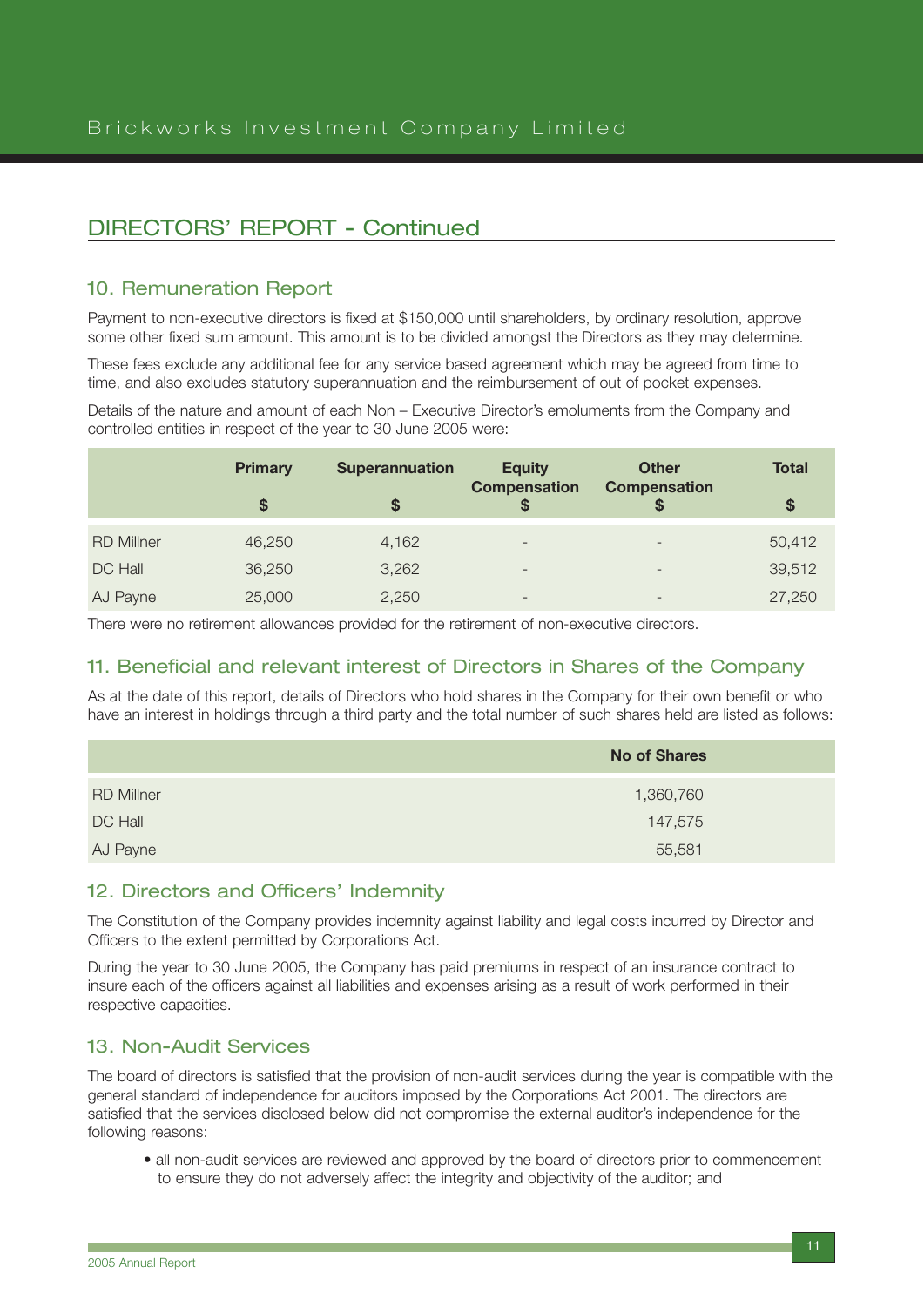### 13. Non-Audit Services (continued)

• the nature of the services provided do not compromise the general principles relating to auditor independence as set out in the Institute of Chartered Accountants in Australia and CPA Australia's Professional Statement F1: Professional Independence.

The following fees for non-audit services were paid to the external auditor during the year ended 30 June 2005:

| Due diligence investigations | \$11,000 |
|------------------------------|----------|
| <b>Taxation services</b>     | \$2,000  |
|                              | \$13,000 |

### 14. Auditor's Independence Declaration

The auditor's independence declaration for the year ended 30 June 2005 has been received and can be found on page 44.

This report is made in accordance with a resolution of the directors.

#### **Robert D Millner Director**

**Sydney** 3 August 2005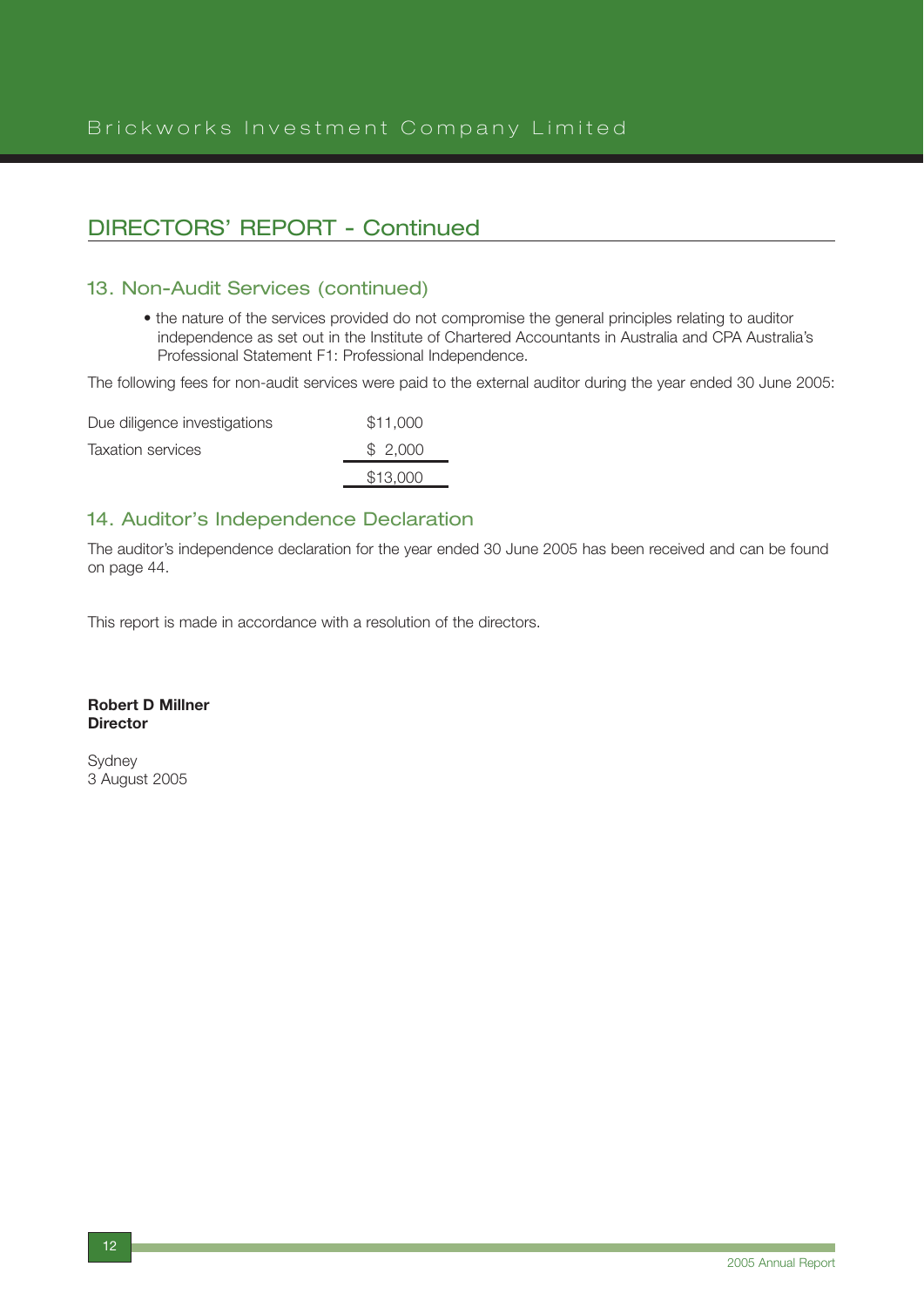## CORPORATE GOVERNANCE

Brickworks Investment Company Limited (the Company) was incorporated on 17 October 2003 and since that date the Board are committed to achieving and demonstrating the highest standards of corporate governance. Unless otherwise stated, the Company has followed best practice recommendations set by the ASX Corporate Governance Council during the reporting year

The Board of directors (hereinafter referred to as the Board) is responsible for the corporate governance of the Company and its controlled entities. The directors of the Company and its controlled entities are required to act honestly, transparently, diligently, independently, and in the best interests of all shareholders in order to increase shareholder value.

The directors are responsible to the shareholders for the performance of the company in both the short and the longer term and seek to balance sometimes competing objectives in the best interests of the Company as a whole. Their focus is to enhance the interests of shareholders and other key stakeholders and to ensure the Company is properly managed.

The Company's main corporate governance practices in place throughout the year are discussed in this section.

#### *The Board of Directors*

The Board operates in accordance with the broad principles set out in its charter.

#### *Role of the Board*

The responsibilities of the board include:

- contributing to the development of and approving the corporate strategy
- reviewing and approving business results, business plans, the annual budget and financial plans
- authorising and monitoring the investment portfolio
- ensuring regulatory compliance
- reviewing internal controls
- ensuring adequate risk management processes
- monitoring the Board composition, director selection and Board processes and performance
- overseeing and monitoring:
	- organisational performance and the achievement of the Company's strategic goals and objectives
		- compliance with the Company's code of conduct
- monitoring financial performance including approval of the annual report and half-year financial reports and liaison with the Company's auditors
- appointment and contributing to the performance assessment of the portfolio manager and other external service providers
- enhancing and protecting the reputation of the Company
- reporting to shareholders.

The terms and conditions of appointment and retirement of new directors are set out in a formal letter of appointment that includes:

- term of the appointment
- powers and duties
- determination of remuneration
- dealings in the Company securities including notification requirements
- conflicts of interest and disclosure policies
- indemnity and insurance arrangements
- access to independent professional advice
- review of appointment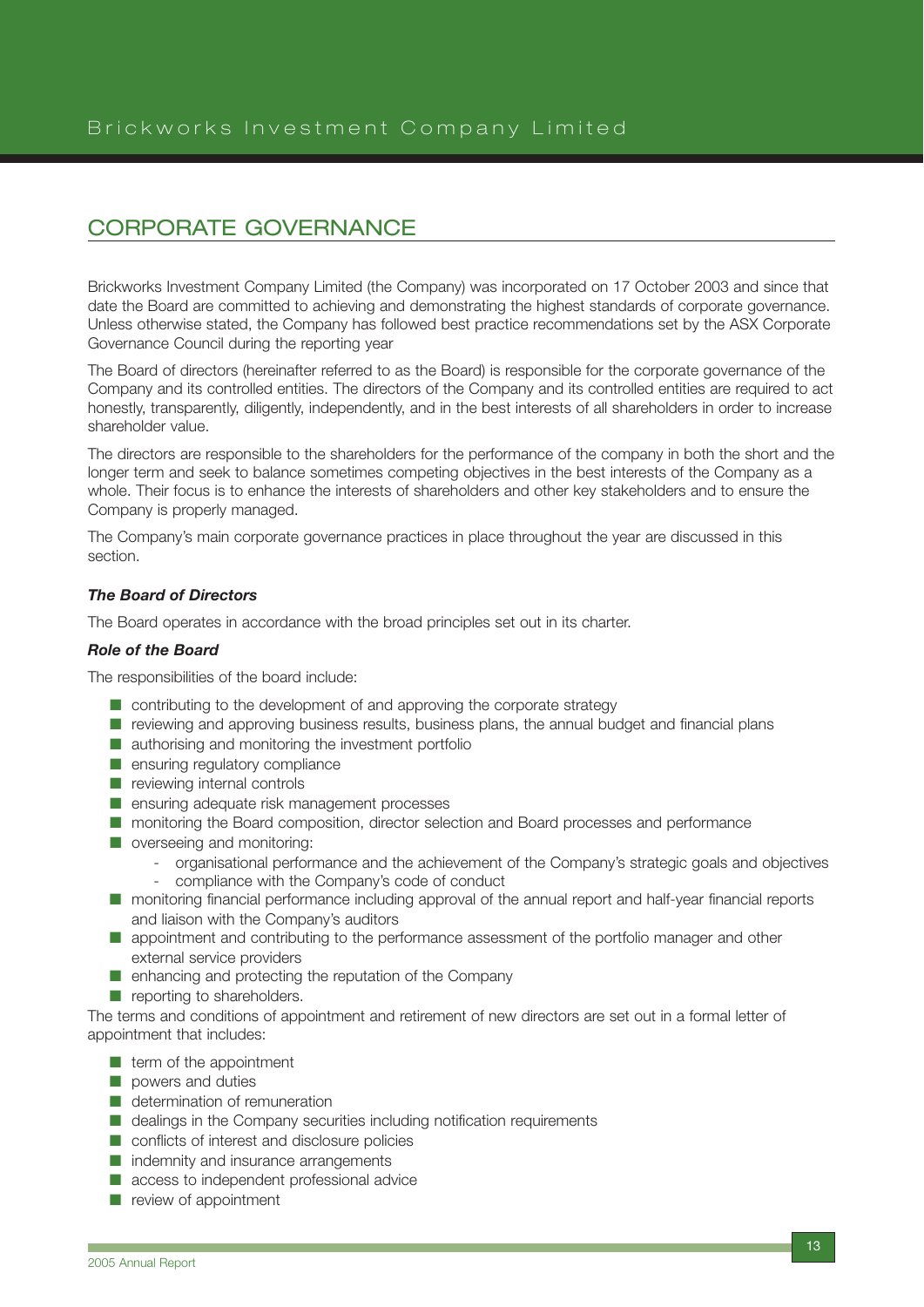#### *Board Composition*

The key elements of the Board composition include:

- ensuring, where practicable to do so, that a majority of the Board are independent directors
- the Board of the Company currently comprises 1 independent non-executive director and 2 non executive directors
- non-executive directors bring a fresh perspective to the board's consideration of strategic, risk and performance matters and are best placed to exercise independent judgement and review and constructively challenge the performance of management
- the Company is to maintain a mix of directors on the Board from different backgrounds with complementary skills and experience
- the Board seeks to ensure that:
	- at any point in time, its membership represents an appropriate balance between directors with experience and knowledge of the Company and directors with an external perspective
	- the size of the Board is conducive to effective discussion and efficient decision making.
- in recognition of the importance placed on the investment experience of the directors and the Board's role in supervising the activities of the portfolio manager, the majority of the Board are not independent directors. Refer discussion detailed under "Directors' Independence" on page 15.

Details of the members of the Board, their experience, expertise, qualifications and independent status are set out in the directors' report under the heading "Directors".

#### *Term of Office*

The company's Constitution specifies that all directors must retire from office no later than the third annual general meeting (AGM) following their last election. Where eligible, a director may stand for re-election in accordance with company's Constitution.

#### *Chairman*

The Chairman is a non-executive director who is responsible for leading the Board, ensuring directors are properly briefed in all matters relevant to their role and responsibilities, facilitating Board discussions and managing the Board's relationship with external service providers.

#### *Board Meetings*

Details of directors' attendance at Board meetings are set out in the Directors' Report on page 8-12.

The Board meets formally at least 6 times a year. In addition, it meets whenever necessary to deal with specific matters needing attention between the scheduled meetings.

Meeting agendas are established by the Chairman and Company Secretary to ensure adequate coverage of financial, strategic, compliance and other major areas throughout the year.

Copies of Board papers are circulated in advance of meetings. Directors are always encouraged to participate with a robust exchange of views and to bring their independent judgment to bear on the issues and decisions at hand. The Board highly values its relationship with the portfolio manager which is based on openness and trust.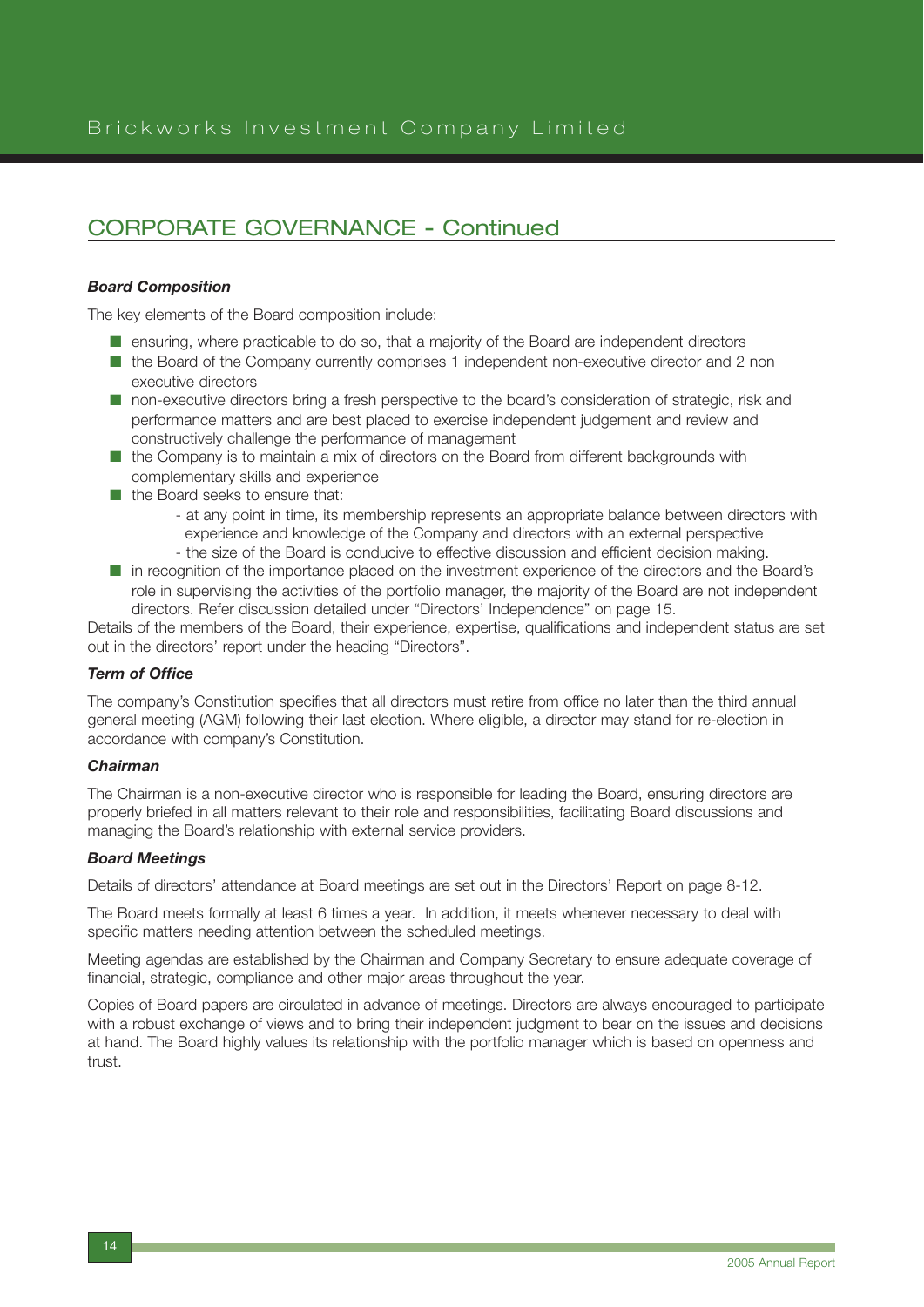#### *Performance Assessment*

The Board undertakes an annual self assessment of its collective performance. The results and any action plans are documented together with specific performance goals which are agreed for the coming year. The self assessment:

- compares the performance of the Board with the requirements of it's Charter
- sets forth the goals and objectives of the Board for the upcoming year
- effects any improvements to the Board charter deemed necessary or desirable.

The performance evaluation is conducted in such manner as the Board deems appropriate. In addition, each Board committee undertakes an annual self assessment on the performance of the committee and achievement of committee objectives.

The Chairman annually assesses the performance of individual directors and meets privately with each director to discuss this assessment. The Chairman's performance is reviewed by the Board.

#### *Directors' Independence*

Assessing the independence of directors is undertaken in accordance with the best practice recommendations released by the Australian Stock Exchange Corporate Governance Council in March 2003.

When assessing the independence of directors and the Chairman under recommendation 2.1 and 2.2 of the best practice recommendations released by the Australian Stock Exchange Corporate Governance Council, both Mr Millner and Mr Payne, although meeting other criteria, and bringing independent judgement to bear on their respective roles, are both not defined as independent directors, primarily due to the fact that both Messrs Millner and Payne are officers of Brickworks Limited, who is a substantial shareholder of the company. The Company has not followed recommendation 2.1 and 2.2 due to the following reasons;

■ The Board are of the opinion that all directors exercise and bring to bear an unfettered and independent judgement towards their duties. Brickworks Investment Company Limited listed on the Australian Stock exchange on 12 December 2003 to take over the investment portfolio of Brickworks Limited and the Board is satisfied that both Messrs Millner and Payne play an important role in the continued success and performance of the portfolio.

In relation to director independence, materiality is determined on both quantitative and qualitative bases. An amount of over 5% of annual turnover of the Company is considered material. In addition, a transaction of any amount or a relationship is deemed material if knowledge of it impacts the shareholders' understanding of the director's performance.

#### *Avoidance of conflicts of interests of Directors*

In accordance with the Corporations Act 2001 (Cth), any director with a material personal interest in a matter being considered by the Board must not be present when the matter is being considered, and may not vote on the matter.

#### *Independent Professional Advice*

Directors and board committees have the right, in connection with their duties and responsibilities, to seek independent professional advice at the Company's expense. Prior approval of the Chairman is required, but this will not be unreasonably withheld.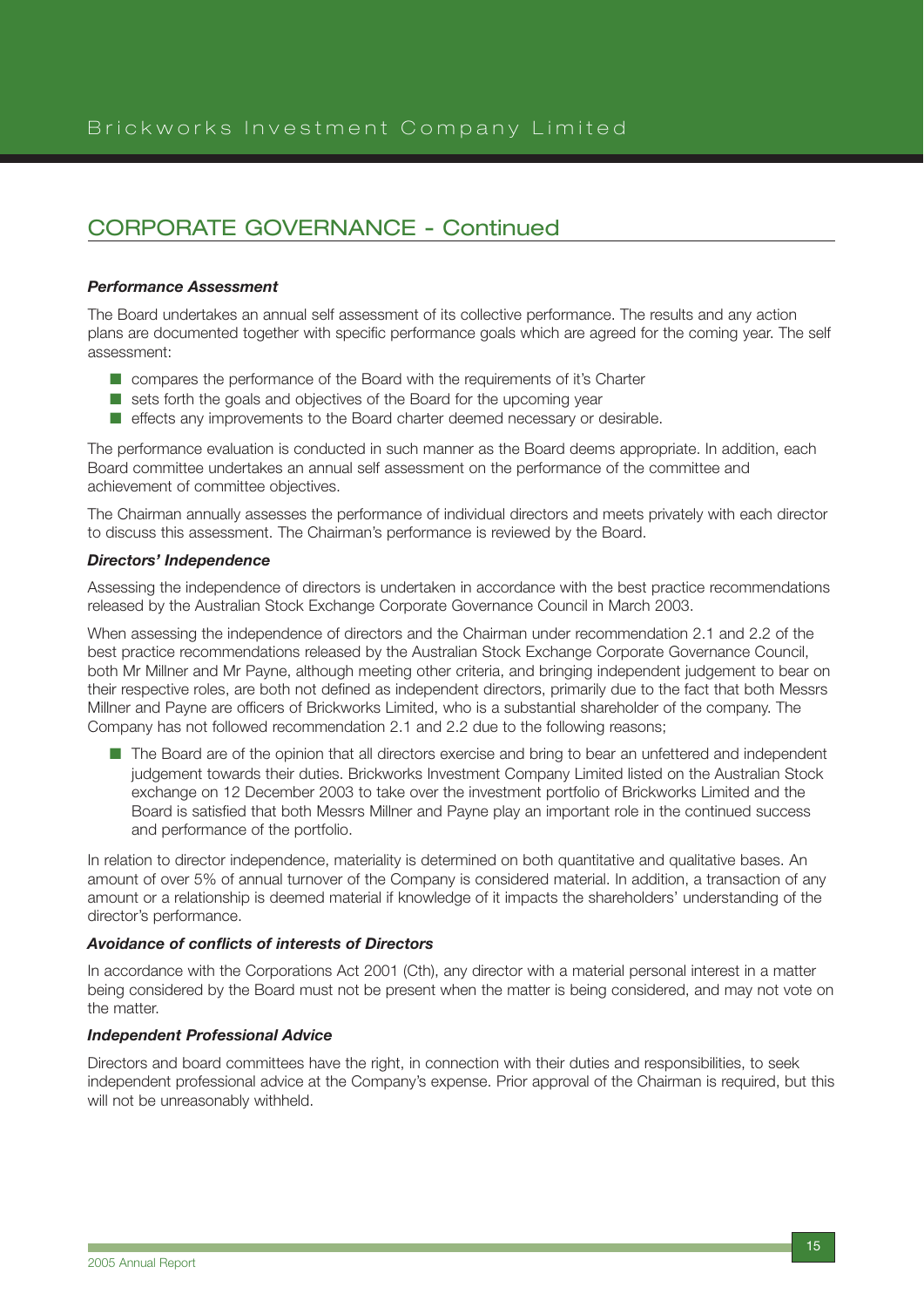#### *Corporate Reporting*

The portfolio manager and the administrative and company secretarial service provider, namely Souls Funds Management Ltd and Corporate & Administrative Services Pty Ltd have made the following certifications to the Board:

- that the Company's financial reports are complete and present a true and fair view, in all material respects, of the financial condition and operational results of the Company and its consolidated entities in accordance with all mandatory professional reporting requirements
- that the above statement is founded on a sound system of internal control and risk management which implements the policies adopted by the Board and that the Company's risk management and internal control is operating effectively and efficiently in all material respects.

The Company adopted this reporting structure for the year ended 30 June 2005.

#### *Board Committees*

The Board has established a number of committees to assist in the execution of its duties and to allow detailed consideration of complex issues. Current committees of the Board are the investment committee, nomination committee and the remuneration and audit committees. The committee's structure and membership is reviewed on an annual basis. All matters determined by committees are submitted to the full Board as recommendations for Board decisions.

#### *Investment Committee*

The Company has established an Investment Committee effective from 12 December 2003.

The investment committee consists of the following members:

#### **RD Millner (Chairman)**

#### **AJ Payne**

Details of these directors' qualifications, experience and attendance at investment committee meetings held during the year are set out in the Directors' Report on page 8-12.

The main responsibilities of the committee are to:

- assess the information and recommendation received by the portfolio manager regarding the present and future investment needs of the Company
- assess the performance of the portfolio manager
- evaluating investment performance.

#### *Nomination Committee*

The Company has embraced the best practice recommendations released by the Australian Stock Exchange Corporate Governance Council in March 2003 and established a Nominations Committee effective from 12 December 2003.

The nomination committee consists of the following members:

#### **RD Millner (Chairman) DC Hall AJ Payne**

Details of these directors' qualifications, experience and attendance at nomination committee meetings held during the year are set out in the Directors' Report on page 8-12.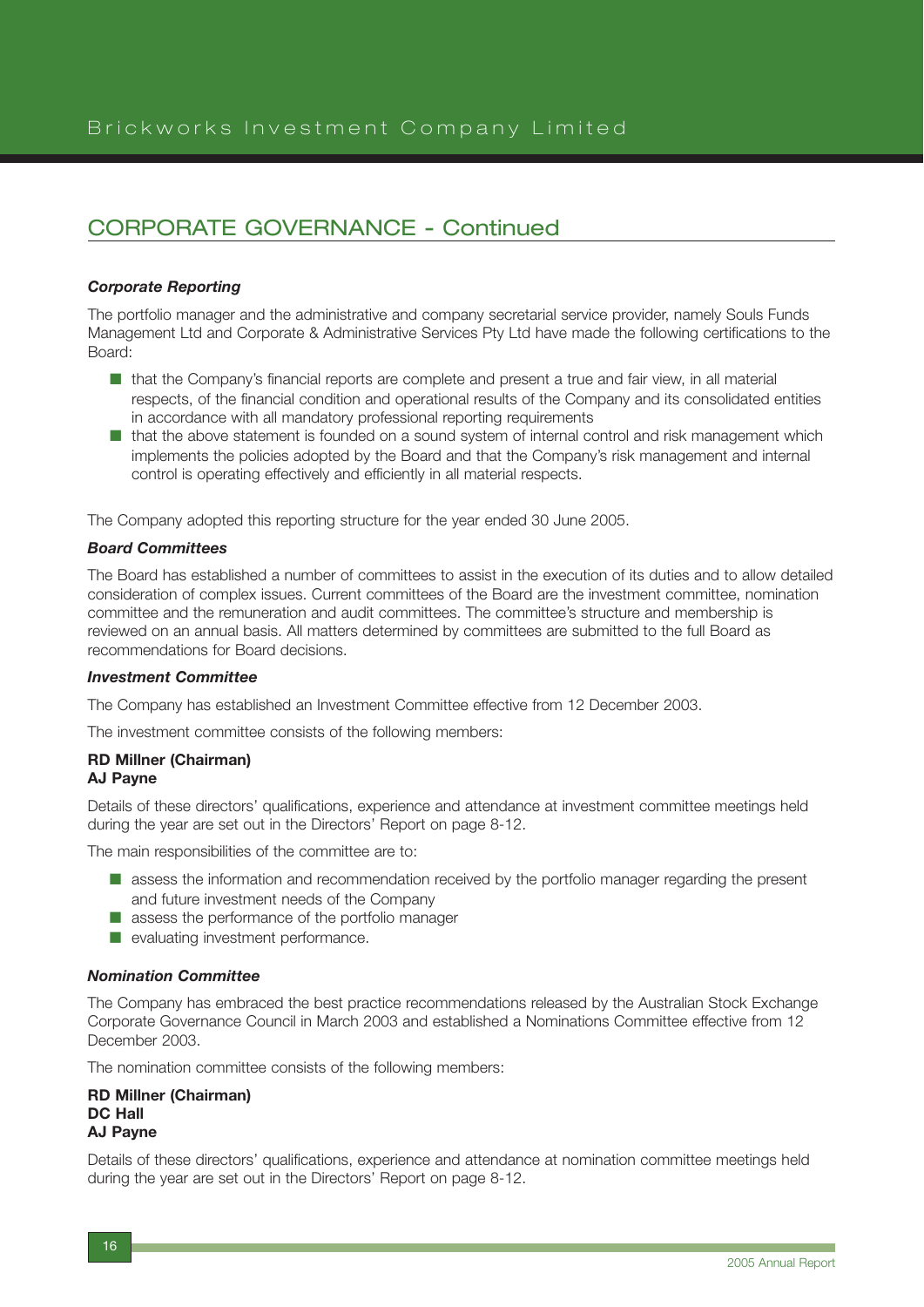The main responsibilities of the committee are to:

- assess the membership of the Board having regard to present and future needs of the Company
- assess the independence of directors to ensure where practicable to do so, that a majority of the Board are independent directors
- propose candidates for Board vacancies in consideration of qualifications, experience and domicile
- oversee board succession
- evaluating Board performance.

New directors are provided with a letter of appointment setting out their responsibilities, rights and the terms and conditions of their employment.

The nominations committee charter provides guidance for the selection and appointment of new directors

#### *Audit Committee*

The members of the audit committee at the date of this annual financial report are:

#### **DC Hall (Chairman) RD Millner AJ Payne**

Details of these directors' qualification, experience and attendance at audit committee meetings are set out in the Directors' Report on page 8-12.

The audit committee operates in accordance with a charter.

The Chairman of the audit committee is an independent, non-executive director. The Chairman of the Audit Committee is also required to have accounting or related financial expertise, which includes past employment, professional qualification or other comparable experience. The other members of the audit committee are all financially literate and have a strong understanding of the industry in which the Company operates.

The audit committee's role and responsibilities, composition, structure and membership requirements are documented in an audit committee charter, which has been approved by the Board and is reviewed annually.

The main responsibilities of the committee are to:

- review, assess and approve the annual report, half-year financial report and all other financial information published by the Company or released to the market
- reviewing the effectiveness of the organisation's internal control environment covering:
	- effectiveness and efficiency of operations
		- reliability of financial reporting
		- compliance with applicable laws and regulations
- oversee the effective operation of the risk management framework
- recommend to the Board the appointment, removal and remuneration of the external auditors, and review the terms of their engagement, the scope and quality of the audit and assess performance and consider the independence and competence of the external auditor on an ongoing basis. The Audit Committee receives certified independence assurances from the external auditors
- review and approve the level of non-audit services provided by the external auditors and ensure it does not adversely impact on auditor independence. The external auditor will not provide services to the Company where the auditor would have a mutual or conflicting interest with the Company; be in a position where they audit their own work; function as management of the Company; or have their independence impaired or perceived to be impaired in any way.
- review and monitor related party transactions and assess their priority
- report to the Board on matters relevant to the committee's role and responsibilities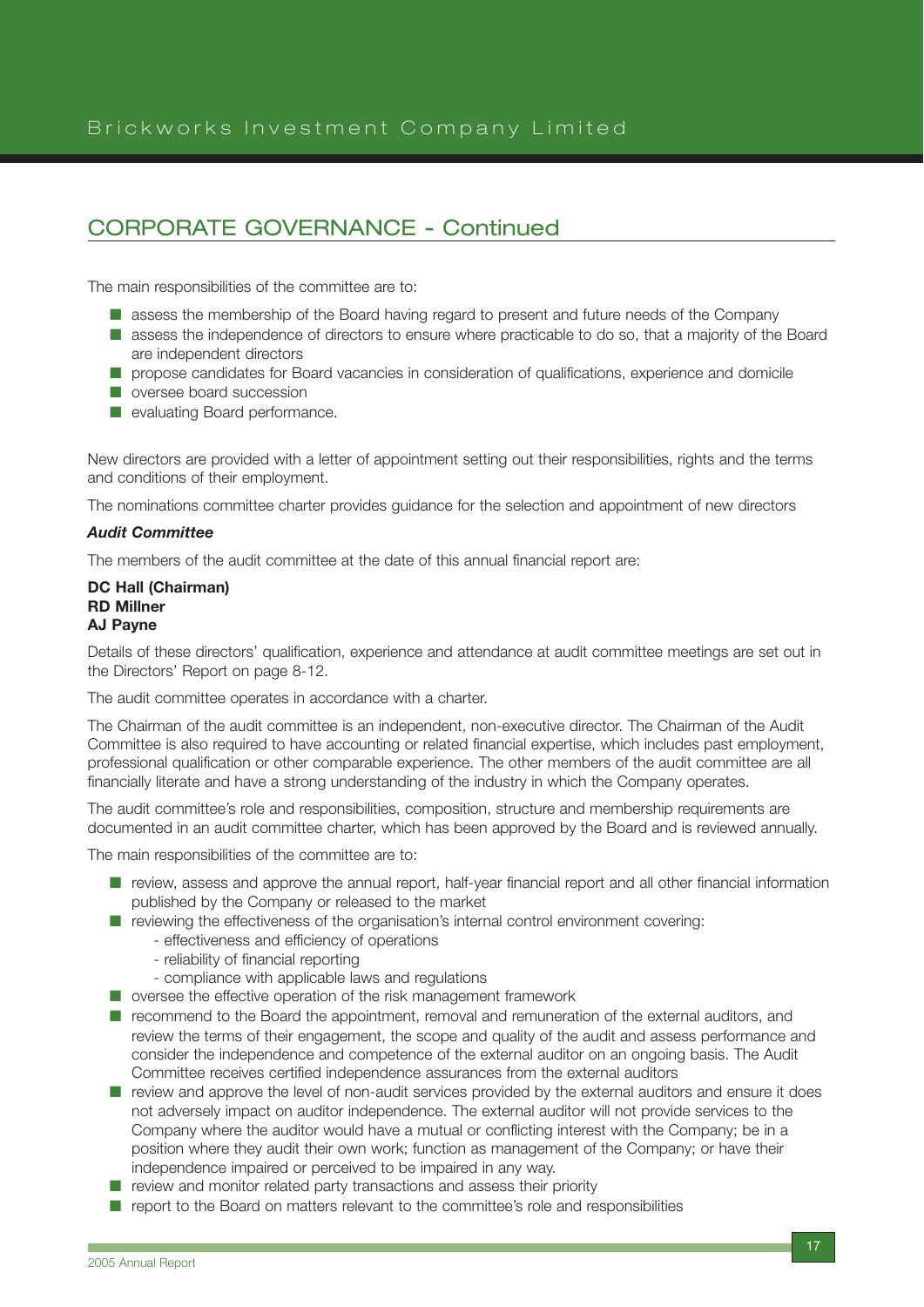In accordance with the audit committee charter, the Company requires that the external audit engagement partner and review partner be rotated very five years.

In fulfiling its responsibilities, the audit committee requires the portfolio manager and the administrative and company secretarial service provider, namely Souls Funds Management Ltd and Corporate & Administrative Services Pty Ltd to state in writing to the Board that the Company's financial reports presents a true and fair view, in all material respects, of the Company's and its consolidated entities financial condition, operational results and are in accordance with the relevant accounting standards.

The external auditors, the portfolio manager and the administrative and company secretarial service provider, namely Souls Funds Management Ltd and Corporate & Administrative Services Pty Ltd are invited to attend meetings at the discretion of the audit committee.

#### *Remuneration Committee & Policies*

The Company has embraced the best practice recommendations released by the Australian Stock Exchange Corporate Governance Council in March 2003 and established a Remuneration Committee effective from 12 December 2003.

The remuneration committee consists of the following members:

#### **RD Millner (Chairman) DC Hall AJ Payne**

Details of these directors' qualifications, experience and attendance at remuneration committee meetings are set out in the Directors' Report on page 8-12.

The Remuneration Committee oversees and review remuneration packages and other terms of employment for executive management. In undertaking their roles the Committee members consider reports from external remuneration experts on recent developments on remuneration and related matters.

The Company does not have any employees due to the nature of its business and the use of external service providers. If the use of external service providers was to change in the future, any person engaged in an executive capacity would be required sign a formal employment contract at the time of their appointment covering a range of matters including their duties, rights, responsibilities, and any entitlements on termination. In such circumstances, executive remuneration and other terms of employment would also be reviewed annually by the committee having regard to personal and corporate performance, contribution to long term growth, relevant comparative information and independent expert advice. As well as a base salary, remuneration in such circumstances could be expected to include superannuation, performance-related bonuses and fringe benefits.

Fees for non-executive directors reflect the demands on and responsibilities of our directors. Non-executive directors are remunerated by way of base fees and statutory superannuation contributions and do not participate in schemes designed for the remuneration of executives. Non-executive directors do not receive any options, bonus payments or nor are provided with retirement benefits other than statutory superannuation.

Further information on directors' and executives' remuneration is set out in the directors' report and note 17 to the financial statements.

The Remuneration Committee's terms of reference include responsibility for reviewing any transactions between the organisation and the directors, or any interest associated with the directors, to ensure the structure and terms of the transaction are in compliance with the Corporations Act 2001 and are appropriately disclosed.

The remuneration committee operates in accordance with a charter.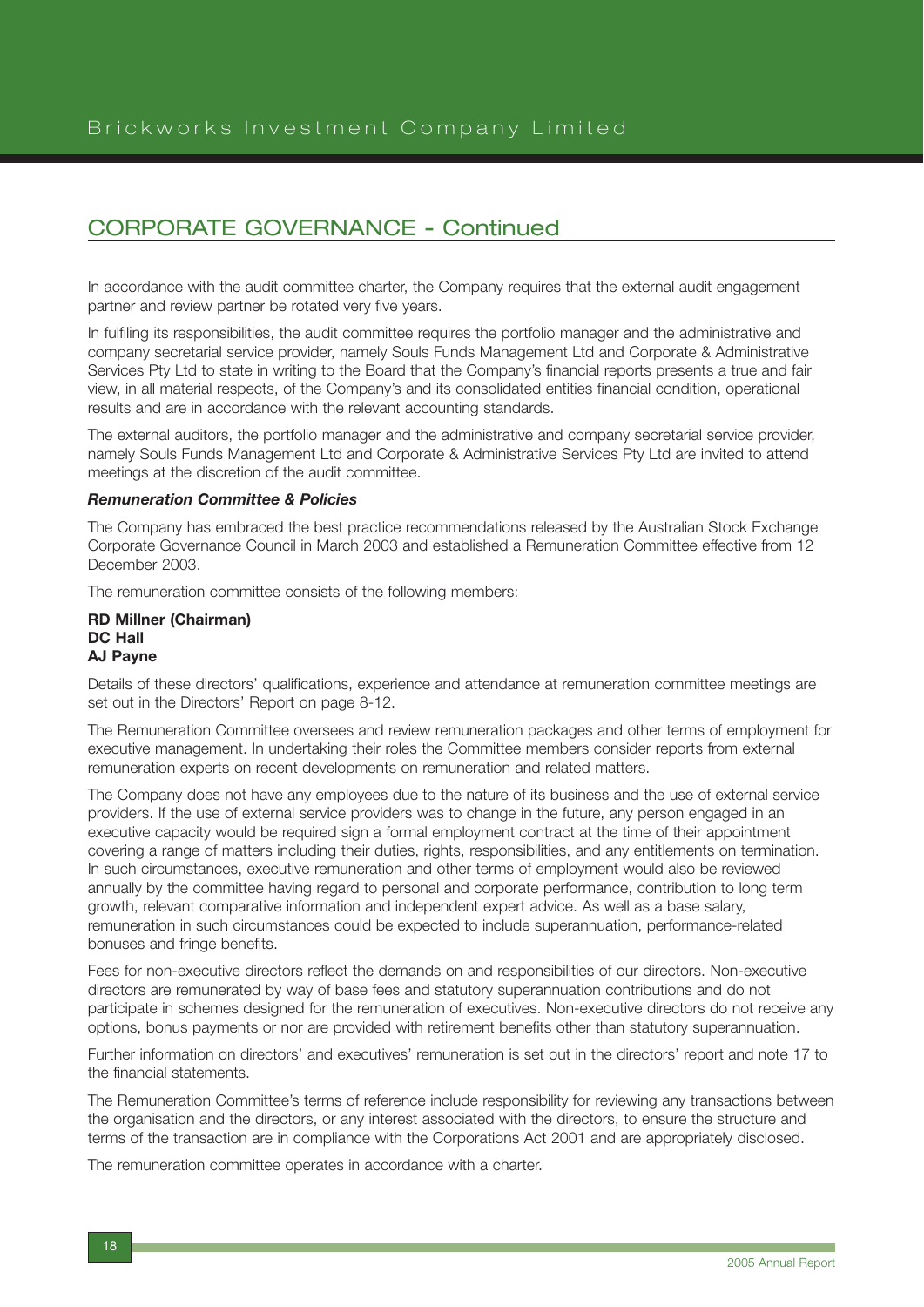#### *Corporate Governance Framework*

The Board is committed to the highest standards of corporate governance, which it requires as fundamental to all its activities.

External service providers are required to provide a Corporate Governance Declaration (the Declaration) to the Board on an annual basis.

External service providers are required to confirm in the annual Statements that to the best of their knowledge and belief and having made appropriate inquiries of their own staff and consultants regarding the Company and its controlled entities (the Group) that, in the interests of directors, shareholders and other key stakeholders the service provider has applied corporate governance practices mandated by the Board at all times.

The Declaration covers the following:

- disclosure of the Groups' operations in the Board meeting papers.
- satisfaction of all matters arising from prior Board meetings
- the maintenance of financial records that correctly record and explain the Group's transactions and financial position and performance to enable true and fair financial statements to be prepared and audited or reviewed in accordance with all applicable Accounting Standards and other mandatory professional reporting requirements
- compliance with statutory and prudential obligations and details of all lodgments in accordance with these obligations
- maintenance of ethical conduct by execution of duties with the utmost integrity, objectivity and professionalism at all times
- notification to the Company Secretary of all purchases and sales of Company securities, directly and indirectly and disclosure in the Board papers.

#### *Risk Management*

The Board is committed to the identification and quantification of risk throughout the Company's operations.

Considerable importance is placed on maintaining a strong control environment. There is an organisational structure with clearly drawn lines of accountability. Adherence to the code of conduct is required at all times and the Board actively promotes a culture of quality and integrity.

Management of investment risk is fundamental to the business of the Company being an investor in Australian listed securities. Details of investment risk management policies are held by the portfolio manager.

The Board operates to minimise its exposure to investment risk, in part, by the appointment of an external portfolio manager who has proprietary systems, processes and procedures in place to effectively manage investment risk.

#### *Code of Conduct*

The Company has developed a Code of Conduct (the Code) which has been fully endorsed by the Board and applies to all directors and external service providers and their employees. The code is regularly reviewed and updated as necessary to ensure it reflects the highest standards of behaviour and professionalism and the practices necessary to maintain confidence in the Company's integrity.

In summary, the Code requires that at all times all company personnel act with the utmost integrity, objectivity and in compliance with the letter and the spirit of the law and company policies.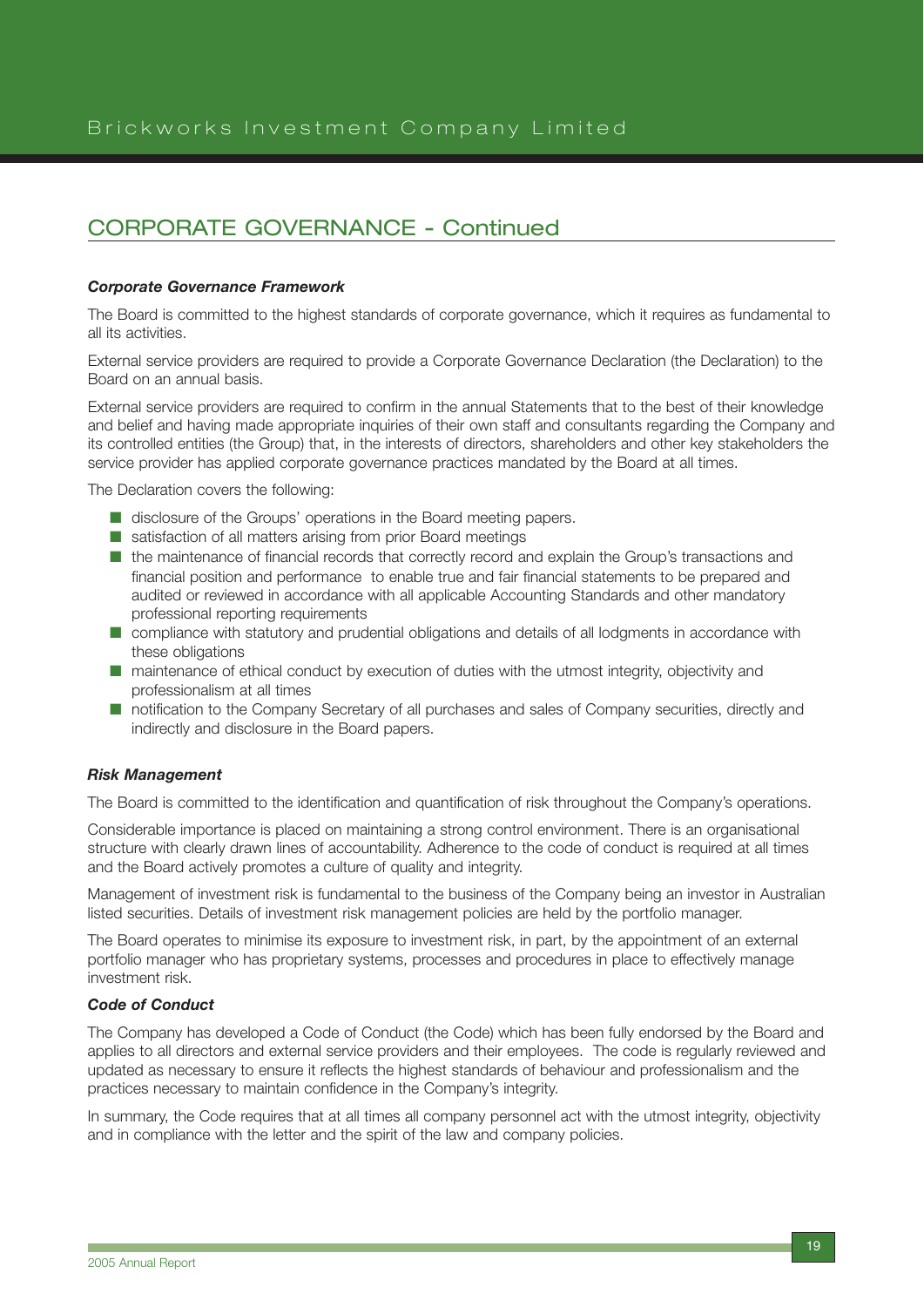#### *Share Trading Policy*

The Company has developed a Share Trading Policy which has been fully endorsed by the Board and applies to all directors and employees.

Directors, executives and employees may deal in Company securities, however they may not do so if in possession of information which is price sensitive or likely to be price sensitive to the security's market price. Changes in a Director's interest is required to be advised to the Company within 3 days for notification to the ASX"

#### *Continuous Disclosure and Shareholder Communication*

The Chairman and Company Secretary have been nominated as being person responsible for communications with the Australian Stock Exchange (ASX). This role includes the responsibility for ensuring compliance with the continuous disclosure requirements in the ASX listing rules and overseeing and co-ordinating information disclosure to ASX. The Chairman is responsible for disclosure to analysts, brokers and shareholders, the media and the public.

The company has written policies and procedures on information disclosure that focus on continuous disclosure of any information concerning the Company that a reasonable person would expect to have a material effect on the price of the Company's securities.

All information disclosed to the ASX is available on the ASX's website within 24 hours of the release to the ASX. Procedures have been established for reviewing whether price sensitive information has been inadvertently disclosed, and if so, this information is also immediately released to the market.

All shareholders receive a copy of the Company's full annual report. Shareholders also are updated with the Company's operations via monthly ASX announcements of the net tangible asset (NTA) backing of the portfolio and other disclosure information. All recent ASX announcements and annual reports are available on the ASX website, or alternatively, by request via email, facsimile or post.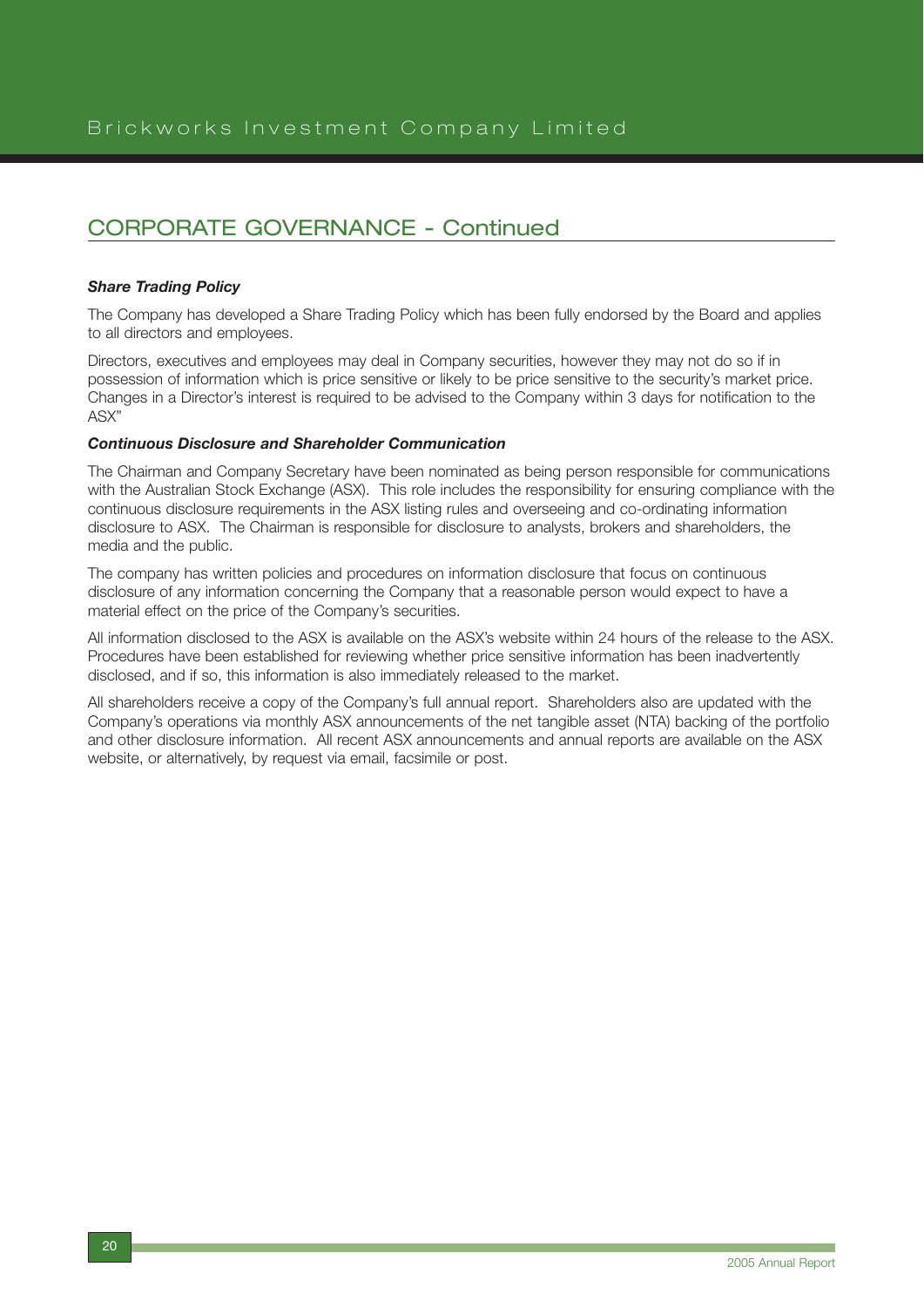## STATEMENT OF FINANCIAL PERFORMANCE

FOR THE YEAR TO 30 JUNE 2005

|                                                                                                                 | <b>Note</b>    | 2005<br>\$'000 | <b>Consolidated</b><br>$2004^{(a)}$<br>\$'000 | <b>Company</b><br>2005<br>\$'000 | $2004^{(a)}$<br>\$'000 |
|-----------------------------------------------------------------------------------------------------------------|----------------|----------------|-----------------------------------------------|----------------------------------|------------------------|
| Revenue from ordinary activities                                                                                | $\mathbf{2}$   | 14,893         | 4,320                                         | 12.965                           | 479                    |
| Expenses from ordinary activities                                                                               | $\overline{2}$ | (4, 184)       | (710)                                         | (1, 249)                         | (649)                  |
| Profit from ordinary activities before sales<br>of capital investment                                           |                | 10,709         | 3,610                                         | 11,716                           | (170)                  |
| Revenue from capital investments                                                                                | 1(b)           | 8,651          | 6,656                                         | 3,621                            |                        |
| Cost of sales                                                                                                   | 1(b)           | (8,651)        | (6,656)                                       | (3,621)                          |                        |
| Profit from ordinary activities before<br>income tax expense                                                    |                | 10,709         | 3,610                                         | 11,716                           | (170)                  |
| Income tax expense relating to ordinary activities                                                              | 3              | (105)          | (20)                                          | 216                              | 51                     |
| Profit from ordinary activities after income tax<br>expense                                                     |                | 10,604         | 3,590                                         | 11,932                           | (119)                  |
| Profit attributable to outside equity interest                                                                  |                | (130)          |                                               |                                  |                        |
| Operating profit after income tax attributable<br>to members of Brickworks Investment<br><b>Company Limited</b> | 13             | 10,474         | 3,590                                         | 11,932                           | (119)                  |
| Increase in capital profits reserve                                                                             | 12             | 1,444          |                                               | 1,444                            |                        |
| Increase in asset revaluation reserve                                                                           | 12             | 23,104         | 10,784                                        | 32,244                           |                        |
| Total changes in equity other than those<br>resulting from transactions with owners as<br>owners                |                | 35,022         | 14,374                                        | 45,620                           | (119)                  |

Note (a) - refers to the period 9 December 2003 to 30 June 2004

The accompanying notes form part of these financial statements

**The State**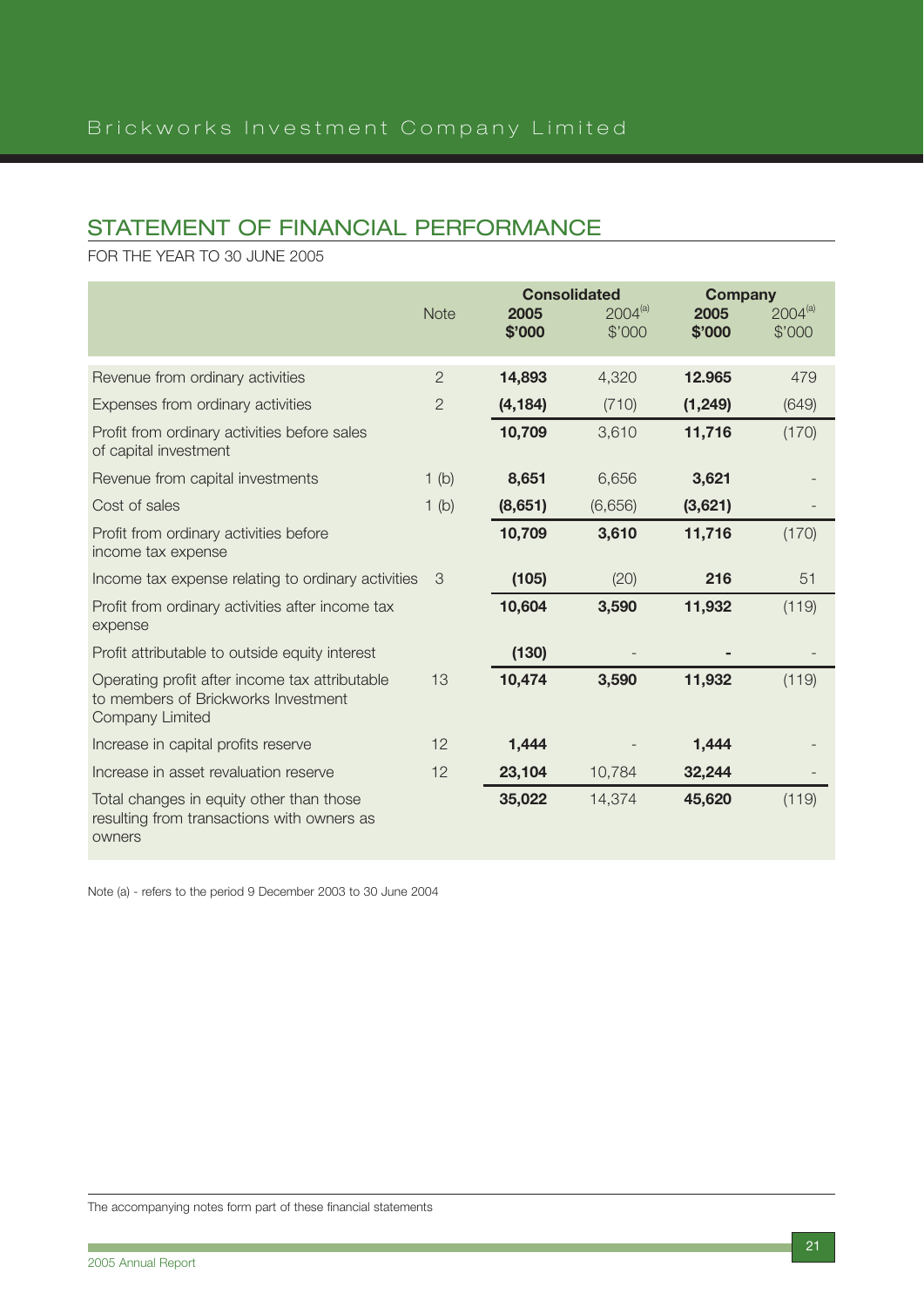## STATEMENT OF FINANCIAL POSITION

AS AT 30 JUNE 2005

|                                  |                |         | <b>Consolidated</b> | <b>Company</b> |              |
|----------------------------------|----------------|---------|---------------------|----------------|--------------|
|                                  | <b>Note</b>    | 2005    | $2004^{(a)}$        | 2005           | $2004^{(a)}$ |
|                                  |                | \$'000  | \$'000              | \$'000         | \$'000       |
| <b>CURRENT ASSETS</b>            |                |         |                     |                |              |
| Cash assets                      | 5              | 17,401  | 12,792              | 5,539          | 5,835        |
| Receivables                      | 6(a)           | 2,163   | 1,989               | 2,036          | 4,926        |
| Prepayments                      |                | 21      | 23                  | 21             | 23           |
| <b>TOTAL CURRENT ASSETS</b>      |                | 19,585  | 14,804              | 7,596          | 10,784       |
| <b>NON-CURRENT ASSETS</b>        |                |         |                     |                |              |
| Other financial assets           | $\overline{7}$ | 230,929 | 170,974             | 300,662        | 73,501       |
| Receivables                      | 6(b)           |         |                     |                | 87,000       |
| Deferred tax assets              | 8              | 844     | 1,355               | 831            | 1,355        |
| TOTAL NON-CURRENT ASSETS         |                | 231,773 | 172,329             | 301,493        | 161,856      |
| <b>TOTAL ASSETS</b>              |                | 251,358 | 187,133             | 309,089        | 172,640      |
| <b>CURRENT LIABILITIES</b>       |                |         |                     |                |              |
| Payables                         | $\overline{9}$ | 1,117   | 92                  | 1,066          | 92           |
| Current tax liabilities          |                | 173     |                     | 53             |              |
| <b>TOTAL CURRENT LIABILITIES</b> |                | 1,290   | 92                  | 1,119          | 92           |
| <b>NON CURRENT LIABILITIES</b>   |                |         |                     |                |              |
| Payables                         | $\Theta$       |         |                     | 64,319         |              |
| Deferred tax liabilities         | 10             | 16,227  | 4,630               | 13,933         | 4,630        |
| TOTAL NON CURRENT LIABILITIES    |                | 16,227  | 4,630               | 78,252         | 4,630        |
|                                  |                |         |                     |                |              |
| <b>TOTAL LIABILITIES</b>         |                | 17,517  | 4,722               | 79,371         | 4,722        |
| <b>NET ASSETS</b>                |                | 233,841 | 182,411             | 229,718        | 167,918      |
| <b>SHAREHOLDERS' EQUITY</b>      |                |         |                     |                |              |
| Contributed equity               | 11             | 191,614 | 168,037             | 191,614        | 168,037      |
| Reserves                         | 12             | 35,332  | 10,784              | 33,688         |              |
| Retained profits                 | 13             | 6,667   | 3,590               | 4,416          | (119)        |
| Parent entity interest           |                | 233,613 | 182,411             | 229,718        | 167,918      |
| Outside equity interest          |                | 228     |                     |                |              |
| <b>TOTAL EQUITY</b>              |                | 233,841 | 182,411             | 229,718        | 167,918      |

Note (a) - refers to the period 9 December 2003 to 30 June 2004

The accompanying notes form part of these financial statements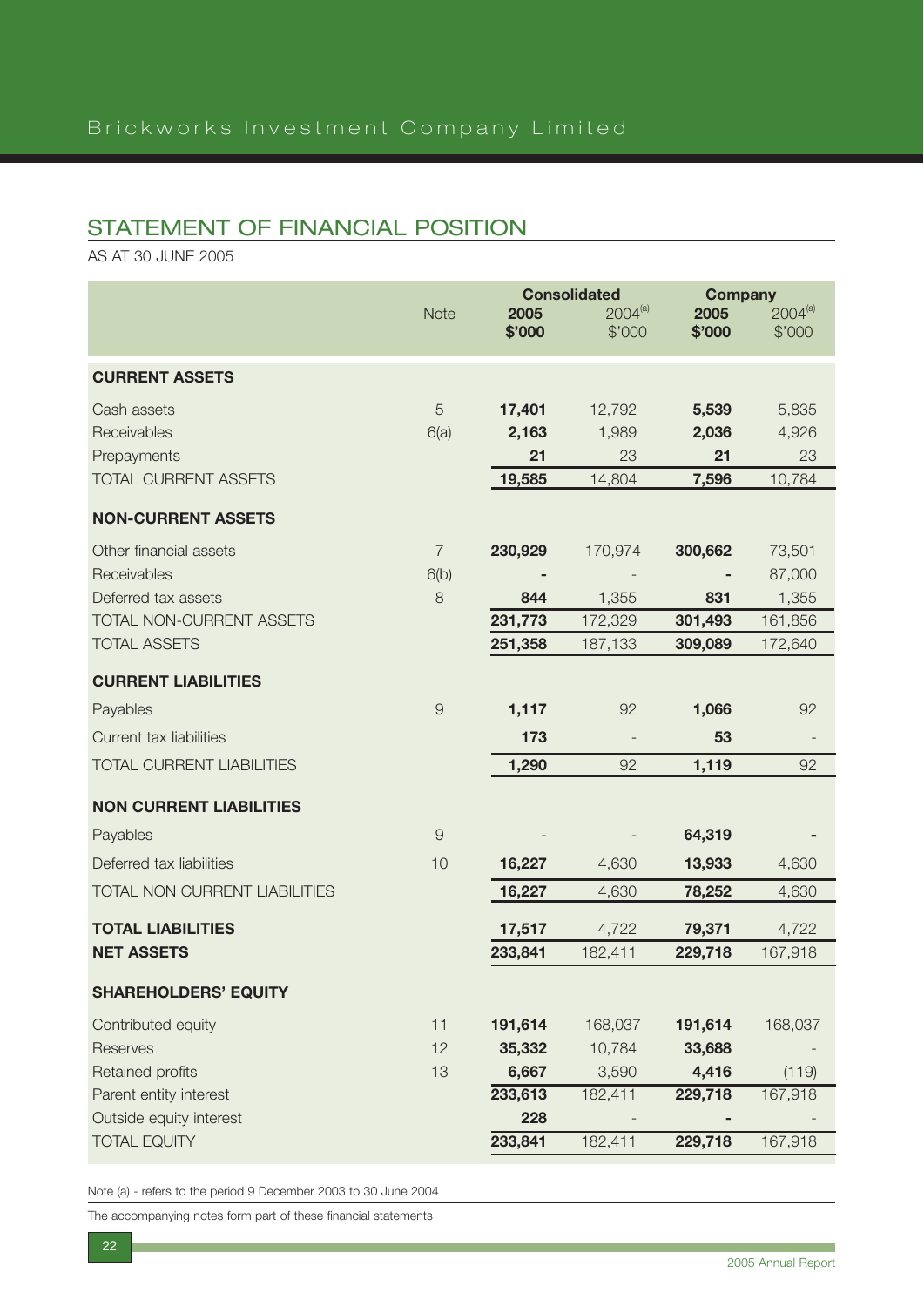## STATEMENT OF CASH FLOWS

FOR THE YEAR TO 30 JUNE 2005

|                                                        |             |           | <b>Consolidated</b> | <b>Company</b> |              |
|--------------------------------------------------------|-------------|-----------|---------------------|----------------|--------------|
|                                                        | <b>Note</b> | 2005      | $2004^{(a)}$        | 2005           | $2004^{(a)}$ |
|                                                        |             | \$'000    | \$'000              | \$'000         | \$'000       |
| <b>Cash flows from operating activities</b>            |             |           |                     |                |              |
| Payments to suppliers and employees                    |             | (1, 575)  | (615)               | (1, 275)       | (612)        |
| Income tax paid                                        |             | (306)     | (12)                |                |              |
| Other receipts in the course of operations             |             | 40        | 20                  | 34             | 19           |
| Proceeds on sale of current investments                |             | 2,879     |                     |                |              |
| Payment for current investments                        |             | (16)      |                     |                |              |
| Dividends received                                     |             | 9,513     | 3,612               | 4              |              |
| Interest received                                      |             | 640       | 597                 | 167            | 479          |
| Net Cash Inflow/(Outflow) from                         | 14          | 11,175    | 3,602               | (1,070)        | (114)        |
| operating activities                                   |             |           |                     |                |              |
| <b>Cash flows from investing activities</b>            |             |           |                     |                |              |
| Controlled entities acquired, net of cash acquired 14  |             | (590)     | (34, 888)           | (4,005)        | (35,000)     |
| Payment for non current investments                    |             | (12, 865) | (5,746)             | (1,878)        |              |
| Proceeds on sale of non current investments            |             | 8,650     | 6,656               | 3,621          |              |
| Net Cash Inflow/(Outflow) from                         |             | (4,805)   | (33,978)            | (2, 262)       | (35,000)     |
| investing activities                                   |             |           |                     |                |              |
| <b>Cash flows from financing activities</b>            |             |           |                     |                |              |
| Proceeds from issue of shares                          |             | 4,960     | 128,168             | 4,960          | 128,168      |
| Repayment of borrowings                                |             |           | (85,000)            |                |              |
| Dividends paid                                         |             | (6, 721)  |                     | (6, 721)       |              |
| Repayment from subsidiary entities                     |             |           |                     | 4,797          |              |
| Loan to subsidiary entities                            |             |           |                     |                | (87, 219)    |
| Net Cash Inflow/(Outflow) from<br>financing activities |             | (1,761)   | 43,168              | 3,036          | 40,949       |
| Net increase / (decrease) in cash held                 |             | 4,609     | 12,792              | (296)          | 5,835        |
| Cash at the beginning of the year                      |             | 12,792    |                     | 5,835          |              |
| Cash at the end of the year                            | 5           | 17,401    | 12,792              | 5,539          | 5,835        |

Note (a) - refers to the period 9 December 2003 to 30 June 2004

The accompanying notes form part of these financial statements

**The State**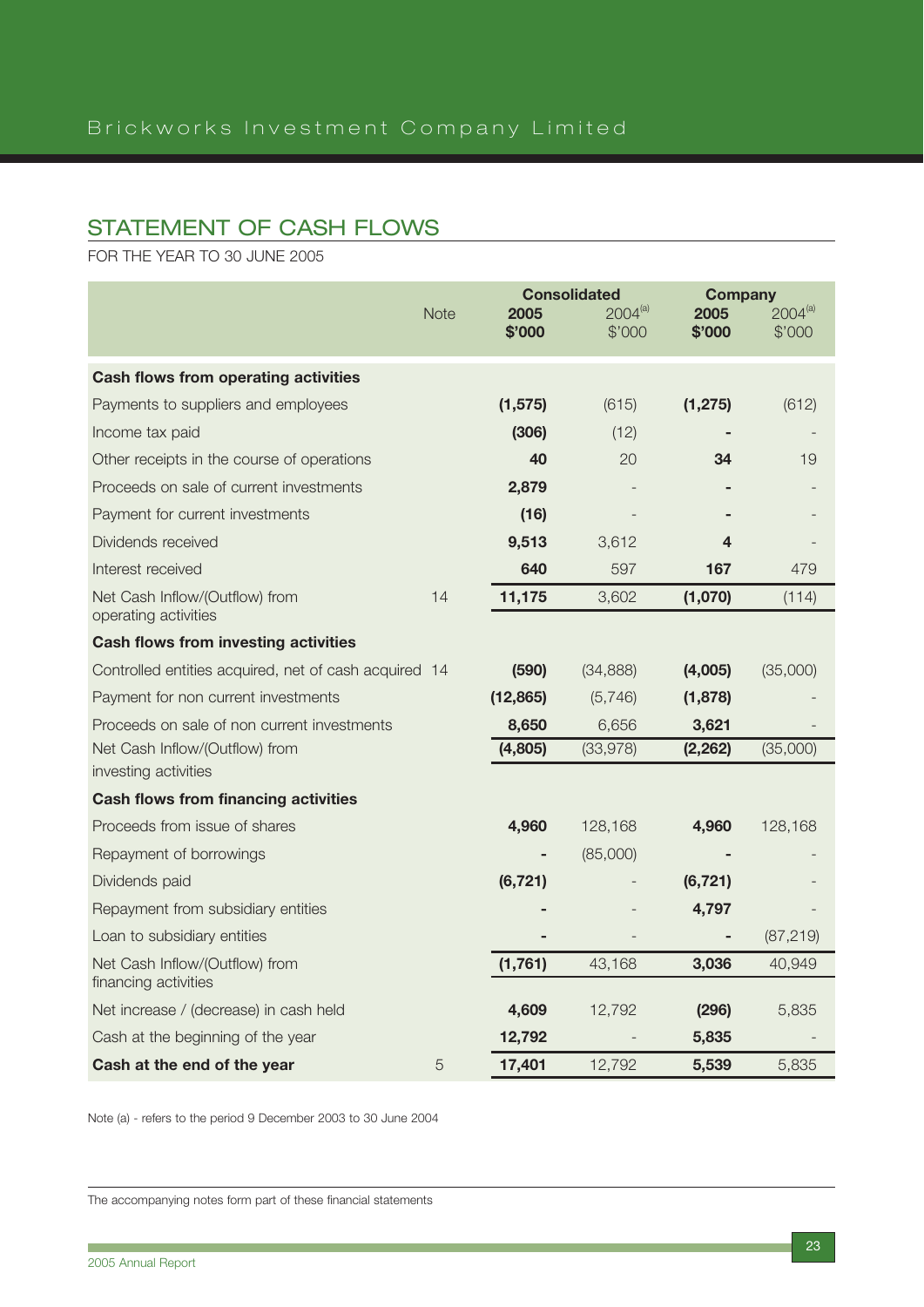FOR THE YEAR TO 30 JUNE 2005

### 1. SUMMARY OF SIGNIFICANT ACCOUNTING POLICIES

This general purpose financial report has been prepared in accordance with Accounting Standards, other authoritative pronouncements of the Australian Accounting Standards Board, Urgent Issues Group Consensus Views and the Corporations Act 2001.

Accounting policies are selected and applied in a manner which ensures that the resultant financial information satisfies the concepts of relevance and reliability, thereby ensuring that the substance of the underlying transactions and other events is reported.

Except for equity investments, which are at market value, the financial report has been prepared in accordance with the historical cost convention. Where a choice exists between two or more acceptable accounting methods, the notes fully explain the method adopted. The cost method of accounting is used for all acquisitions of assets regardless of whether shares or other assets are acquired. Cost is determined as the fair value of the purchase consideration at the date of acquisition plus costs incidental to the acquisition.

The following is a summary of the material accounting policies adopted by the economic entity in the preparation of the financial report. The accounting policies have been consistently applied, unless otherwise stated.

#### **(a) Principles of consolidation**

The consolidated financial statements include the financial statements of Brickworks Investment Company Limited ("the Company"), being the parent entity, and its controlled entities. All inter-company balances and transactions between entities in the consolidated financial statements have been eliminated.

Where controlled entities are acquired during the year, their results are included only from the date control was obtained.

#### **(b) Investments**

#### *Listed Shares Held for Investment*

Investments are initially recorded at cost and are re-valued to their fair value at the reporting date. Fair value is determined by reference to the last quoted sale price on the Australian Stock Exchange at the close of the business on the reporting date. Costs in acquiring investments, such as brokerage are capitalised in the initial cost of the investment.

Revaluation increments and decrements are taken to the Asset Revaluation Reserve after deducting a provision for potential deferred capital gains tax to the extent that they are able to be offset by credits in the Asset Revaluation Reserve, otherwise they are included in the Profit from ordinary activities.

Investments are valued continuously. For this reason, cost of sales equals sales revenue when investments are sold. On the disposal of investments, the balance in the Asset Revaluation Reserve relating to the disposed asset is transferred to the Capital Profit Reserve.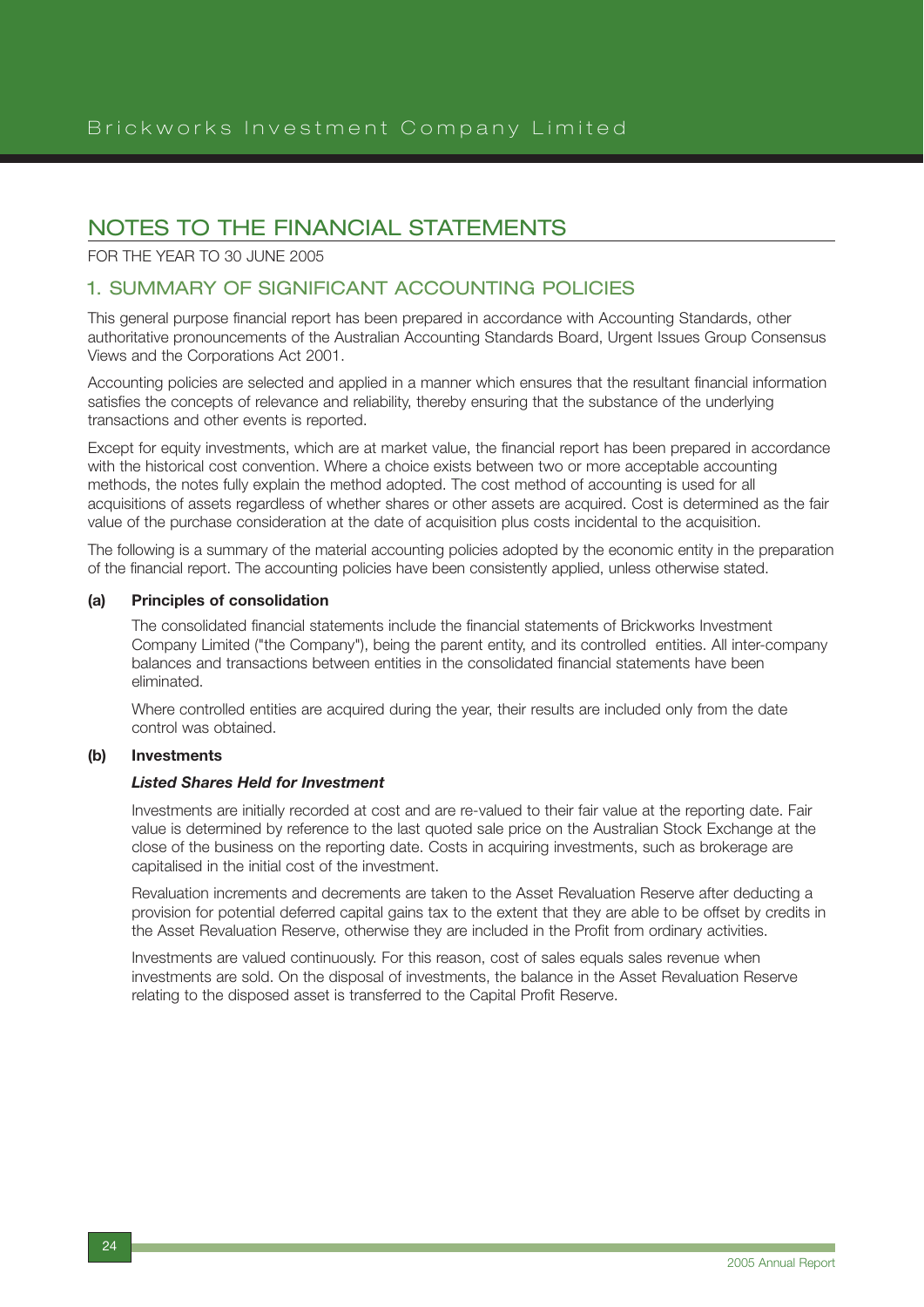FOR THE YEAR TO 30 JUNE 2005 (continued)

#### **(c) Taxes**

#### *Income Tax*

Current tax for the year is calculated on profit from ordinary activities adjusted for non-assessable and non-deductible items and is based on tax rates and tax laws that have been enacted or substantively enacted, at the reporting date.

Deferred tax is accounted for using the comprehensive balance sheet liability method whereby deferred tax assets and liabilities are recognised on all temporary differences arising from differences between the carrying amounts of assets and liabilities in the financial statements and their corresponding tax base.

Deferred tax relates to the movement in the net deferred tax asset/liability for the year and is recognised as an expense or revenue in profit from ordinary activities, unless the deferred tax relates to an amount that is credited or debited directly to equity, in which case the deferred tax is also recognised in equity.

Deferred tax assets and liabilities are measured at the tax rates that are expected to apply to the year when the asset or liability is recovered or settled.

Deferred tax liabilities have not been recognised on assessable temporary differences arising from investments in controlled entity where the parent entity can control the timing of distributions and it is probable that the temporary difference will not reverse in the foreseeable future.

Deferred tax assets are recognised for deductible temporary differences, unused tax losses and unused tax credits only if it is probable that future taxable amounts will be available against which the deductible temporary differences, unused tax losses and unused tax credits can be utilised.

#### *Goods and Services Tax (GST)*

Revenues, expenses and assets are recognised net of the amount of GST except:

- i) where the GST incurred on a purchase of goods and services is not recoverable from the taxation authority, in which case the GST is recognised as part of the cost of acquisition of the asset or as part of the expense item as applicable; and
- ii) receivables and payables are stated with the amount of GST included.

The net amount of GST recoverable from, or payable to, the taxation authority is included as part of receivables or payables in the Statement of Financial Position.

Cash flows are included in the Statement of Cash Flows on a gross basis and the GST component of cash flows arising from investing and financing activities, which is recoverable from, or payable to, the taxation authority are classified as operating cash flows.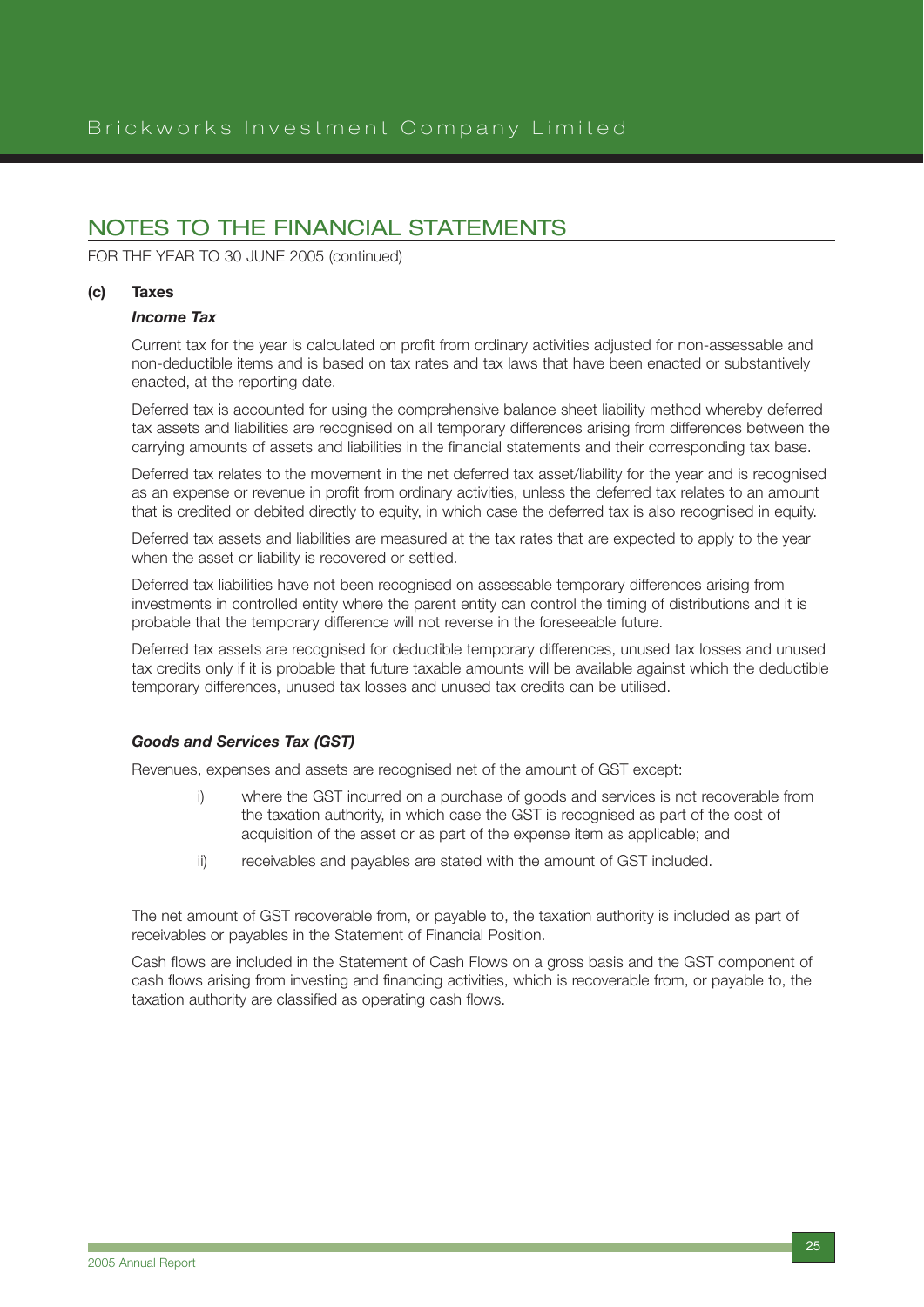FOR THE YEAR TO 30 JUNE 2005 (continued)

#### *Tax Consolidation*

The Company has formed an income tax consolidated group under the Tax Consolidation Regime with its wholly owned subsidiary for the financial year ending 30 June 2005. Members of the group have entered into a tax sharing agreement in order to allocate income tax expense between the Company and its subsidiary on a pro-rata basis. In addition, the agreement also provides for the allocation of income tax liabilities should the head entity default on its tax payment obligation. Brickworks Investment Company Limited is responsible for recognising the current and deferred tax assets and liabilities for the tax consolidated group.

#### **(d) Cash**

For purposes of the statement of cash flows, cash includes deposits at call which are readily convertible to cash on hand and which are used in the cash management function on a day-to-day basis, net of outstanding bank overdrafts.

#### **(e) Revenue recognition**

Revenue is recognised to the extent that it is probable that the economic benefits will flow to the entity and the revenue can be reliably measured. The following specific recognition criteria must also be met before revenue is recognised:

#### **Sale of Investments**

Control of the right to equity has passed to the buyer

#### **Interest**

Control of the right to receive the interest proceeds. Interest from cash on deposit is recognised in accordance with the terms and conditions that apply to the deposit.

#### **Dividend**

Control of the right to receive the dividend proceeds. Dividends from listed entities is recognised as income on the date the shares are traded "ex-dividend". De-merger dividends arising from company de-consolidations are treated as a return of capital and not as a dividend.

#### **Cost of Investment**

Cost of investment is solely related to the costs incurred in acquiring the equities, including incidental costs.

#### **(f) Receivables**

Receivables are recognised as amounts to be received in the future for goods and services rendered, whether or not billed by the consolidated entity. Assets are commonly settled within 30 days for other debtors. Related party receivables are payable at call.

#### **(g) Trade creditors and accruals**

Liabilities are recognised for amounts to be paid in the future for goods and services received, whether or not billed to the consolidated entity.

Liabilities are commonly settled:

- (i) Within 3 days ( transaction date  $+$  3 days) for equity purchases ; and
- (ii) Within 30 days for other creditors and accruals.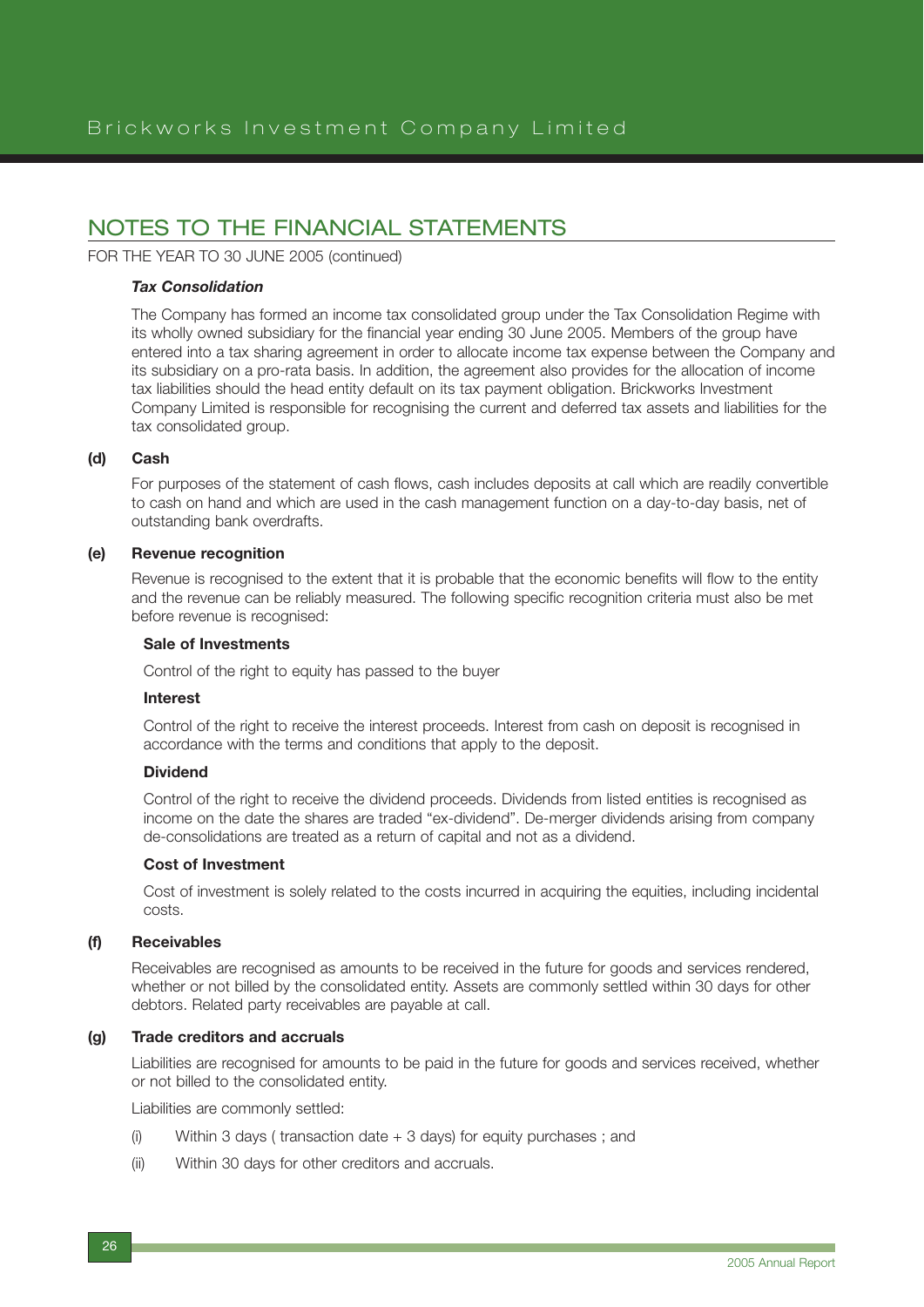FOR THE YEAR TO 30 JUNE 2005 (continued)

#### **(h) Earnings per share**

Basic EPS is calculated as net profit attributable to members, adjusted to exclude costs of servicing equity (other than dividends), divided by the weighted average number of ordinary shares, adjusted for any bonus element.

Diluted EPS is calculated as net profit attributable to members, adjusted for:

- i) Costs of servicing equity (other than dividends);
- ii) The after tax effect of dividends and interest associated with dilutive potential ordinary shares that have been recognised as expenses; and
- iii) Other non-discretionary changes in revenues or expenses during the period that would result from the dilution of potential ordinary shares;

divided by the weighted average number of ordinary shares and dilutive ordinary shares, adjusted for any bonus element.

#### **(i) Contributed Equity**

Issued and paid up capital is recognised at the fair value of the consideration received by the Company. Any transaction costs arising from the issue of ordinary shares are recognised directly in equity as a reduction of the share proceeds received.

#### **(j) Rounding**

The amounts contained in this report and in the half-year financial report have been rounded to the nearest \$1,000 (where rounding is applicable) under the option available to the Company under ASIC Class Order 98/0100. The Company is an entity to which the Class Order applies.

#### **(k) Adoption of International Financial Reporting Standards**

Refer note 23 and 23.1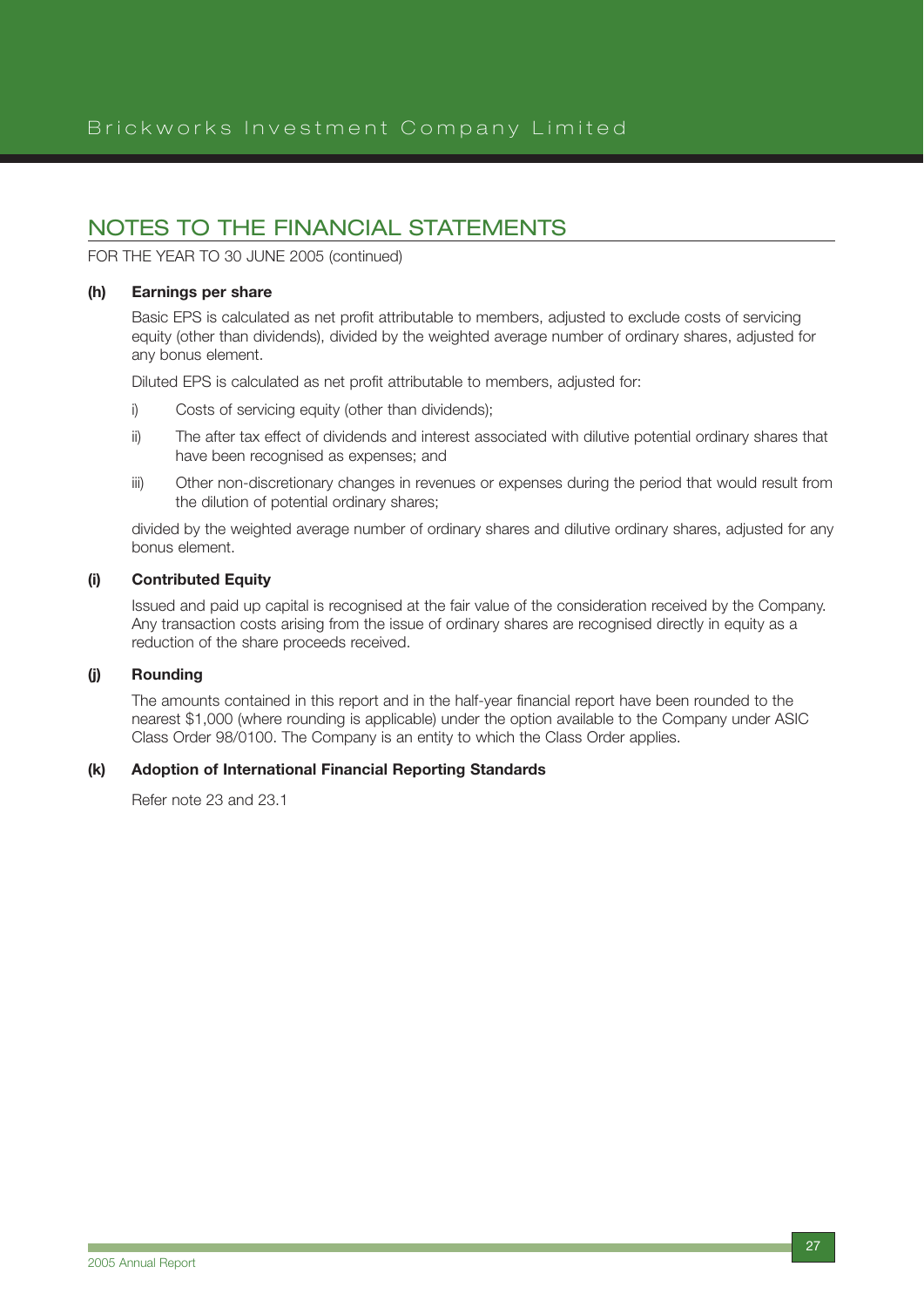FOR THE YEAR TO 30 JUNE 2005 (continued)

## 2. PROFIT FROM ORDINARY ACTIVITIES

|                                                                                                                                                                                                     | <b>Consolidated</b> |              | <b>Company</b> |              |
|-----------------------------------------------------------------------------------------------------------------------------------------------------------------------------------------------------|---------------------|--------------|----------------|--------------|
|                                                                                                                                                                                                     | 2005                | $2004^{(a)}$ | 2005           | $2004^{(a)}$ |
|                                                                                                                                                                                                     | \$'000              | \$'000       | \$'000         | \$'000       |
| Profit from ordinary activities before income tax<br>expense includes the following revenues and<br>expenses whose disclosure is relevant in<br>explaining the financial performance of the entity: |                     |              |                |              |
| (i) Operating activities                                                                                                                                                                            |                     |              |                |              |
| Proceeds from sale of investments                                                                                                                                                                   | 2,879               |              |                |              |
| Rebateable dividends:                                                                                                                                                                               |                     |              |                |              |
| - other corporations                                                                                                                                                                                | 8,406               | 3,499        | 1,492          |              |
| - wholly-owned subsidiary                                                                                                                                                                           |                     |              | 10,782         |              |
| Rebateable dividends - special:                                                                                                                                                                     |                     |              |                |              |
| - other corporations                                                                                                                                                                                | 276                 | 43           |                |              |
| Non - rebateable dividends:                                                                                                                                                                         |                     |              |                |              |
| - other corporations                                                                                                                                                                                | 873                 | 181          | 261            |              |
| - wholly-owned subsidiary                                                                                                                                                                           |                     |              | 158            |              |
| Trust distributions                                                                                                                                                                                 | 105                 |              | 105            |              |
| Interest received - notes                                                                                                                                                                           | $\overline{7}$      | 55           |                |              |
| Interest received - bank deposits                                                                                                                                                                   | 641                 | 542          | 167            | 479          |
|                                                                                                                                                                                                     | 13,187              | 4,320        | 12,965         | 479          |
| Non-operating activities                                                                                                                                                                            |                     |              |                |              |
| Other income                                                                                                                                                                                        | 25                  |              |                |              |
| Discount on acquisition of subsidiary                                                                                                                                                               | 1,681               |              |                |              |
|                                                                                                                                                                                                     | 1,706               |              |                |              |
| <b>Total Revenue</b>                                                                                                                                                                                | 14,893              | 4,320        | 12,965         | 479          |
| Expenses<br>(ii)                                                                                                                                                                                    |                     |              |                |              |
| Carrying costs of investments disposed                                                                                                                                                              | 2,623               |              |                |              |
| Loss on sale of non current investments                                                                                                                                                             |                     | 61           |                |              |
| Directors fees and related expenses                                                                                                                                                                 | 188                 | 52           | 104            | 52           |
| Management expenses                                                                                                                                                                                 | 801                 | 360          | 736            | 360          |
| Professional costs                                                                                                                                                                                  | 220                 | 87           | 119            | 87           |
| General expenses                                                                                                                                                                                    | 352                 | 150          | 290            | 150          |
| <b>Total Expenses</b>                                                                                                                                                                               | 4,184               | 710          | 1,249          | 649          |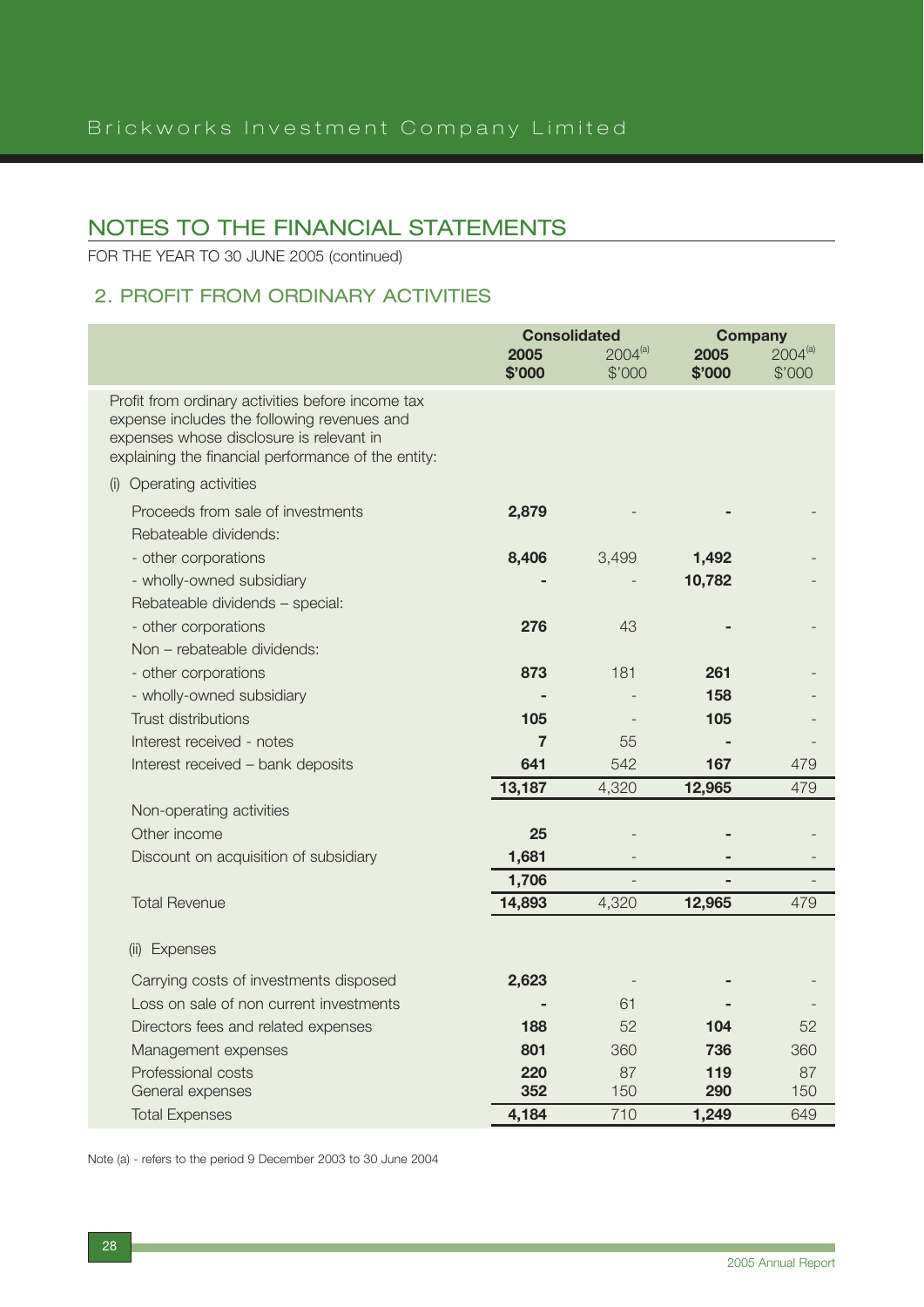FOR THE YEAR TO 30 JUNE 2005 (continued)

### 3.INCOME TAX

The aggregate amount of income tax expense attributable to the year differs from the amount prima facie payable on profits from ordinary activities. The difference is reconciled as follows:

|                                                                             | <b>Consolidated</b> |                          | <b>Company</b> |                        |
|-----------------------------------------------------------------------------|---------------------|--------------------------|----------------|------------------------|
|                                                                             | 2005<br>\$'000      | $2004^{(a)}$<br>\$'000   | 2005<br>\$'000 | $2004^{(a)}$<br>\$'000 |
| Income tax calculated at 30%                                                | 3,213               | 1,083                    | 3,515          | (51)                   |
| Tax effect of permanent differences which<br>(reduce)/increase tax payable: |                     |                          |                |                        |
| - Discount on acquisition of subsidiary                                     | (504)               |                          |                |                        |
| - Dividends from wholly-owned subsidiary                                    |                     | $\overline{\phantom{a}}$ | (3, 283)       |                        |
| - Franked dividends received                                                | (2,604)             | (1,063)                  | (448)          |                        |
| Income tax expense                                                          | 105                 | 20                       | (216)          | (51)                   |

### 4. DIVIDENDS

| (a) Dividends paid during the year<br>Final dividend for the year ended 30 June 2004 of<br>2.00 cents fully franked at the tax rate of 30%, paid<br>on 31 August 2004.<br>Interim dividend for the year ended 30 June 2005 of<br>2.10 cents fully franked at the tax rate of 30%, paid<br>on 28 February 2005.                   | 3,425<br>3,973        |       | 3,425<br>3,973        |       |
|----------------------------------------------------------------------------------------------------------------------------------------------------------------------------------------------------------------------------------------------------------------------------------------------------------------------------------|-----------------------|-------|-----------------------|-------|
| <b>Total</b>                                                                                                                                                                                                                                                                                                                     | 7,397                 |       | 7,397                 |       |
| Dividends paid in cash or reinvested in shares under<br>the dividend reinvestment plan ("DRP")<br>Paid in cash<br>Reinvested in shares via DRP<br><b>Total</b>                                                                                                                                                                   | 6,723<br>674<br>7,397 |       | 6,723<br>674<br>7,397 |       |
| <b>Franking Account Balance</b><br>Balance of franking account after allowing for payment<br>of income tax provided for in the financial statements<br>and receipt of dividends recognised as receivables and<br>deducting franking credits used in the payment of<br>dividends recognised as a liability at the reporting date. |                       |       |                       |       |
| 30% Class C franking credits                                                                                                                                                                                                                                                                                                     | 2,646                 | 2,305 | 2,646                 | 2,305 |

#### **(b) Dividends declared after balance date**

Since the end of the financial year the directors have declared a final dividend for the year ended 30 June 2005 of 2.20 cents fully franked at the tax rate of 30% payable on 31 August 2005, but not recognised as a liability at the end of the financial year.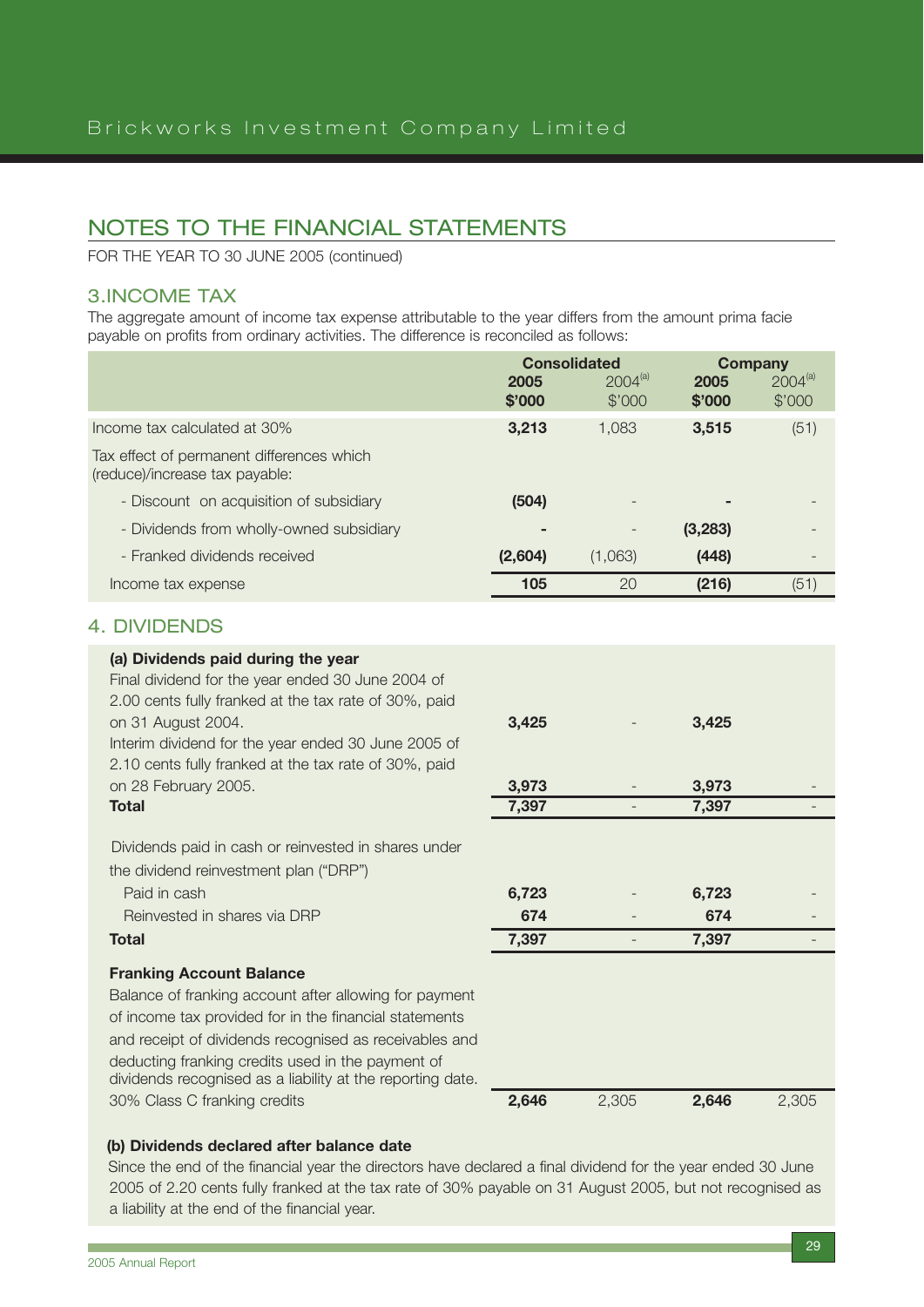FOR THE YEAR TO 30 JUNE 2005 (continued)

### 5. CASH ASSETS

|                                                          | <b>Consolidated</b><br>$2004^{(a)}$<br>2005 |         | 2005    | <b>Company</b><br>$2004^{(a)}$ |
|----------------------------------------------------------|---------------------------------------------|---------|---------|--------------------------------|
|                                                          | \$'000                                      | \$'000  | \$'000  | \$'000                         |
| Cash at bank                                             | 17,401                                      | 12,792  | 5,539   | 5,835                          |
| <b>6. RECEIVABLES</b>                                    |                                             |         |         |                                |
| (a) Current                                              |                                             |         |         |                                |
| Dividends receivable                                     | 2,011                                       | 1,973   | 1,907   |                                |
| Distributions receivable                                 | 105                                         |         | 105     |                                |
| Interest receivable                                      | 11                                          |         |         |                                |
| Receivable from related entities                         |                                             |         |         | 4,912                          |
| Sundry debtors                                           | 36                                          | 16      | 24      | 14                             |
|                                                          | 2,163                                       | 1,989   | 2,036   | 4,926                          |
| (b) Non-current                                          |                                             |         |         |                                |
| Loans to related entity - unsecured                      |                                             |         |         | 87,000                         |
| 7. OTHER FINANCIAL ASSETS                                |                                             |         |         |                                |
| Listed securities at fair value:                         |                                             |         |         |                                |
| Shares in other corporations<br>$\overline{\phantom{0}}$ | 230,929                                     | 169,754 | 205,528 |                                |
| Converting and convertible notes and other               |                                             |         |         |                                |
| interest bearing securities                              |                                             | 1,220   |         |                                |
| Shares in subsidiary entities at cost                    |                                             |         | 95,134  | 73,501                         |
|                                                          | 230,929                                     | 170,974 | 300,662 | 73,501                         |

#### **Acquisition of controlled entities:**

The Company acquired voting shares in the following entities during the year with the consideration made up of the issue of shares and cash.

| Controlled entities at 30 June 2005      |                                              |                 | Percentage Owned |         |
|------------------------------------------|----------------------------------------------|-----------------|------------------|---------|
|                                          | Country of Incorporation Date of acquisition |                 | 2005             | 2004    |
| <b>Brickworks Securities Pty Limited</b> | Australia                                    | 8 December 2003 | $100\%$          | $100\%$ |
| Pacific Strategic Investments Limited    | Australia                                    | 1 November 2004 | 99.16%           | -       |

The operating results of all controlled entities from the date of acquisition have been included in the consolidated statements of financial performance. Assets and liabilities of all controlled entities have been included in the consolidated statements of financial position.

The main activity of Brickworks Securities Pty Limited and Pacific Strategic Investments Limited is the same as the Company, being a long-term investor in companies, trusts and interest bearing securities with a focus on Australian entities.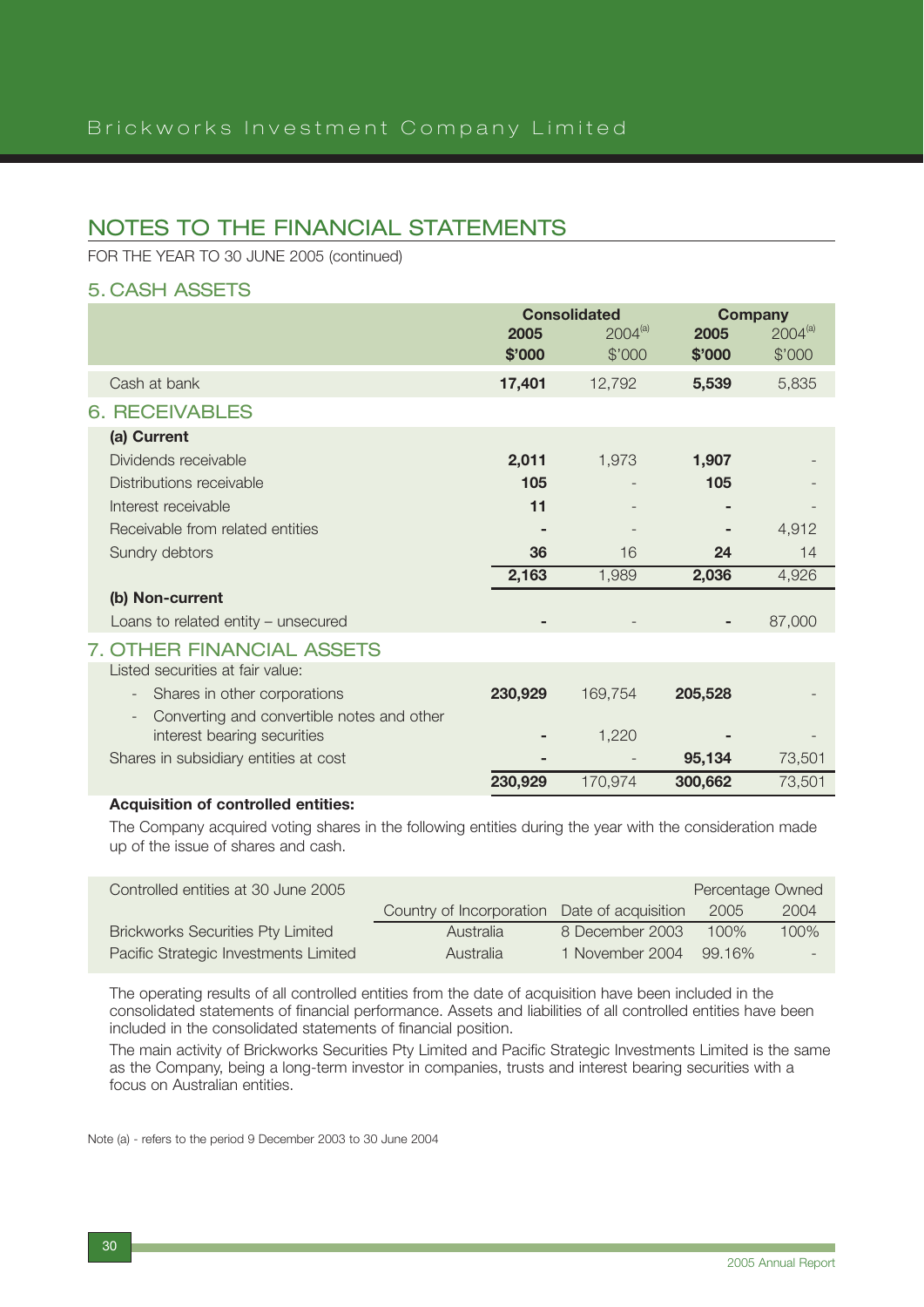FOR THE YEAR TO 30 JUNE 2005 (continued)

## 8. DEFERRED TAX ASSETS

|                                                                                                     | <b>Consolidated</b> |                        | <b>Company</b>          |                        |
|-----------------------------------------------------------------------------------------------------|---------------------|------------------------|-------------------------|------------------------|
|                                                                                                     | 2005<br>\$'000      | $2004^{(a)}$<br>\$'000 | 2005<br>\$'000          | $2004^{(a)}$<br>\$'000 |
| The deferred tax asset balance comprises the following<br>timing differences and unused tax losses: |                     |                        |                         |                        |
| Share issuing costs                                                                                 | 824                 | 1,094                  | 824                     | 1,094                  |
| Formation expenses                                                                                  | 1                   | $\overline{2}$         | 1                       | $\overline{2}$         |
| Accrued expenses                                                                                    | 19                  |                        | 6                       |                        |
| Current year capital losses                                                                         |                     | 18                     |                         | 18                     |
| Current year income losses                                                                          |                     | 241                    |                         | 241                    |
|                                                                                                     | 844                 | 1,355                  | 831                     | 1,355                  |
| Deferred tax asset recognised directly in equity                                                    | $\overline{4}$      | 1,367                  | $\overline{\mathbf{4}}$ | 1,367                  |
| <b>9. PAYABLES</b>                                                                                  |                     |                        |                         |                        |
| <b>Current liabilities:</b>                                                                         |                     |                        |                         |                        |
| Creditors and accruals                                                                              | 1,117               | 92                     | 1,066                   | 92                     |
| <b>Non current liabilities:</b>                                                                     |                     |                        |                         |                        |
| Amount due to controlled entities                                                                   |                     |                        | 64,319                  |                        |
| <b>10.DEFERRED TAX LIABILITIES</b>                                                                  |                     |                        |                         |                        |
| The deferred tax liability balance comprises the following<br>timing differences:                   |                     |                        |                         |                        |
| Revaluation of investments held                                                                     | 16,110              | 4,622                  | 13,819                  | 4,622                  |
| Non rebateable dividend receivable                                                                  | 114                 | 8                      | 114                     | 8                      |
| Interest receivable                                                                                 | 3                   |                        |                         |                        |
|                                                                                                     | 16,227              | 4,630                  | 13,933                  | 4,630                  |
| Deferred tax liability recognised directly in equity                                                | 11,488              | 4,622                  | 9,197                   | 4,622                  |
| 11 CONITDIRI ITEN EOLIITV                                                                           |                     |                        |                         |                        |

### 11.CONTRIBUTED EQUITY

| (a) Issued and Paid-Up Capital         |         |         |         |         |
|----------------------------------------|---------|---------|---------|---------|
| 194,392,926 Ordinary shares fully paid | 191.614 | 168.037 | 191.614 | 168.037 |
| (2004: 171, 226, 981)                  |         |         |         |         |

Note (a) - refers to the period 9 December 2003 to 30 June 2004

**The Co**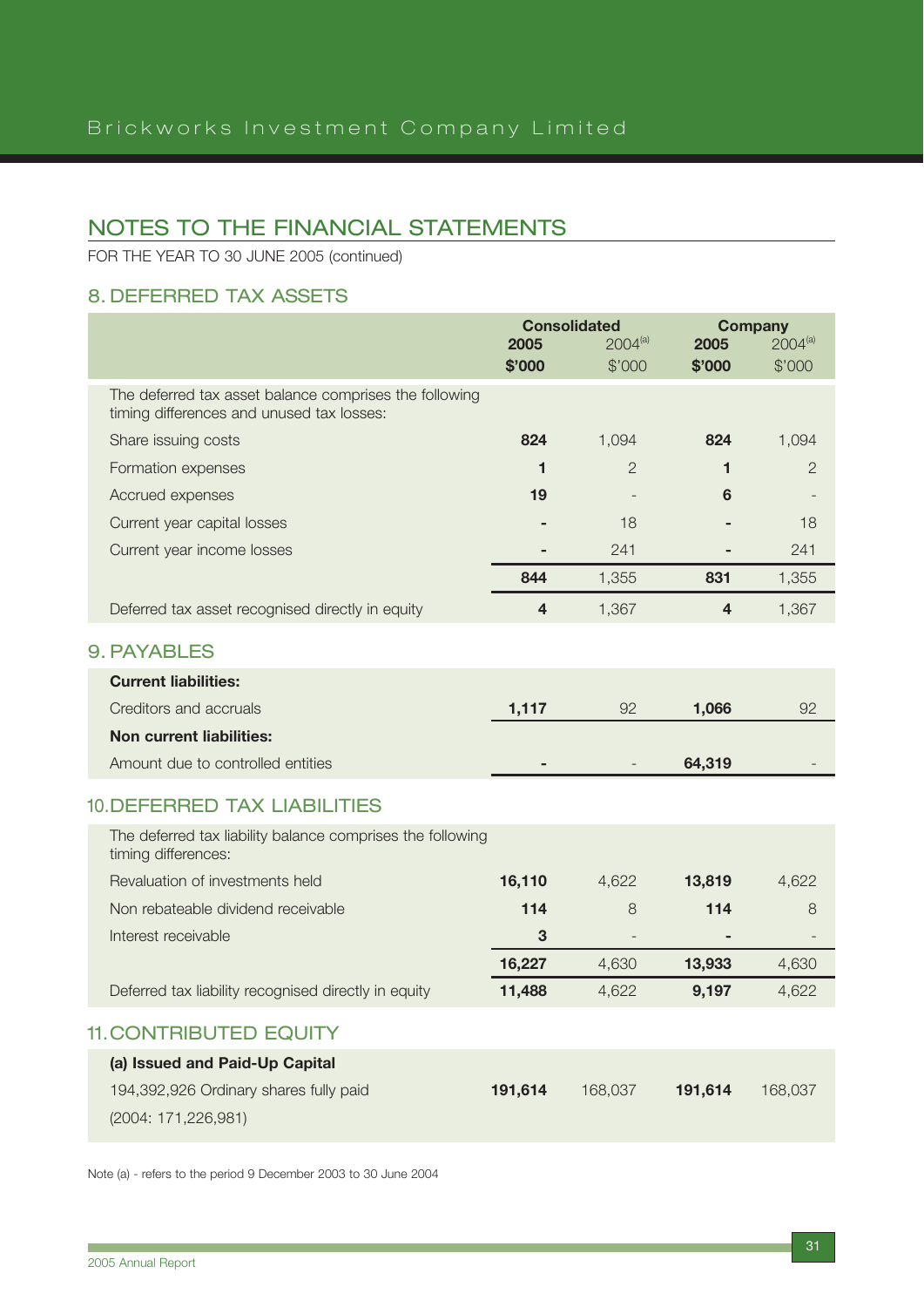FOR THE YEAR TO 30 JUNE 2005 (continued)

## 11.CONTRIBUTED EQUITY (continued)

#### **(b) Movement in Ordinary Shares**

|                                 | 2005                     |         | 2004                         |          |  |
|---------------------------------|--------------------------|---------|------------------------------|----------|--|
|                                 | <b>Number of</b>         |         | Number of                    |          |  |
|                                 | <b>Shares</b>            | \$'000  | <b>Shares</b>                | \$'000   |  |
| Beginning of the financial year | 171,226,981              | 168,037 |                              |          |  |
| Issued during the year:         |                          |         |                              |          |  |
| - public equity raising         |                          | ۰       | 132,725,502                  | 132,726  |  |
| - less net transaction costs    | $\overline{\phantom{a}}$ | -       | $\qquad \qquad \blacksquare$ | (3, 190) |  |
| - purchase of controlled equity | 17,943,561               | 17,939  | 38,501,479                   | 38,501   |  |
| - dividend reinvestment plan    | 596,479                  | 674     |                              |          |  |
| - share purchase plan           | 4,625,905                | 4,973   |                              |          |  |
| - less net transaction costs    |                          | (9)     |                              |          |  |
| End of the financial year       | 194,392,926              | 191.614 | 171.226.981                  | 168.037  |  |

Ordinary shares participate in dividends and the proceeds on winding up of the parent entity in proportion to the number of shares held.

At shareholders meetings each ordinary share is entitled to one vote when a poll is called, otherwise each shareholder has one vote on a show of hands.

### 12.RESERVES

|                                                            | <b>Consolidated</b> |                        |                | <b>Company</b><br>$2004^{(a)}$ |
|------------------------------------------------------------|---------------------|------------------------|----------------|--------------------------------|
|                                                            | 2005<br>\$'000      | $2004^{(a)}$<br>\$'000 | 2005<br>\$'000 | \$'000                         |
| <b>Asset revaluation:</b>                                  |                     |                        |                |                                |
| Balance at the beginning of the year                       | 10,784              |                        |                |                                |
| Revaluation of investments                                 | 24,548              | 10,784                 | 33,108         |                                |
| Transfer to capital profits reserve on sale of investments | (1, 444)            |                        | (864)          |                                |
| Balance at the end of the year                             | 33,888              | 10,784                 | 32,244         |                                |
|                                                            |                     |                        |                |                                |
| <b>Capital profits:</b>                                    |                     |                        |                |                                |
| Balance at the beginning of the year                       |                     |                        |                |                                |
| Capital profits distribution from subsidiary               |                     |                        | 580            |                                |
| Transfer from asset revaluation reserve on sale            | 1,444               |                        | 864            |                                |
| of investments                                             |                     |                        |                |                                |
| Balance at the end of the year                             | 1,444               |                        | 1,444          |                                |
| Total reserves                                             | 35,332              | 10,784                 | 33,688         |                                |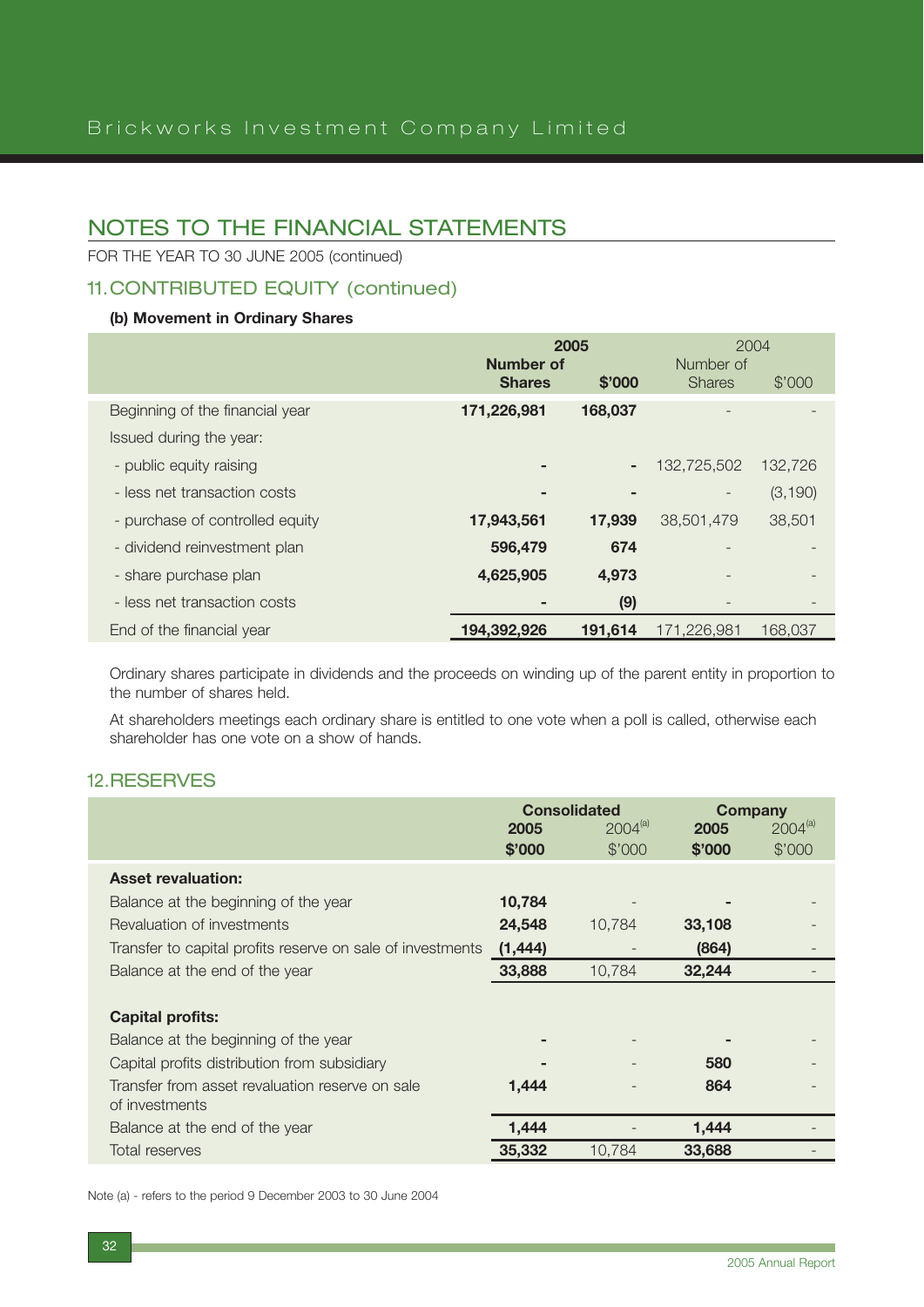FOR THE YEAR TO 30 JUNE 2005 (continued)

## 13.RETAINED PROFITS

|                                                   | <b>Consolidated</b> |                        | <b>Company</b> |                          |
|---------------------------------------------------|---------------------|------------------------|----------------|--------------------------|
|                                                   | 2005<br>\$'000      | $2004^{(a)}$<br>\$'000 | 2005<br>\$'000 | $2004^{(a)}$<br>\$'000   |
|                                                   |                     |                        |                |                          |
| Retained profits at the beginning of the year     | 3,590               |                        | (119)          |                          |
| Net profit attributable to members of the Company | 10,474              | 3.590                  | 11.932         | (119)                    |
| Dividends provided for or paid                    | (7, 397)            | $\blacksquare$         | (7, 397)       | $\overline{\phantom{a}}$ |
| Retained profits at the end of the year           | 6,667               | 3.590                  | 4.416          | (119)                    |

### 14.CASH FLOW RECONCILIATION

### **(a) Reconciliation of cash flow from operations with profits from ordinary activities after income tax**

| Net profit / (loss) after income tax                    | 10,604  | 3,590             | 11,932    | (119) |
|---------------------------------------------------------|---------|-------------------|-----------|-------|
| (Profit) / loss on disposal of non current investment   |         | 61                |           |       |
| Dividends from subsidiary entities                      |         | $\qquad \qquad -$ | (10, 940) |       |
| Non cash item - discount on acquisition                 | (1,681) |                   |           |       |
| Change in assets and liabilities, net of the effects of |         |                   |           |       |
| purchase of subsidiaries                                |         |                   |           |       |
| (Increase) / Decrease in current investments            | 2,974   |                   |           |       |
| (Increase) / Decrease in receivables and prepayments    | (110)   | (150)             | (2,020)   | (36)  |
| Increase / (Decrease) in creditors and accruals         | (32)    | 92                | 14        | 92    |
| Increase / (Decrease) in deferred tax liabilities       | (213)   | 9                 | 110       |       |
| Increase / (Decrease) in provision for current          |         |                   |           |       |
| investments revaluation                                 | (537)   |                   |           |       |
| Increase / (Decrease) in provision for tax              | (120)   | (12)              | 53        |       |
| (Increase) / Decrease in future tax benefit             | 290     | 12                | (219)     | (51)  |
| Net cash (outflow) / inflow from operating activities   | 11,175  | 3,602             | (1,070)   | (114) |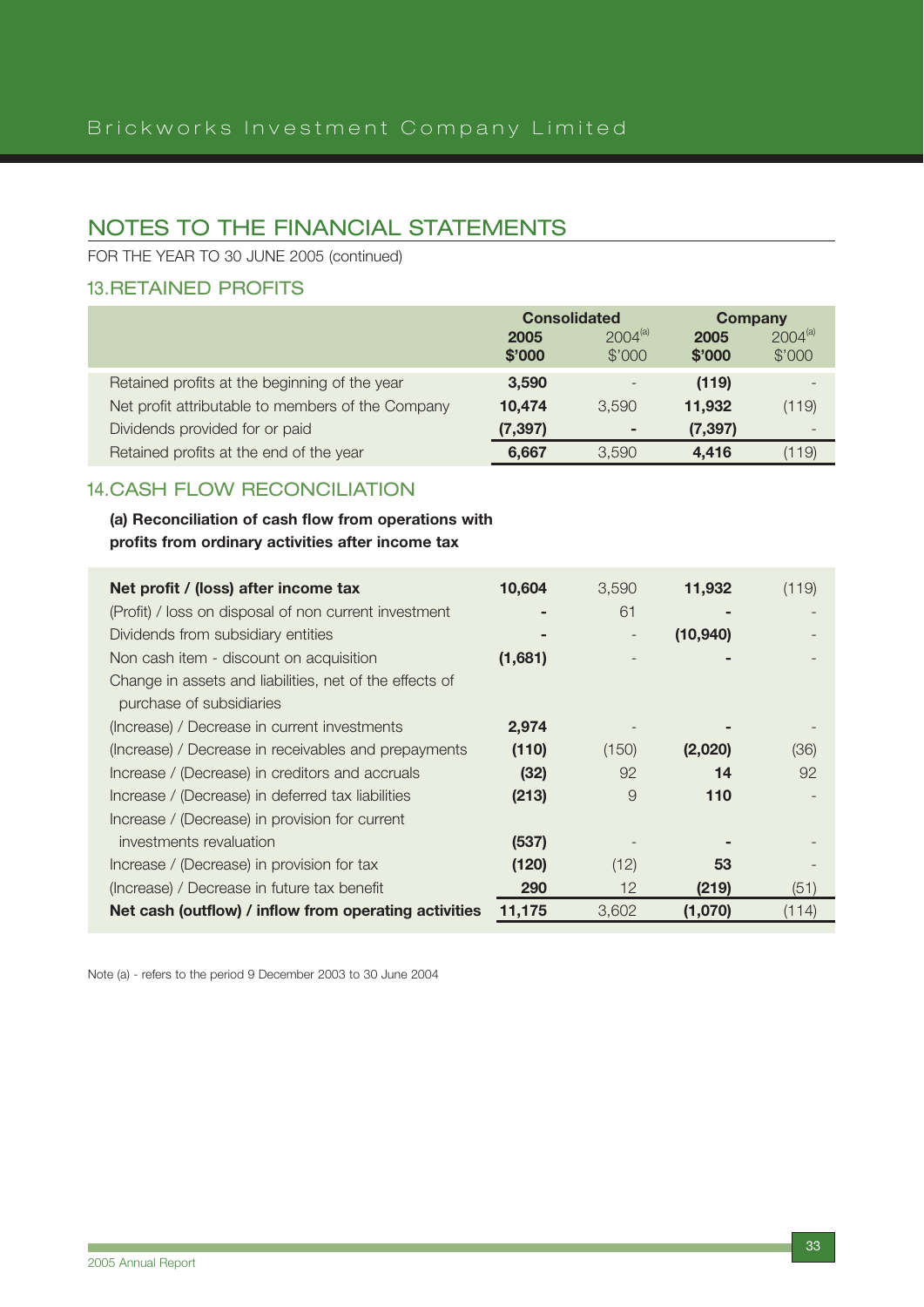FOR THE YEAR TO 30 JUNE 2005 (continued)

### 14.CASH FLOW RECONCILIATION (continued)

#### **(b) Acquisition of subsidiary entities**

During the year to 30 June 2005, the Company acquired 99.16% of the controlled entity, Pacific Strategic Investments Limited ("PSI") (2004: 100% of Brickworks Securities Pty Limited ("BSPL"))

Details of the transaction are:

|                                                           | <b>Consolidated</b> |              | <b>Company</b> |              |
|-----------------------------------------------------------|---------------------|--------------|----------------|--------------|
|                                                           | 2005                | $2004^{(a)}$ | 2005           | $2004^{(a)}$ |
|                                                           | \$'000              | \$'000       | \$'000         | \$'000       |
| Purchase consideration:                                   |                     |              |                |              |
| Acquisition                                               | <b>PSI</b>          | <b>BSPL</b>  | <b>PSI</b>     | <b>BSPL</b>  |
| % holdings                                                | 99.16%              | 100%         | 99.16%         | 100%         |
| Shares issued 19,943,561 (2004: 38,501,479)               | 17,939              | 38,501       | 17,939         | 38,501       |
| Share issuing costs                                       | 285                 |              | 285            |              |
| Cash consideration                                        | 4,680               | 35,000       | 4,680          | 35,000       |
| Total consideration                                       | 22,904              | 73,501       | 22,904         | 73,501       |
|                                                           |                     |              |                |              |
| Fair value of identifiable net assets of controlled       |                     |              |                |              |
| entities acquired:                                        |                     |              |                |              |
| Cash                                                      | 3,482               | 112          |                |              |
| Receivables                                               | 47                  | 1,862        |                |              |
| Repayments                                                | 25                  |              |                |              |
| Deferred tax assets                                       | 42                  |              |                |              |
| <b>Fixed assets</b>                                       | $\mathbf{1}$        |              |                |              |
| <b>Listed securities</b>                                  | 23,026              | 156,539      |                |              |
| Creditors                                                 | (87)                | (85, 012)    |                |              |
| Current tax liabilities                                   | (260)               |              |                |              |
| Deferred tax liabilities                                  | (1,691)             |              |                |              |
| Discount on consideration                                 | (1,681)             |              |                |              |
| Total consideration                                       | 22,904              | 73,501       |                |              |
|                                                           |                     |              |                |              |
| Net cash effect:                                          |                     |              |                |              |
| Cash paid                                                 | (3, 720)            | (35,000)     | (3, 720)       | (35,000)     |
| Share issuing costs                                       | (285)               |              | (285)          |              |
| Cash balance acquired                                     | 3,415               | 112          |                |              |
| Total cash outflows on acquisition of controlled entities | (590)               | (34, 888)    | (4,005)        | (35,000)     |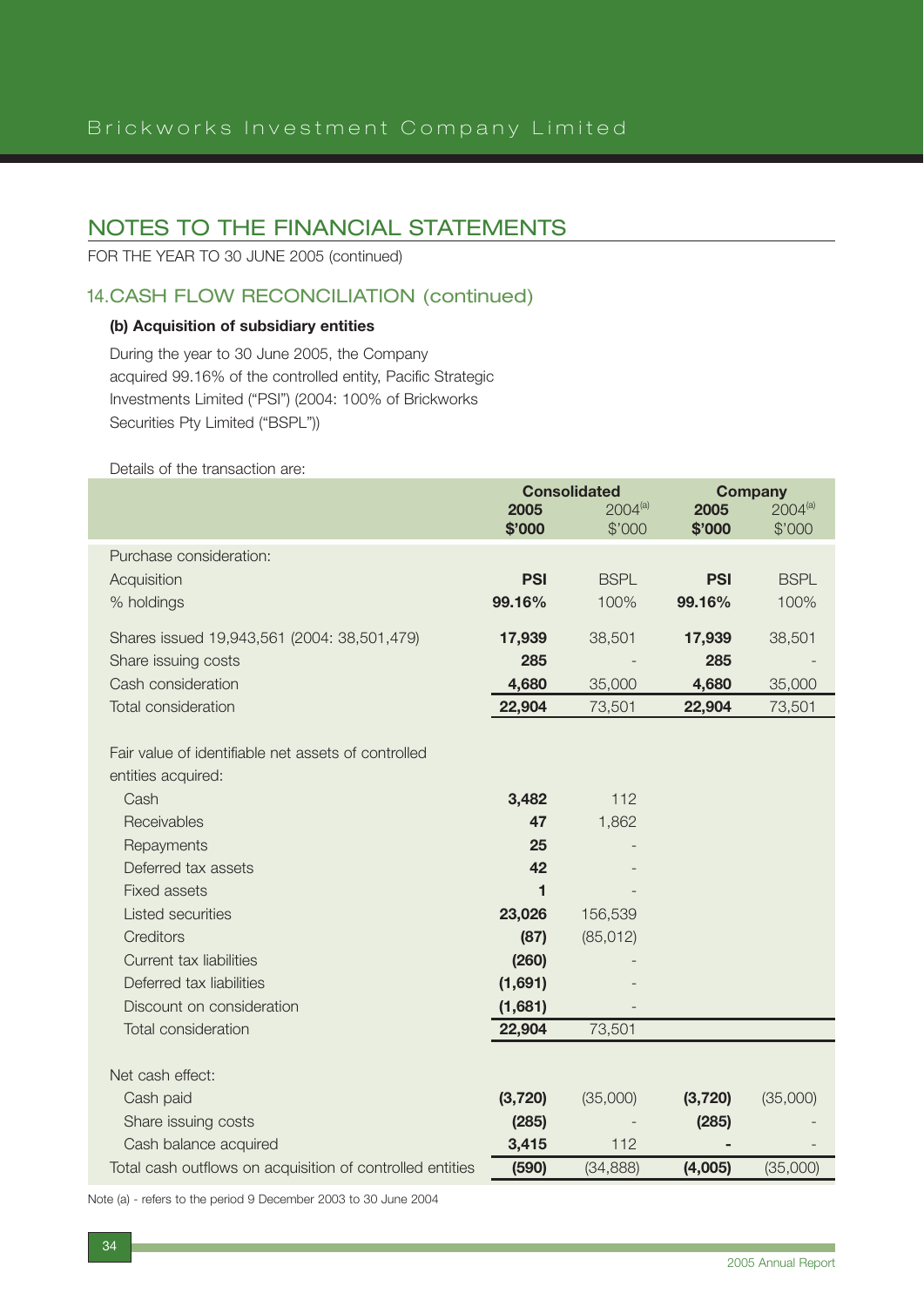FOR THE YEAR TO 30 JUNE 2005 (continued)

### 14.CASH FLOW RECONCILIATION (continued)

#### **(c) Non-cash financing and investing activities**

#### **(i) Share issue on acquiring controlled entities**

17,943,561 ordinary shares were issued on acquiring 81.42% of the issued share capital of PSI.

#### **(ii) Dividend reinvestment plan**

Under the terms of the dividend reinvestment plan, \$674,021 (2004: nil) of dividends were paid via the issue of 596,479 shares (2004: nil).

#### **(iii) Dividend payment**

During the year ended 30 June 2005, the Company received dividends of \$12,210,432 (2004: nil) and a capital profit distribution of \$580,011 (2004: nil) from its wholly owned subsidiary entity, Brickworks Securities Pty Limited ("BSPL"). \$1,271,276 of dividends received from BSPL relates to profits of the subsidiary prior to acquisition in December 2003 and accordingly the cost of the investment in BSPL has been reduced by the same amount.

The dividend was settled against the balance due via an inter-company loan.

#### **(iv) Transfer of investment portfolio to parent entity**

During the year, the Company transferred all of the investment portfolio previously held by its wholly owned subsidiary entity, Brickworks Securities Pty Limited, at cost. The transfer consideration was \$159,974,678 and was settled against the balance due via an inter-company loan.

### 15.EARNINGS PER SHARE

|                                                                                                                         |                | <b>Consolidated</b>    |
|-------------------------------------------------------------------------------------------------------------------------|----------------|------------------------|
|                                                                                                                         | 2005<br>\$'000 | $2004^{(a)}$<br>\$'000 |
| The following reflects the income and share data<br>used in the calculation of basic and diluted<br>earnings per share: |                |                        |
| Net Profit / (Loss)                                                                                                     | 10,474         | 3,590                  |
| Earnings used in calculating basic and diluted<br>earnings per share                                                    | 10,474         | 3,590                  |
|                                                                                                                         | No.<br>(000)   | No.<br>(000)'          |
| Weighted average number of ordinary shares used in<br>the calculation of basic & diluted earnings per share             | 184,063        | 171,227                |
| Basic earnings per share (cents)                                                                                        | 5.69           | 2.10                   |
| Diluted earnings per share (cents)                                                                                      | 5.69           | 2.10                   |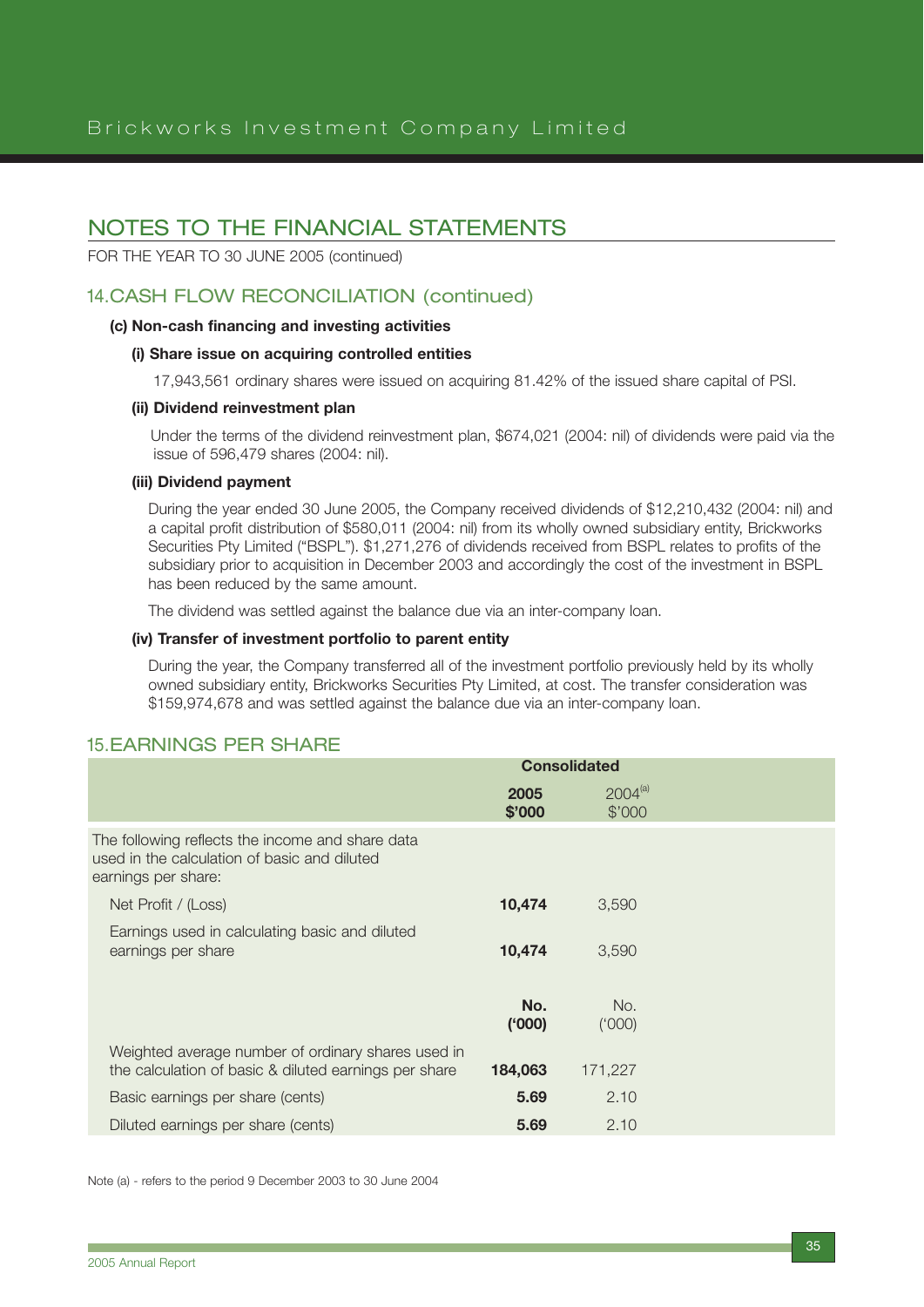FOR THE YEAR TO 30 JUNE 2005 (continued)

## 16.AUDITORS' REMUNERATION

|                                                                                                                                                  | <b>Consolidated</b> |                        | Company        |                        |
|--------------------------------------------------------------------------------------------------------------------------------------------------|---------------------|------------------------|----------------|------------------------|
|                                                                                                                                                  | 2005<br>\$'000      | $2004^{(a)}$<br>\$'000 | 2005<br>\$'000 | $2004^{(a)}$<br>\$'000 |
| Remuneration of the auditor of the parent entity for:<br>(a) Auditing the financial report of the Company and                                    |                     |                        |                |                        |
| the controlled entity                                                                                                                            | 29                  | 26                     | 29             | 26                     |
| (b) Other services                                                                                                                               | 13                  |                        | 13             |                        |
|                                                                                                                                                  | 42                  | 26                     | 42             | 26                     |
| Remuneration of other auditors of subsidiary for:<br>Auditing the financial report of a controlled entity<br>(Pacific Strategic Investments Ltd) | 28                  |                        |                |                        |
|                                                                                                                                                  |                     |                        |                |                        |

## 17.DIRECTORS REMUNERATION

|  | 1d<br>$\sqrt{ }$ |
|--|------------------|
|  |                  |

Income paid or payable, or otherwise made available to

Non-Executive Directors of the consolidated entity in

connection with managing the affairs of the Company and

controlled entities

| Fees                             | 107.500 | 47,500 |
|----------------------------------|---------|--------|
| Superannuation Guarantee amounts | 9.675   | 4.275  |
|                                  | 117.175 | 51.775 |

The number of Directors whose total remuneration from the Company and its controlled entities was within the following bands:

|                     | Number of Directors      |  |
|---------------------|--------------------------|--|
| $$10,000 - $19,999$ |                          |  |
| \$20,000 - \$29,999 |                          |  |
| $$30,000 - $39,999$ | $\overline{\phantom{a}}$ |  |
| \$40,000 - \$49,999 |                          |  |
| \$50,000 - \$59,999 | $\overline{\phantom{0}}$ |  |

The Company had no employees during the period to 30 June 2004.

### 18.SUPERANNUATION COMMITMENTS

The Company contributes superannuation payments on behalf of directors of the consolidated entity in accordance with relevant legislation. Superannuation funds are nominated by the individual directors and are independent of the Company.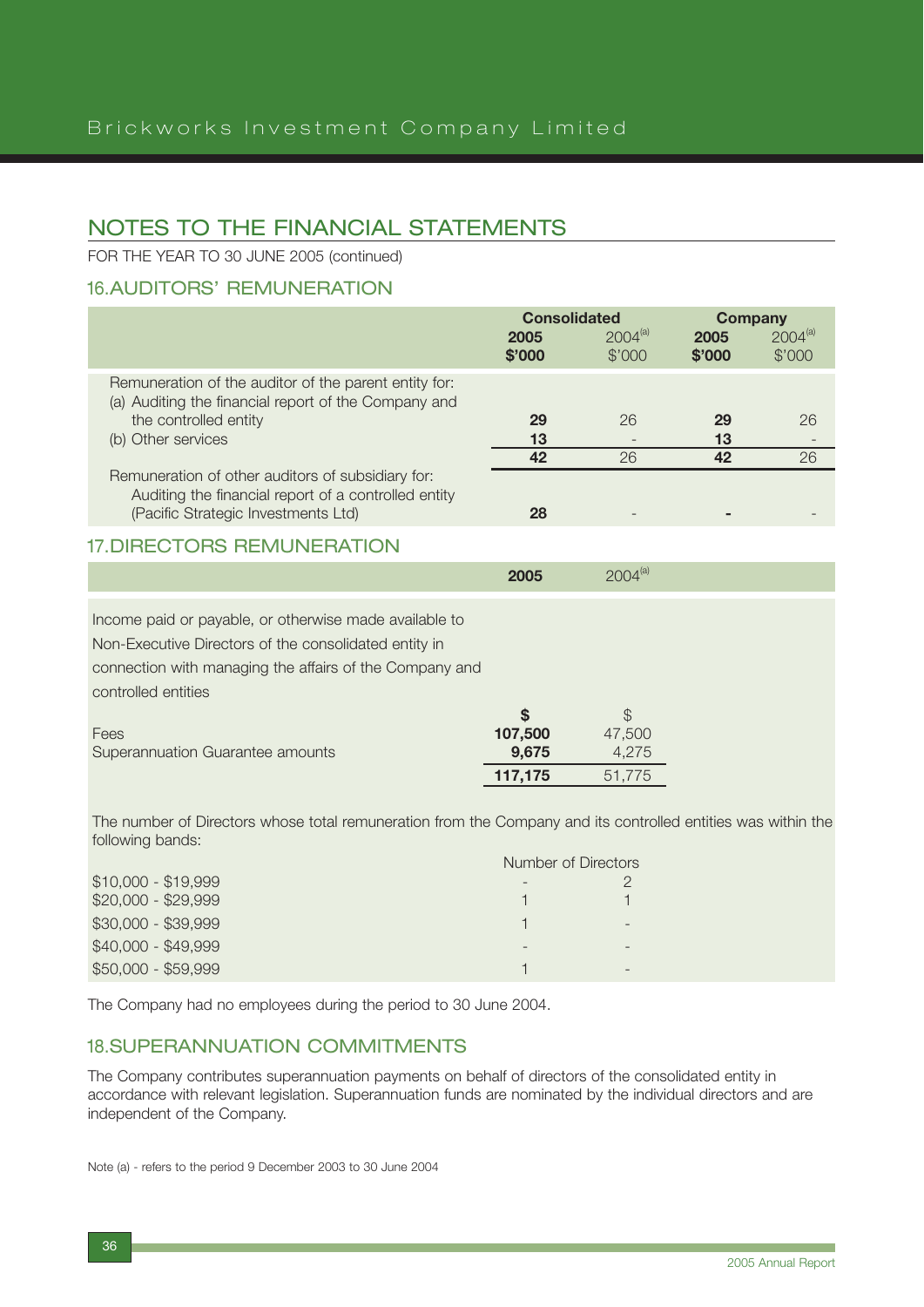FOR THE YEAR TO 30 JUNE 2005 (continued)

### 19.RELATED PARTY TRANSACTIONS

Related parties of the Company fall into the following categories:

#### **(i)** *Controlled Entities*

Brickworks Securities Pty Limited is 100% owned by the Company and is incorporated in Australia.

Pacific Strategic Investments Limited is 99.16% owned by the Company and is incorporated in Australia.

Transactions between the Company and its controlled entity consist of loan balance from the Company to its controlled entities. No interest is charged on the loan balance to the controlled entities and no repayment period is fixed for the loan.

#### **(a) Dividend payment**

During the year ended 30 June 2005, the Company received dividends of \$12,210,432 (2004: nil) and a capital profits distribution of \$580,011 (2004: nil) from its wholly owned subsidiary entity, Brickworks Securities Pty Limited (BSPL). \$1,271,276 of dividends received relates to profits of the subsidiary prior to acquisition in December 2003 and accordingly the cost of the investment in BSPL has been reduced by the same amount.

The dividend was settled against the balance due via an inter-company loan.

#### **(b) Transfer of investment portfolio to parent entity**

During the year, the Company transferred all of the investment portfolio previously held by its wholly owned subsidiary entity, Brickworks Securities Pty Limited, at cost. The transfer consideration was \$159,974,678 and was settled against the balance due via an inter-company loan.

#### **(ii)** *Directors/Officers Related Entities*

Persons who were Directors/Officers of Brickworks Investment Company Limited for part or all of the year ended 30 June 2005 were:

Directors: RD Millner DC Hall AJ Payne

Company Secretary: JP de Gouveia

#### **Pitt Capital Partners Limited**

The Company has appointed Pitt Capital Partners Limited, an entity in which Mr. RD Millner has an indirect interest, to act as financial adviser in respect of the merger of the Company's shares with that of Pacific Strategic Investments Limited. Total fees paid to Pitt Capital Partners Limited were \$165,000 (2004: \$788,811) including GST.

#### **Souls Funds Management Limited**

The Company has appointed Souls Funds Management Limited, an entity in which Mr. RD Millner has an indirect interest, to act as investment manager for a period of 5 years from 24 October 2003. Under the agreement between the two parties, the Company agrees to pay Souls Funds Management Limited a monthly management fee equal to one-twelfth of 0.35% of the total assets of the Company in the preceding month.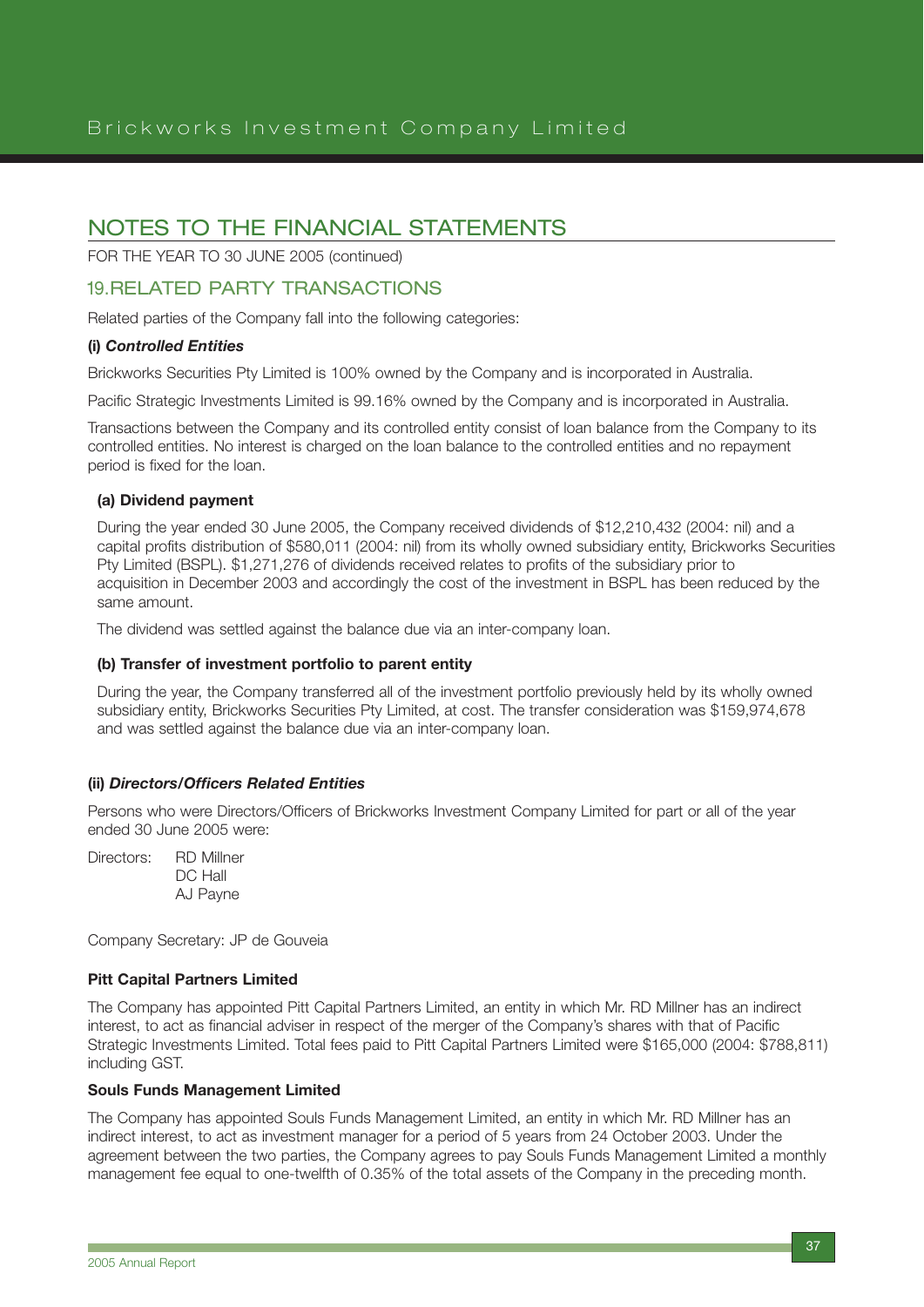FOR THE YEAR TO 30 JUNE 2005 (continued)

### 19.RELATED PARTY TRANSACTIONS (continued)

Souls Funds Management Limited also acts as investment manager for the controlled entity Pacific Strategic Investments Limited on a quarterly management fee equal to one-quarter of 0.35% of the net asset of PSI at each quarter.

The management fee paid for the year to 30 June 2005 was \$801,411 (2004: \$359,549); and the management fee owed by the Company to Souls Funds Management Limited at 30 June 2005 was \$78,810 (2004: \$59,950).

#### **Corporate and Administrative Services Pty Limited**

The Company has appointed Corporate & Administrative Services Pty Limited, an entity in which Mr RD Millner has an indirect interest and Mr JP de Gouveia has a direct interest, to provide the Company with administration, company secretarial services and preparation of all financial accounts.

Administration fees paid for services provided to the company and its controlled entities for the year to 30 June 2005 were \$176,880 (2004: \$60,866) including GST and are at standard market rates.

No administration fees were owed by the Company to Corporate & Administrative Services Pty Limited at 30 June 2005.

#### **(iii)** *Transactions in securities of the Company*

Aggregate number of securities of the Company acquired or disposed of by Directors or their Director-related entities:

|                      | 2005                               | 2004      |
|----------------------|------------------------------------|-----------|
|                      | <b>No. of Shares</b> No. of Shares |           |
| Acquisition - Shares | 549.914                            | 1.014.002 |
| Disposal - Shares    | $\overline{\phantom{0}}$           | -         |

During the year ended 30 June 2005, entities related to Directors acquired, under normal commercial terms, shares in the Company as follows:

- (i) Entities related to Mr RD Millner: 446,760 shares (2004: 914,000)
- (ii) Entities related to Mr DC Hall: 97,574 shares (2004: 50,001)
- (iii) Entities related to Mr AJ Payne: 5,580 shares (2004: 50,001)

Directors acquired shares through the initial public offering, dividend reinvestment plan, share purchase plan or on-market purchase.

There has been no other change to Directors' shareholdings in the Company during the year ended 30 June 2005.

Messrs RD Millner, DC Hall and AJ Payne, or their associated entities, being shareholders of the Company are entitled to receive dividends from the Company.

## 20.FINANCIAL REPORTING BY SEGMENTS

The Company operates predominately in the securities industry in Australia.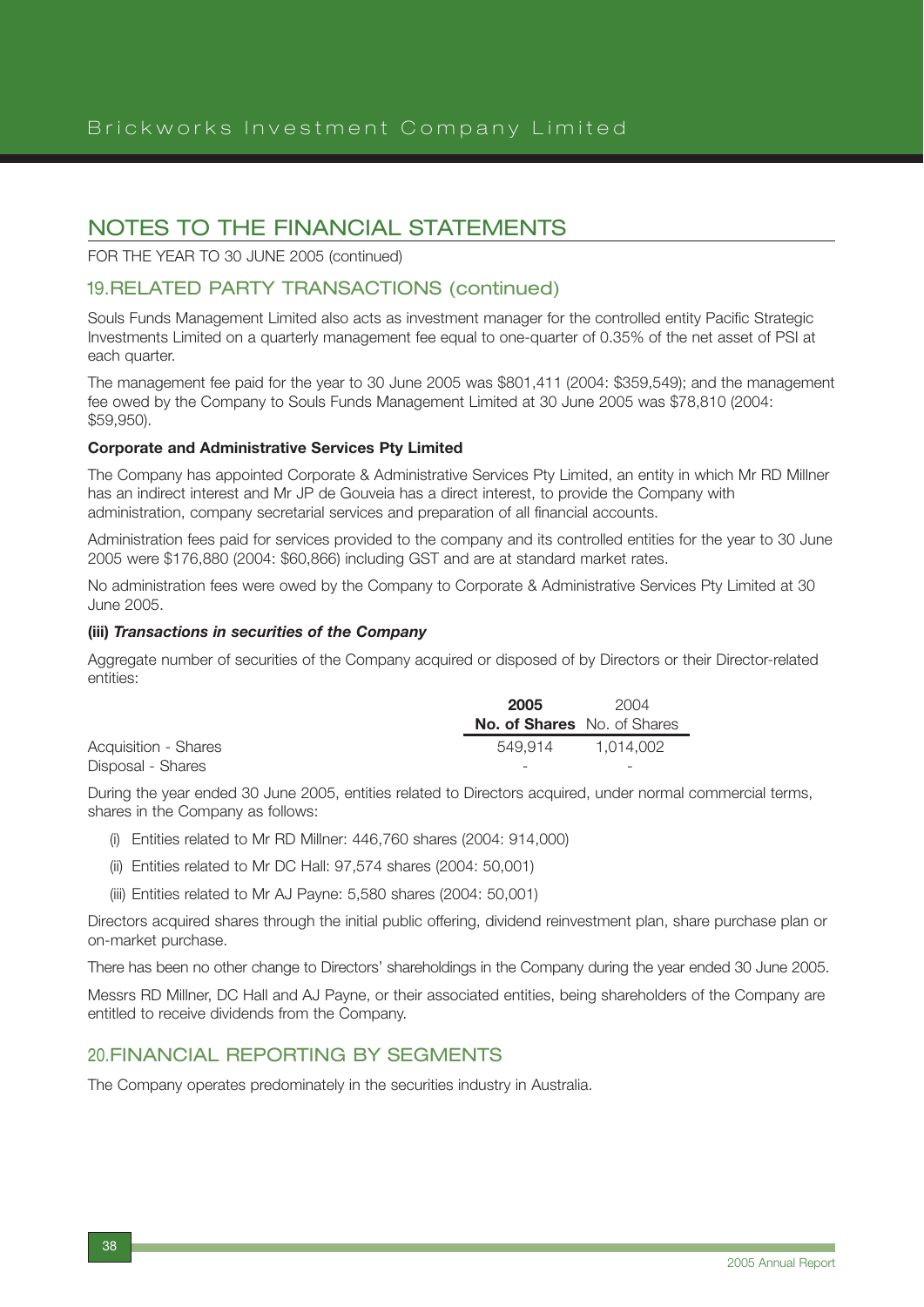FOR THE YEAR TO 30 JUNE 2005 (continued)

## 21.FINANCIAL INSTRUMENTS

#### **a) Interest Rate Risk**

The Company's exposure to interest rate risk as at the reporting date is as follows:

|                                          |                              | Weighted<br>Average<br><b>Interest Rate</b><br>$\frac{0}{0}$ |        | Variable<br><b>Interest Rate</b><br>\$'000 |         | Non-Interest<br><b>Bearing</b><br>\$'000 |         | Total<br>\$'000 |
|------------------------------------------|------------------------------|--------------------------------------------------------------|--------|--------------------------------------------|---------|------------------------------------------|---------|-----------------|
|                                          | 2005                         | $2004^{(a)}$                                                 | 2005   | $2004^{(a)}$                               | 2005    | $2004^{(a)}$                             | 2005    | $2004^{(a)}$    |
| <b>Financial Assets</b>                  |                              |                                                              |        |                                            |         |                                          |         |                 |
| Cash<br>Converting                       | 4.05                         | 3.95                                                         | 17,401 | 12,792                                     |         | $\overline{\phantom{a}}$                 | 17,401  | 12,792          |
| preference shares                        |                              | 7.27                                                         |        | 797                                        |         |                                          |         | 797             |
| <b>Notes</b>                             | ٠                            | 6.75                                                         |        | 423                                        |         |                                          |         | 423             |
| Listed securities<br>Receivables and     | -                            | $\qquad \qquad -$                                            | ۰      | $\overline{\phantom{a}}$                   | 230,929 | 169,754                                  | 230,929 | 169,754         |
| prepayments                              |                              | $\overline{\phantom{a}}$                                     |        |                                            | 2,184   | 2,012                                    | 2,184   | 2,012           |
|                                          |                              |                                                              | 17,401 | 14,012                                     | 233,113 | 171,766                                  | 250,514 | 185,778         |
| <b>Financial Liabilities</b><br>Payables | $\qquad \qquad \blacksquare$ |                                                              |        | $\overline{\phantom{a}}$                   | 1,117   | 92                                       | 1,117   | 92              |

Note (a) - refers to the period 9 December 2003 to 30 June 2004

#### **b) Credit Risk**

Credit risk refers to the risk that a counterparty will default on its contractual obligations resulting in financial loss to the Company. The Company has adopted the policy of only dealing with credit-worthy counterparties and obtaining sufficient collateral or other security where appropriate, as a means of mitigating the risk of financial loss from defaults. The Group measures credit risk on a fair value basis. The Group does not have any significant credit risk exposure to any single counterparty or any group of counterparties having similar characteristics. The carrying amount of financial assets recorded in the financial statements, net of any provisions for losses, represents the Group's maximum exposure to credit risk without taking account of the value of any collateral or other security obtained.

#### **c) Concentration of investment risk**

The Company minimises concentration of risk in relation to investments by spreading across different sectors.

Spread of investments in the following sectors:

|                            | Percentage of total investment |              |                  | Amount           |
|----------------------------|--------------------------------|--------------|------------------|------------------|
| Sector                     | 2005<br>$\frac{0}{0}$          | 2004<br>$\%$ | 2005<br>(\$'000) | 2004<br>(\$'000) |
| <b>Banks</b>               | 38.1                           | 46.7         | 94,595           | 85,809           |
| Capital goods              | 4.3                            | 3.2          | 10,560           | 5,811            |
| Diversified financials     | 7.0                            | 6.2          | 17,312           | 11,428           |
| <b>Materials</b>           | 18.7                           | 20.5         | 46,499           | 37,578           |
| Media                      | 4.0                            | 2.3          | 10,016           | 4,260            |
| Telecommunication services | 5.0                            | 3.4          | 12,457           | 6,308            |
| Other non concentrated     | 15.9                           | 10.7         | 39,490           | 19,780           |
| Bank deposits              | 7.0                            | 7.0          | 17,401           | 12,792           |
|                            | 100.0                          | 100.0        | 248,330          | 183,766          |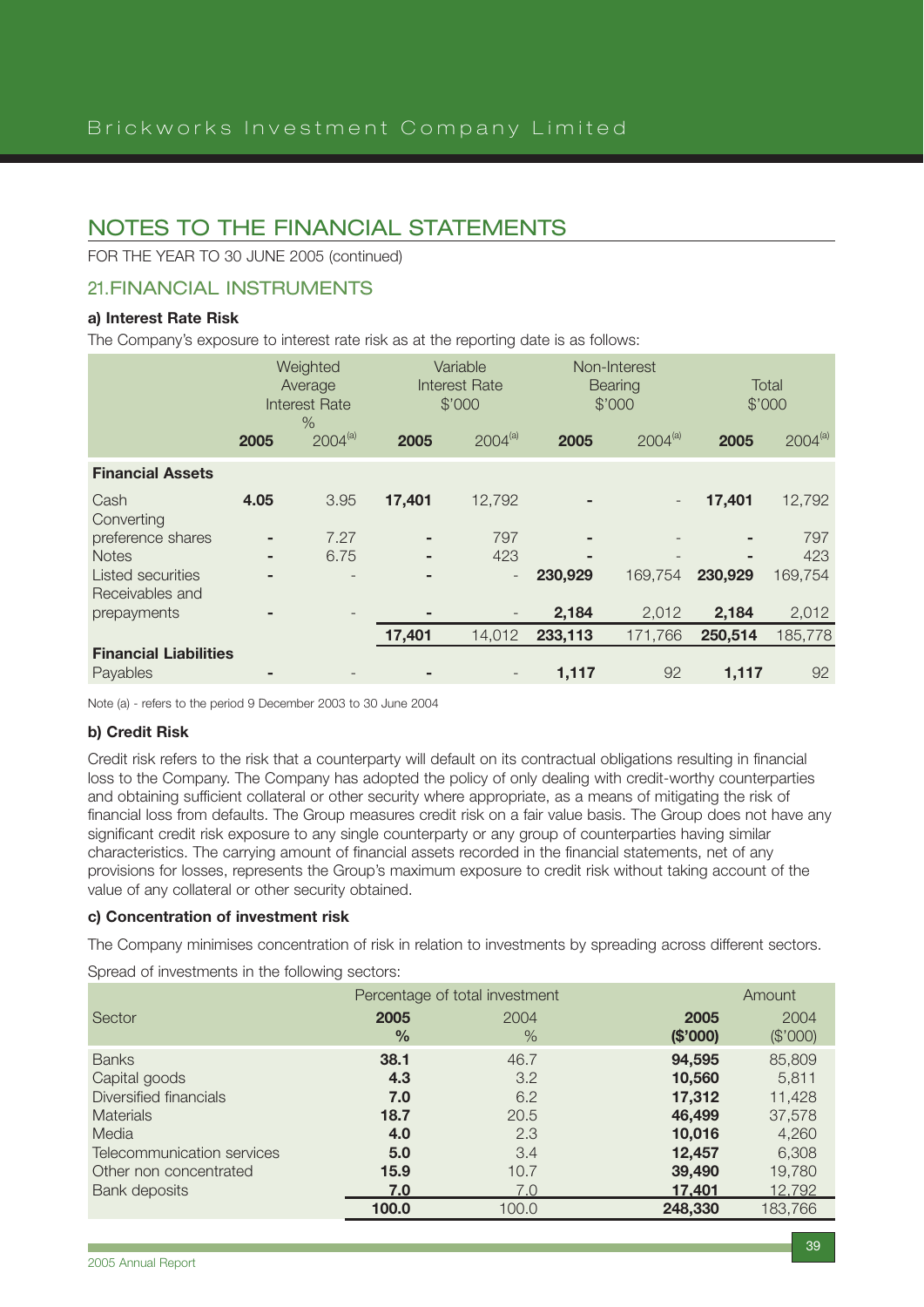FOR THE YEAR TO 30 JUNE 2005 (continued)

### 21.FINANCIAL INSTRUMENTS (continued)

The Company traded all investment transactions through a number of major broking firms with trades evenly placed amongst those firms.

#### **d) Net Fair Value**

The carrying amount of financial assets and financial liabilities recorded in the financial statements represents their respective net fair values, determined in accordance with the accounting policies disclosed in note 1 to the accounts.

### 22.COMPARATIVE INFORMATION

The Company was incorporated on 17 October 2003 and the comparative information for 2004 refers to the period from October 2003 to 30 June 2004.

## 23. IMPACT OF ADOPTING AUSTRALIAN EQUIVALENTS TO IFRS

Brickworks Investment Company Limited is in the process of transitioning its accounting policies and financial reporting from current Australian Accounting Standards (AGAAP) to Australian equivalents of International Financial Reporting Standards (AIFRS) which will be applicable for the financial year ended 30 June 2006. The company has prepared an opening balance sheet in accordance with AIFRS as at 1 July 2004, being the company's transition date to AIFRS. This will form the basis of accounting for AIFRS in the future, and is required when the company prepares its first fully AIFRS compliant financial report for the year ended 30 June 2006.

Set out below is the key area where the accounting policies are expected to change on adoption of AIFRS and our best estimate of the quantitative impact of the changes on total equity as at the date of transition and 30 June 2005 and on net profit for the year ended 30 June 2005.

The figures disclosed are best estimates of the quantitative impact of the changes as at the date of preparing the 30 June 2005 financial report. The actual effects of transition to AIFRS may differ from the estimates disclosed due to (a) ongoing work being undertaken by the AIFRS project team; (b) potential amendments to AIFRSs and Interpretations thereof being issued by the standard-setters and IFRIC; and (c) emerging accepted practice in the interpretation and application of AIFRS and UIG Interpretations.

#### **(a) Reconciliation of equity as presented under AGAAP to that under AIFRS**

|                                              | <b>Consolidated</b> |                          | Company        |                          |
|----------------------------------------------|---------------------|--------------------------|----------------|--------------------------|
|                                              | 30 June             | 1 July                   | 30 June        | 1 July                   |
|                                              | 2005**              | $2004*$                  | 2005**         | $2004*$                  |
|                                              | \$'000              | \$'000                   | \$'000         | \$'000                   |
| Total equity under AGAAP                     | 233,841             | 182.411                  | 229,718        | 167,918                  |
| Adjustments to retained earning (net of tax) |                     | $\overline{\phantom{0}}$ | $\blacksquare$ |                          |
| Adjustments to other reserves (net of tax)   |                     |                          |                |                          |
| Asset revaluation reserve (refer note 23.1)  | (321)               | (1,014)                  | (282)          | $\overline{\phantom{a}}$ |
| Total equity under AIFRS                     | 233,520             | 181,397                  | 229,436        | 167,918                  |

\* This column represents the adjustment as at the date of transition to AIFRS.

\*\* This column represents the cumulative adjustments as at the date of transition to AIFRS and those for the year ended 30 June 2005.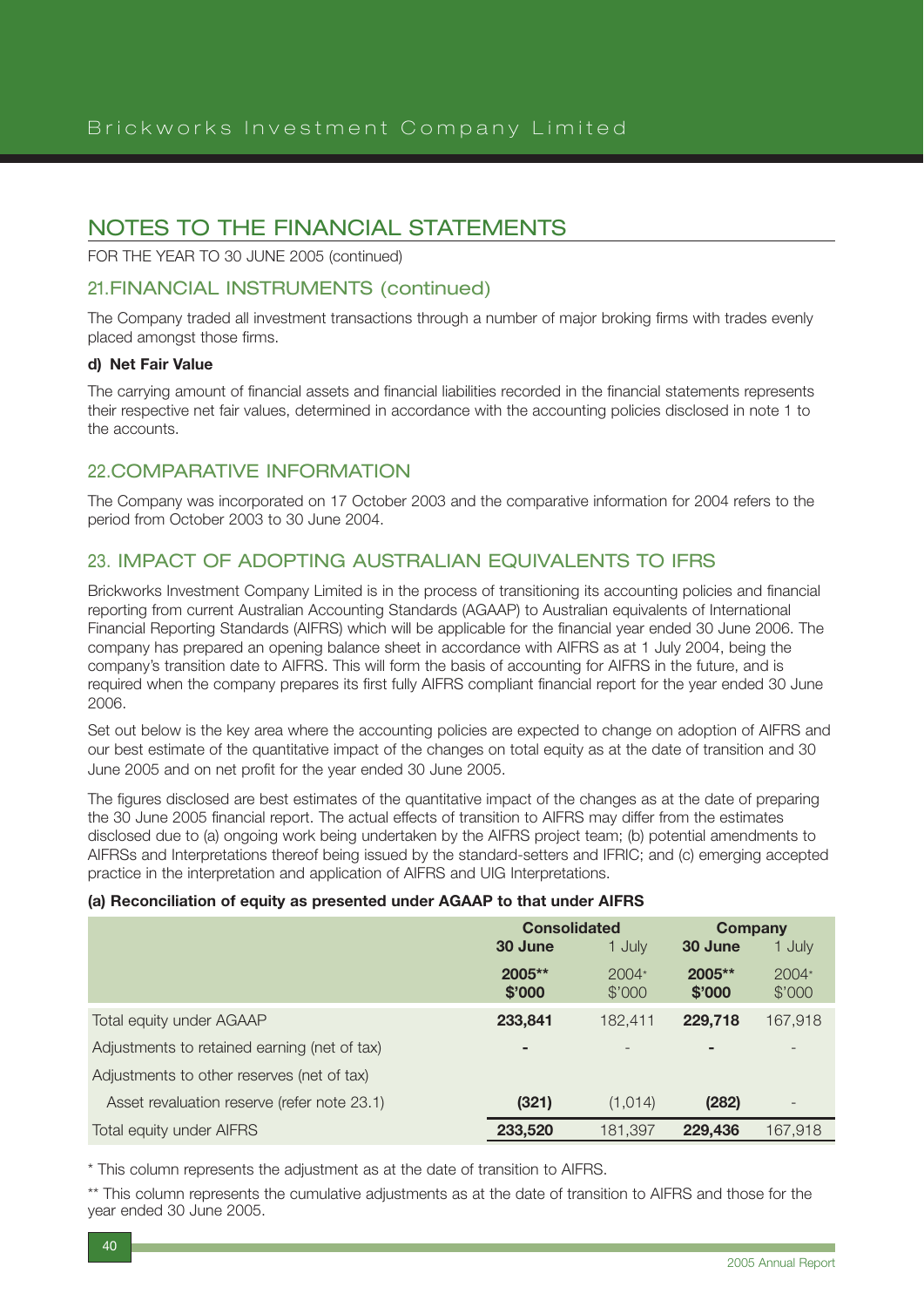FOR THE YEAR TO 30 JUNE 2005 (continued)

### 23. IMPACT OF ADOPTING AUSTRALIAN EQUIVALENTS TO IFRS (continued)

#### **(b) Reconciliation of net profit under AGAAP to that under AIFRS**

| Year Ended 30 June 2005                                                        | <b>Consolidated</b><br>\$'000 | Company<br>\$'000 |
|--------------------------------------------------------------------------------|-------------------------------|-------------------|
| Net profit as reported under AGAAP<br>Capital profit on disposal of investment | 10.474<br>1.444               | 3.590<br>.444     |
| <b>Net profit under AIFRS</b>                                                  | 11.918                        | 5.034             |

## 23.1 VALUATION OF INVESTMENT PORTFOLIO

The securities held in the investment portfolio are initially brought to account at cost. Subsequent to acquisition, securities are revalued to fair market value with increments and decrements taken to the Asset Revaluation Reserve.

When disposal of securities takes place, the cumulative gain or loss relating to them is transferred from Asset Revaluation Reserve directly to Capital Profits Reserve. Under AIFRS, the cumulative gain or loss on disposal of securities will be taken to profit and loss account and then transferred to the Capital Profits Reserve.

#### **Determination of Fair Value**

Under AGAAP, fair value for the purpose of valuing holdings of securities that are listed or traded on an exchange are based on the last quoted sale prices for securities prevailing at balance date. Under AIFRS, fair vale is based on the "bid" price for securities prevailing at balance date.

Under AIFRS, the change in the method of calculating fair value from "last quoted sales price" to the "bid price" results in a consolidated reduction in the carrying value of the investment portfolio of \$321,000.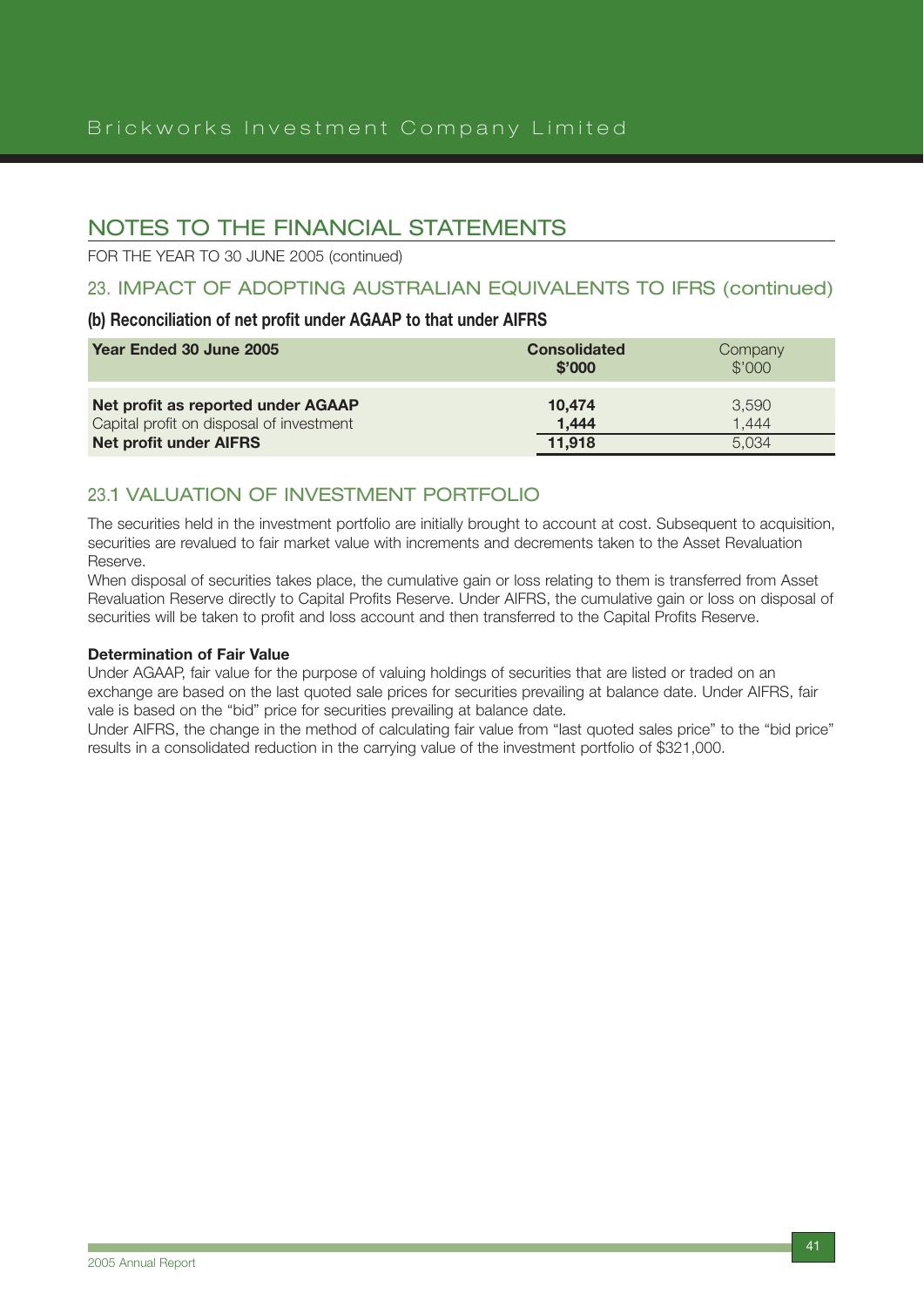## DIRECTORS' DECLARATION

The directors of Brickworks Investment Company Limited declare that:

- 1. the financial statements and notes of the Company and consolidated entity as set out on pages 21 to 41, are in accordance with the Corporations Act 2001:
	- (a) give a true and fair view of the financial position as at 30 June 2005 and the performance for the year ended on that date of the Company and consolidated entity; and
	- (b) comply with Accounting Standards and the Corporations Regulations 2001;
- 2. in the directors' opinion there are reasonable grounds to believe that the Company will be able to pay its debts as and when they become due and payable.
- 3. this declaration has been made after receiving the declaration required to be made to the directors in accordance with section 295A of the Corporations Act 2001 for the financial year ending 30 June 2005.

This declaration is made in accordance with a resolution of the Board of Directors.

#### **Robert D Millner Director**

Sydney 3 August 2005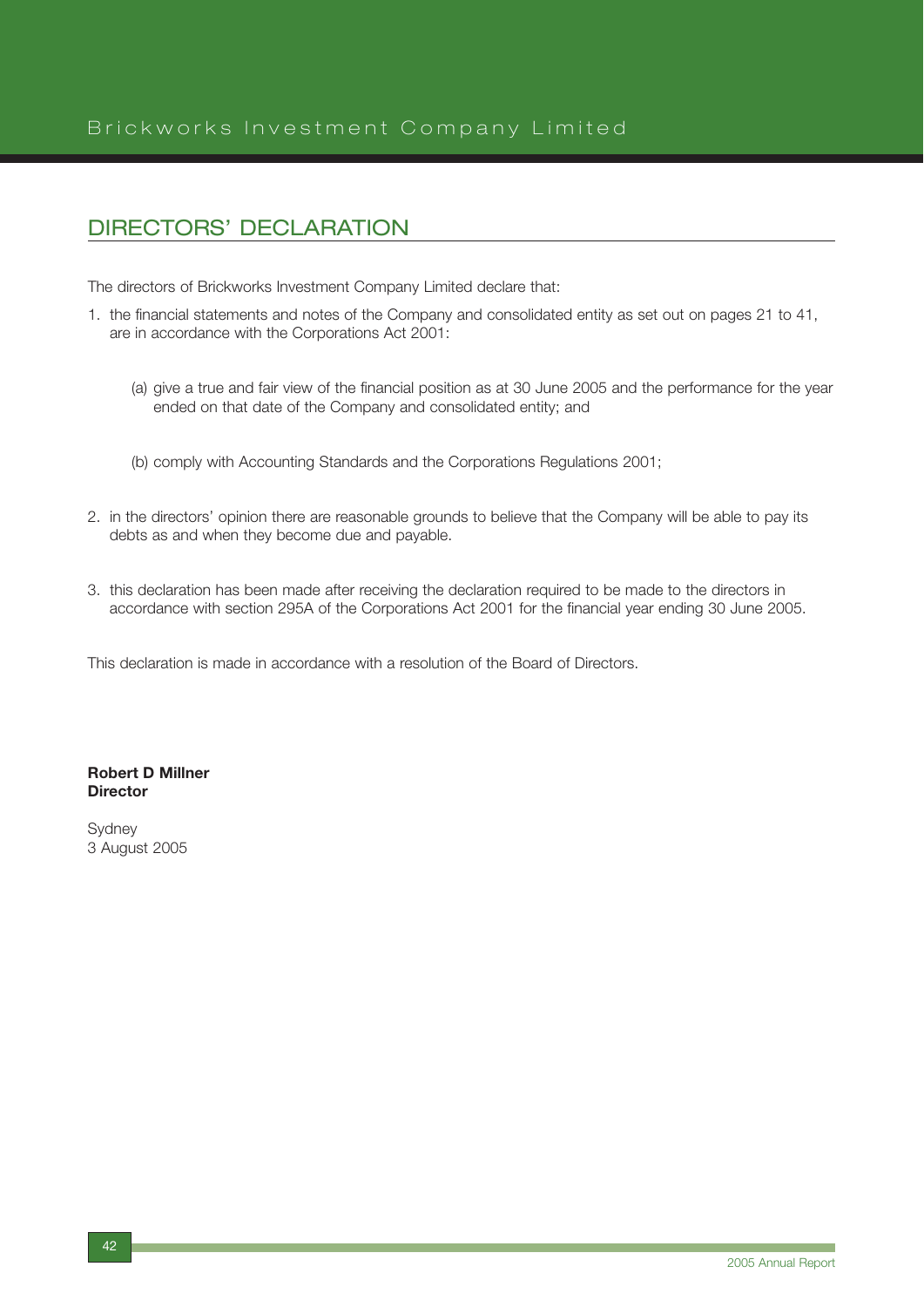#### **TRAVIS & TRAVIS CHARTERED ACCOUNTANTS**

P.O. BOX 429 LANE COVE, AUSTRALIA TELEPHONE: +61 2 9427 6555 FACSIMILE:+61 2 9427 5127 EMAIL: info@travisntravis.com.au

#### **INDEPENDENT AUDIT REPORT TO THE MEMBERS OF BRICKWORKS INVESTMENT COMPANY LIMITED**

#### **SCOPE**

#### **The financial report and director's responsibility**

The Financial report comprises the statement of financial position, statement of financial performance, statement of cash flows, accompanying notes to the financial statements, and the directors' declaration for Brickworks Investment Company Limited (The Company) and the consolidated entity for the year ended 30 June 2005 The consolidated entity comprises both the company and the entities it controlled during that year.

The directors of the company are responsible for the preparation and true and fair presentation of the financial report in accordance with the Corporations Act 2001. This includes responsibility for the maintenance of adequate accounting records and internal controls that are designed to prevent and detect fraud and error, and for the accounting policies and accounting estimates inherent in the financial report.

#### **Audit approach**

We conducted an independent audit in order to express an opinion to the members of the company. Our audit was conducted in accordance with Australian Auditing Standards, in order to provide reasonable assurance as to whether the financial report is free of material misstatement. The nature of an audit is influenced by factors such as the use of professional judgment, selective testing, the inherent limitations of internal control, and the availability of persuasive rather than conclusive evidence. Therefore, an audit cannot guarantee that all material misstatements have been detected.

We performed procedures to assess whether in all material respects the financial report presents fairly, in accordance with the Corporations Act 2001, including compliance with Accounting Standards and other mandatory financial reporting requirements in Australia, a view which is consistent with our understanding of the company's and the consolidated entity's financial position, and of their performance as represented by the results of their operations and cash flows.

We formed our audit opinion on the basis of these procedures, which included:

- examining, on a test basis, information to provide evidence supporting the amounts and disclosures in the financial report; and - assessing the appropriateness of the accounting policies and disclosures used and the reasonableness of significant
- accounting estimates made by the directors.

While we considered the effectiveness of management's internal controls over financial reporting when determining the nature and extent of our procedures, our audit was not designed to provide assurance on internal controls.

#### **INDEPENDENCE**

In conducting our audit, we followed applicable independence requirements of Australian professional ethical pronouncements and the Corporations Act 2001.

In accordance with ASIC Class Order 05/83, we declare to the best of our knowledge and belief that the auditor's independence declaration set out on page 44 of the financial report has not changed as at the date of providing our audit opinion.

#### **AUDIT OPINION**

In our opinion, the financial report of Brickworks Investment Company Limited is in accordance with:

(a) the Corporations Act 2001, including:

- (i) giving a true and fair view of the company's and consolidated entity's financial position as at 30 June 2005 and of their performance for the year ended on that date; and
- (ii) complying with Accounting Standards in Australia and the Corporations Regulations 2001; and

(b) other mandatory financial reporting requirements in Australia.

#### **TRAVIS & TRAVIS**

**Dated: 3 August 2005**

**A.J. FAIRALL 1/114 Longueville Road Partner LANE COVE NSW 2066**

Liability is limited by the Accountant's Scheme under the Professional Standards act 1994 (NSW)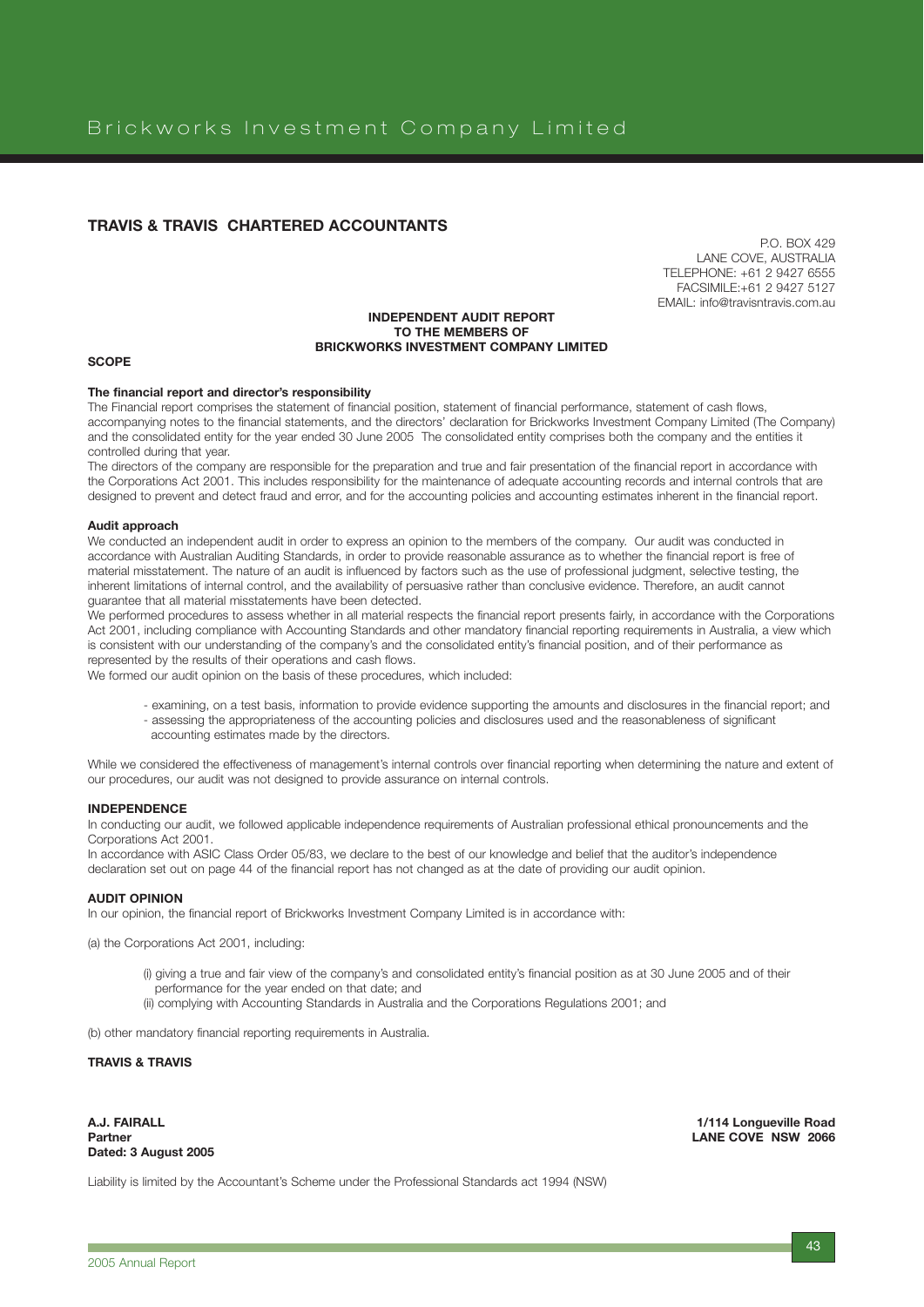#### **TRAVIS & TRAVIS CHARTERED ACCOUNTANTS**

P.O. BOX 429 LANE COVE, AUSTRALIA TELEPHONE: +61 2 9427 6555 FACSIMILE:+61 2 9427 5127 EMAIL: info@travisntravis.com.au

#### **Auditors' Independence Declaration to the Directors of Brickworks Investment Company Limited**

I declare that, to the best of my knowledge and belief, during the year ended 30 June 2005 there have been:

(i) no contraventions of the auditor independence requirements as set out in the Corporations Act 2001 in relation to the audit; and

(ii) no contraventions of any applicable code of professional conduct in relation to the audit.

#### **TRAVIS & TRAVIS**

**A.J. FAIRALL Partner**

**Dated: 3 August 2005**

**1/114 Longueville Road, Lane Cove NSW**

Liability is limited by the Accountant's Scheme under the Professional Standards act 1994 (NSW)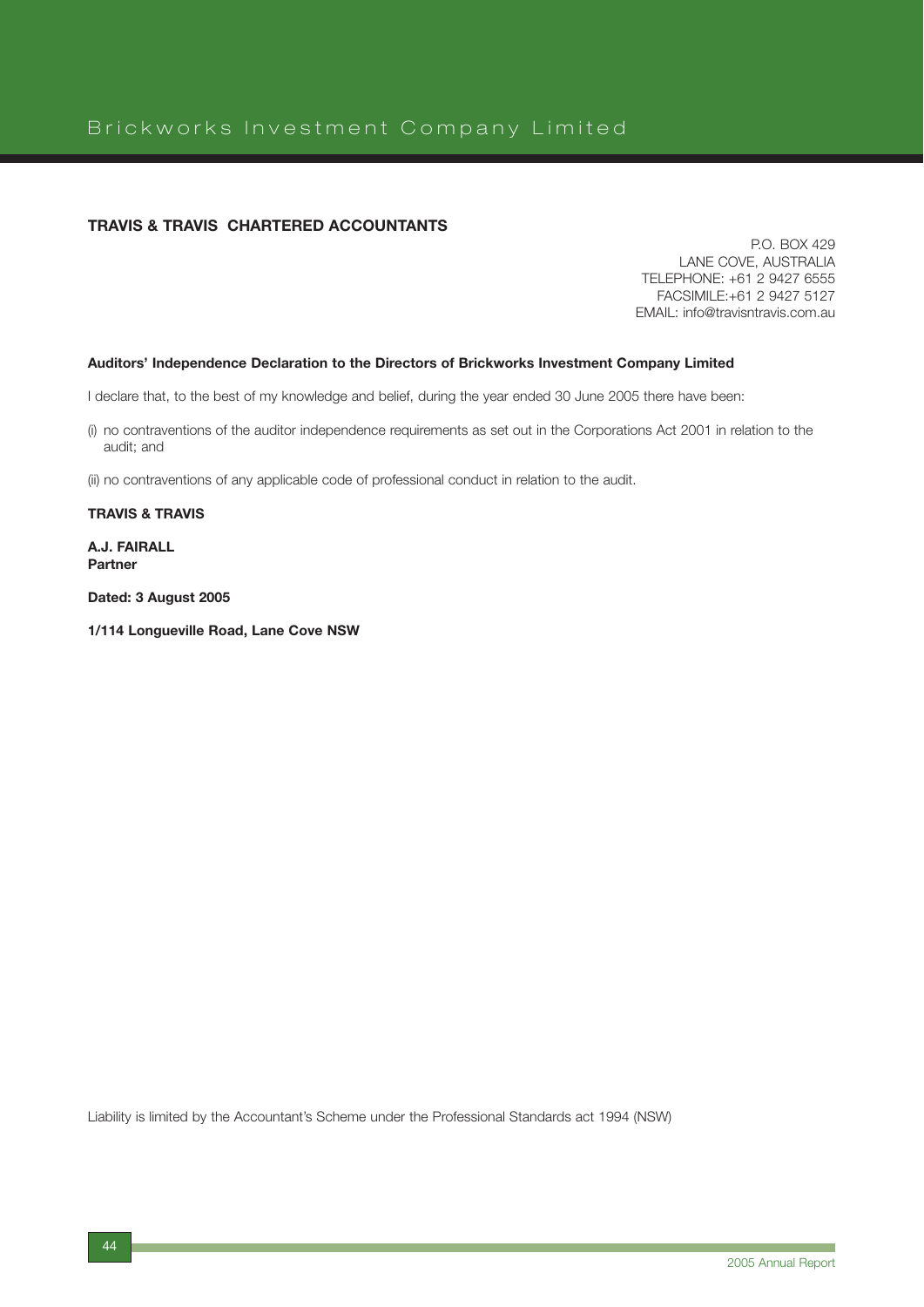## ASX Additional Information

### 1) Equity Holders

At 29 July 2005, there were 7,773 holders of ordinary shares in the capital of the Company. These holders were distributed as follow:

|                  | No. of Shares held                                  | No. of Shareholders |
|------------------|-----------------------------------------------------|---------------------|
| $1 - 1,000$      |                                                     | 179                 |
| $1,001 - 5,000$  |                                                     | 2,476               |
|                  | $5,001 - 10,000$                                    | 2,032               |
|                  | $10,001 - 100,000$                                  | 2,893               |
| 100,001 and over |                                                     | 143                 |
|                  |                                                     |                     |
|                  | Holding less than a marketable parcel of 428 shares | 46                  |

Votes of Members

Article 5.12 of the Company's Constitution provides

- a) Subject to this Constitution and any rights or restrictions attached to a class of Shares, on a show of hands at a meeting of Members, every Eligible Member present has one vote.
- b) Subject to this Constitution and any rights or restrictions attached to a class of Shares, on a poll at a meeting of Members, every Eligible Member present has :
	- (i) one vote for each fully paid up Share (whether the issue price of the Share was paid up or credited or both) that the Eligible Member holds; and
	- (ii) a fraction of one vote for each partly paid up Share that the Eligible Member holds. The fraction is equal to the proportion which the amount paid up on that Share (excluding amounts credited) is to the total amounts paid up and payable (excluding amounts credited on that Share).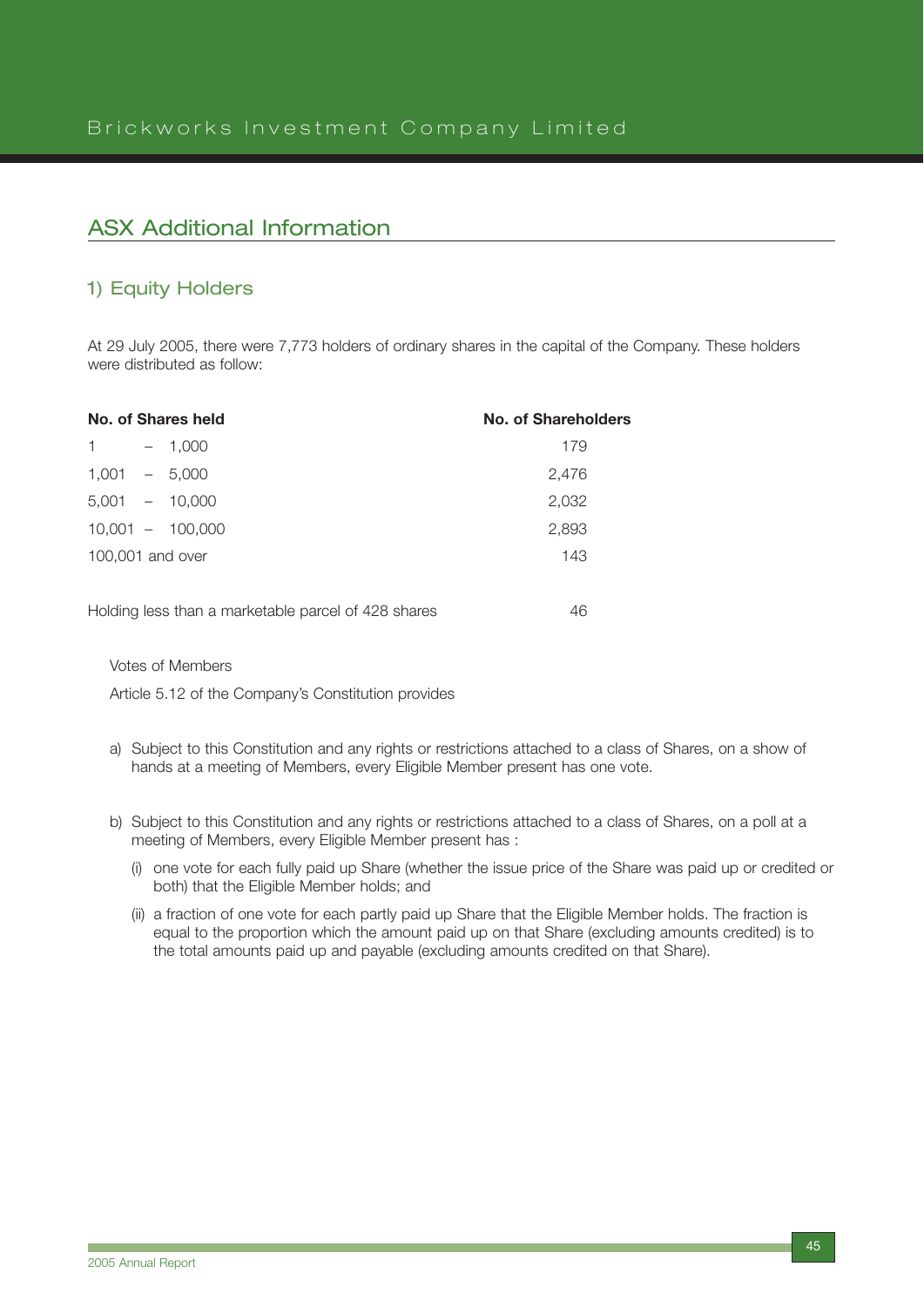## ASX Additional Information (continued)

The 20 largest holdings of the Company's share as at 29 July 2005 are listed below:

| <b>Name</b>                                                                   | <b>Shares Held</b> | $\%$  |
|-------------------------------------------------------------------------------|--------------------|-------|
| <b>Brickworks Limited</b>                                                     | 43,101,479         | 22.17 |
| Washington H Soul Pattinson & Co Ltd                                          | 5,894,102          | 3.03  |
| Bougainville Copper Limited                                                   | 5,000,000          | 2.57  |
| Argo Investments Limited                                                      | 3,253,893          | 1.67  |
| UBS Private Clients Australia Nominees Pty Ltd                                | 2,304,367          | 1.19  |
| Bougainville Copper Limited                                                   | 2,100,000          | 1.08  |
| Australia Republic Investment Pty Ltd                                         | 1,142,858          | 0.59  |
| Tothemill Pty Ltd                                                             | 771,429            | 0.40  |
| <b>Trephant Pty Ltd</b>                                                       | 700,000            | 0.36  |
| <b>HFT Nominees Pty Ltd</b>                                                   | 637,625            | 0.33  |
| Mr Richard Hamilton Bartlett                                                  | 560,000            | 0.29  |
| Mr David McKee & Mrs Pamela McKee <d a="" c="" fund="" mckee="" super=""></d> | 547,433            | 0.28  |
| Mr James Sinclair Millner                                                     | 545,318            | 0.28  |
| Australian Executor Trustees Limited                                          | 540,579            | 0.28  |
| Mr Peter Edward Goodeve                                                       | 500,000            | 0.26  |
| Dr Russell Kay Hancock                                                        | 500,000            | 0.26  |
| H F T Nominees Pty Ltd                                                        | 482,572            | 0.25  |
| J S Millner Holdings Pty Limited                                              | 478,651            | 0.25  |
| RBC Global Services Australia Nominees Pty Ltd <mlcl a="" c=""></mlcl>        | 461,749            | 0.24  |
| Janivan Investments Pty Ltd                                                   | 450,000            | 0.23  |
| Total top 20 security holders                                                 | 69,972,055         | 36.01 |
| Total number of shares on Issue                                               | 194,392,926        |       |

## 2)Substantial Shareholders

As at 29 July 2005 the name and holding of substantial shareholder as disclosed in a notice received by the company is:

| <b>Substantial Shareholders</b> | No. of Shares | % of Total |
|---------------------------------|---------------|------------|
| <b>Brickworks Limited</b>       | 43.101.479    | 22.17      |

### 3)Other Information:

- There is no current on-market buy-back in place.
- There were 100 (2004: 41) transactions in securities undertaken by the Company and the total brokerage paid or accrued during the year was \$73,450 (2004: \$46,335).

### 4)Management Fees

Management fees paid and accrued during the year ended 30 June 2005 was \$801,411 (2004: \$359,549).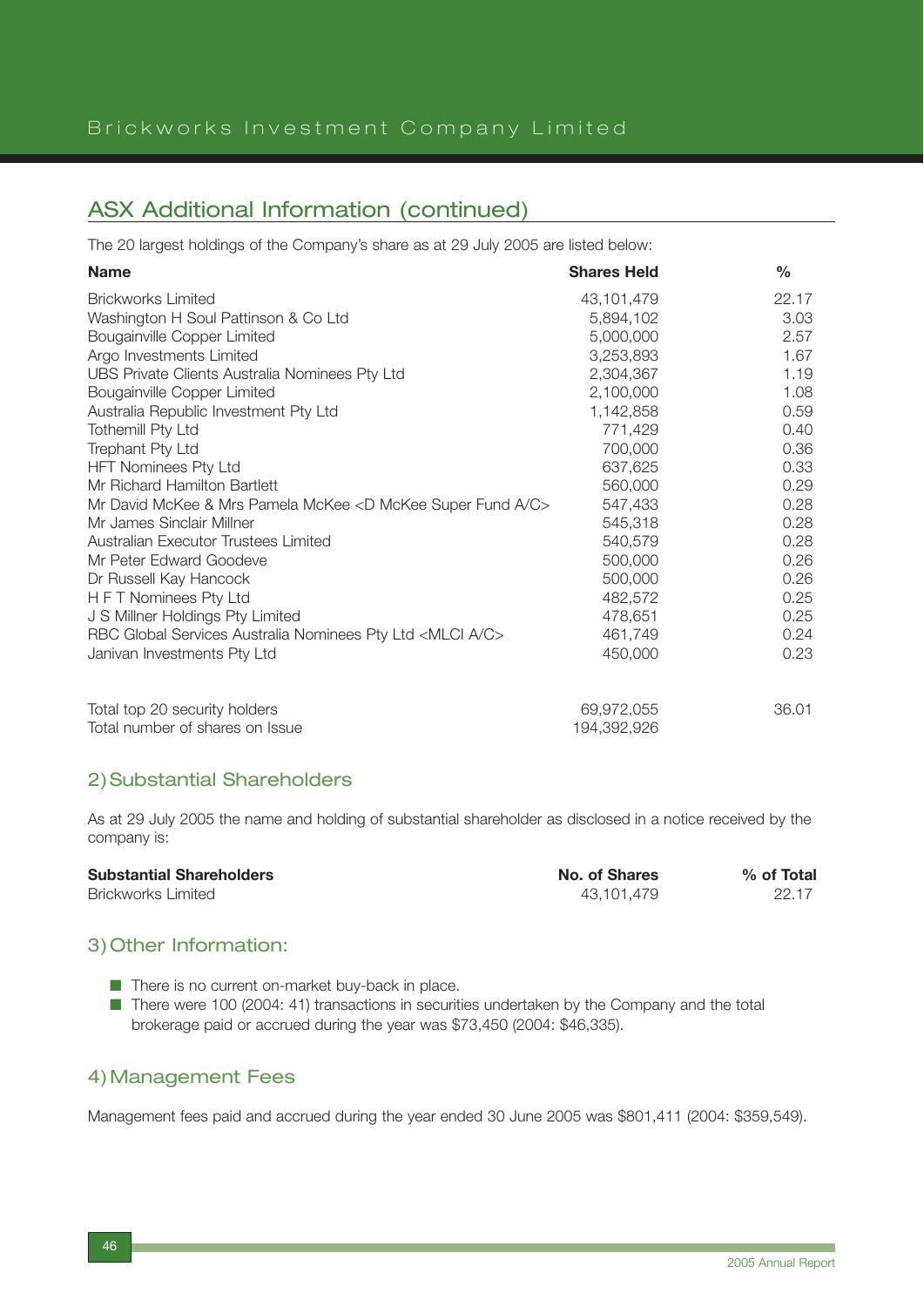This page has been left blank intentionally

**The Co**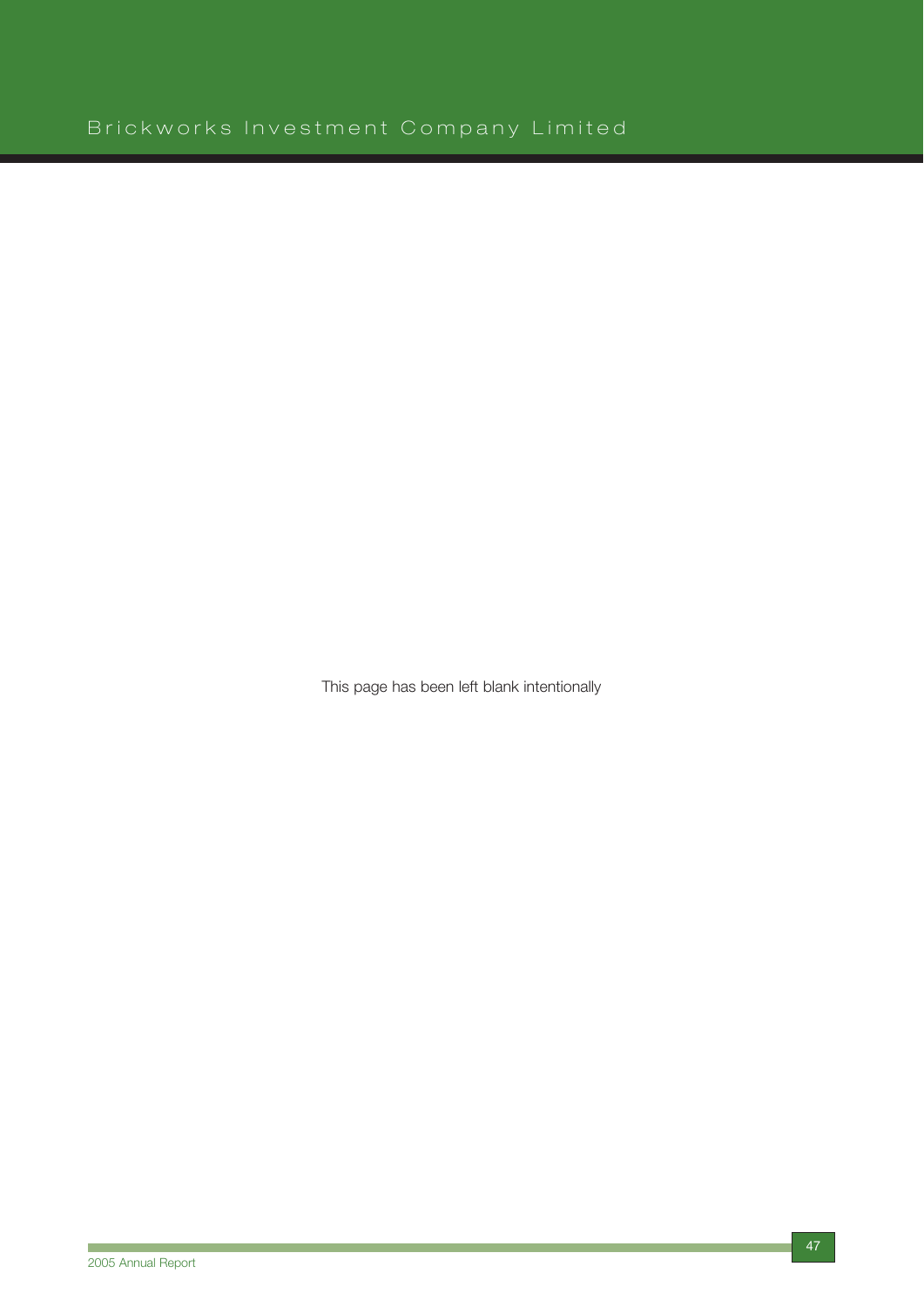This page has been left blank intentionally